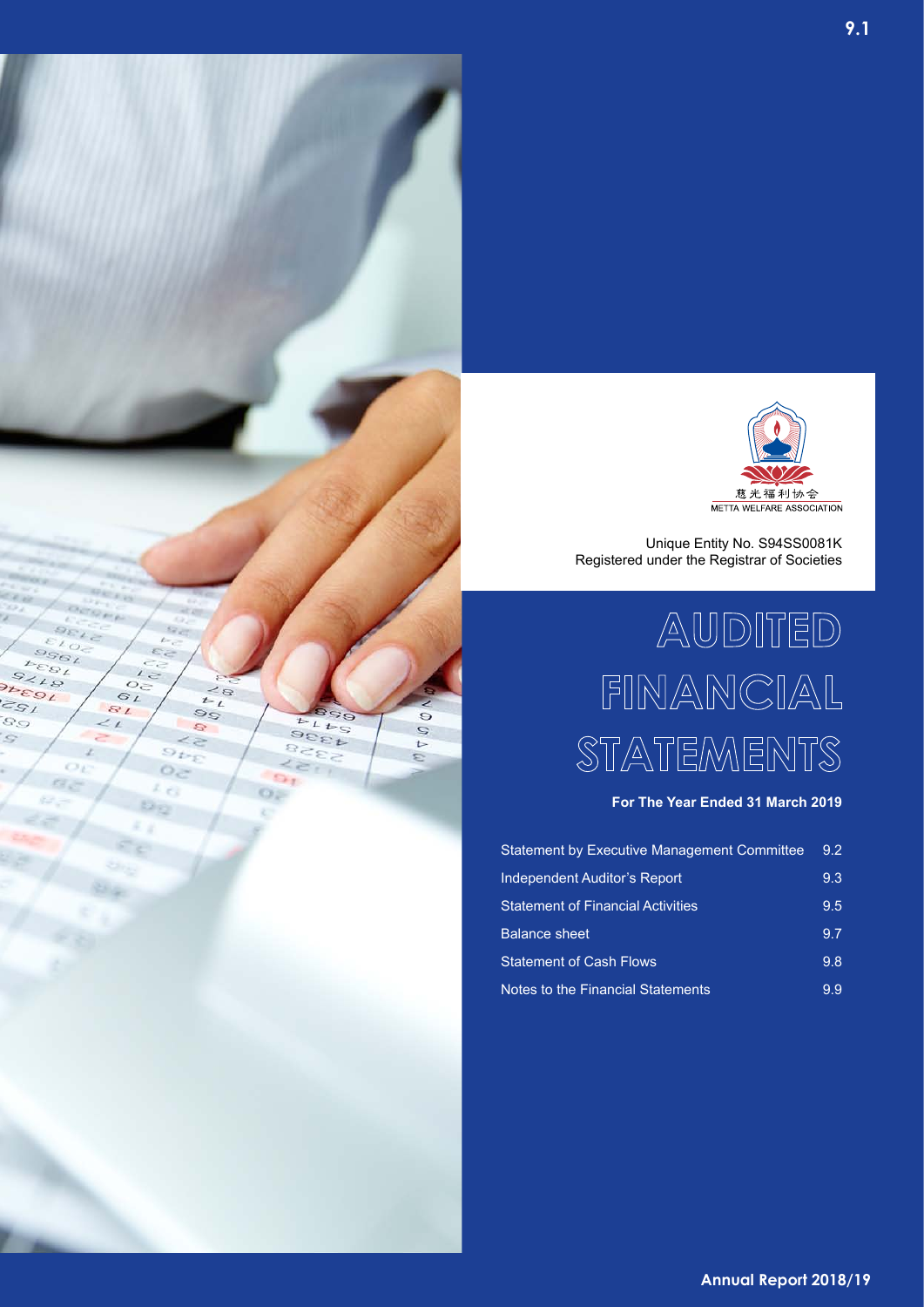# **STATEMENT BY EXECUTIVE MANAGEMENT COMMITTEE**

The Executive Management Committee present their statement together with the audited financial statements of **Metta Welfare Association** (the "Association") for the financial year ended 31 March 2019.

In the opinion of the Executive Management Committee,

- a) the financial statements of the Association are drawn up so as to present fairly, in all material respects, the state of affairs of the Association as at 31 March 2019 and of the results and cash flows of the Association for the financial year then ended; and
- b) at the date of this statement, there are reasonable grounds to believe that the Association will be able to pay its debts as and when they fall due.

The Executive Management Committee, comprising the following, authorised the issue of these financial statements on

| President                           | Ven Shi Pu En @ Ong   |
|-------------------------------------|-----------------------|
| <b>First Vice President</b>         | Ven Shi You Guang @   |
| Second Vice President               | Wong Sin Yew          |
| <b>Honorary Secretary</b>           | Ee Tiang Hwee         |
| <b>Assistant Honorary Secretary</b> | Khua Kian Kheng, Iva  |
| Honorary Treasurer                  | Tay Khin Sian, Anthon |
| <b>Assistant Honorary Treasurer</b> | Loke Sim Wee, Joshu   |
| <b>Committee Member</b>             | Goh Kah Eem, Evelyn   |
|                                     | Lim Thou Kin, Julian  |
|                                     | Ong Say Kiat          |
|                                     |                       |

@ Ong Tai Yong ang @ Ng Wei Ping ng, Ivan **Anthony** Joshua ulian Lim Ah Noi, Peter Koh Lip Koon Poh Yong Meng, Stephen Tan Ming Tatt, Christopher Ng Meng Lay, Keith

On behalf of the Executive Management Committee,

Ven Shi Pu En @ Ong Tai Yong Tay Tay Khin Sian, Anthony President **Honorary Treasurer** 

Singapore, 3 September 2019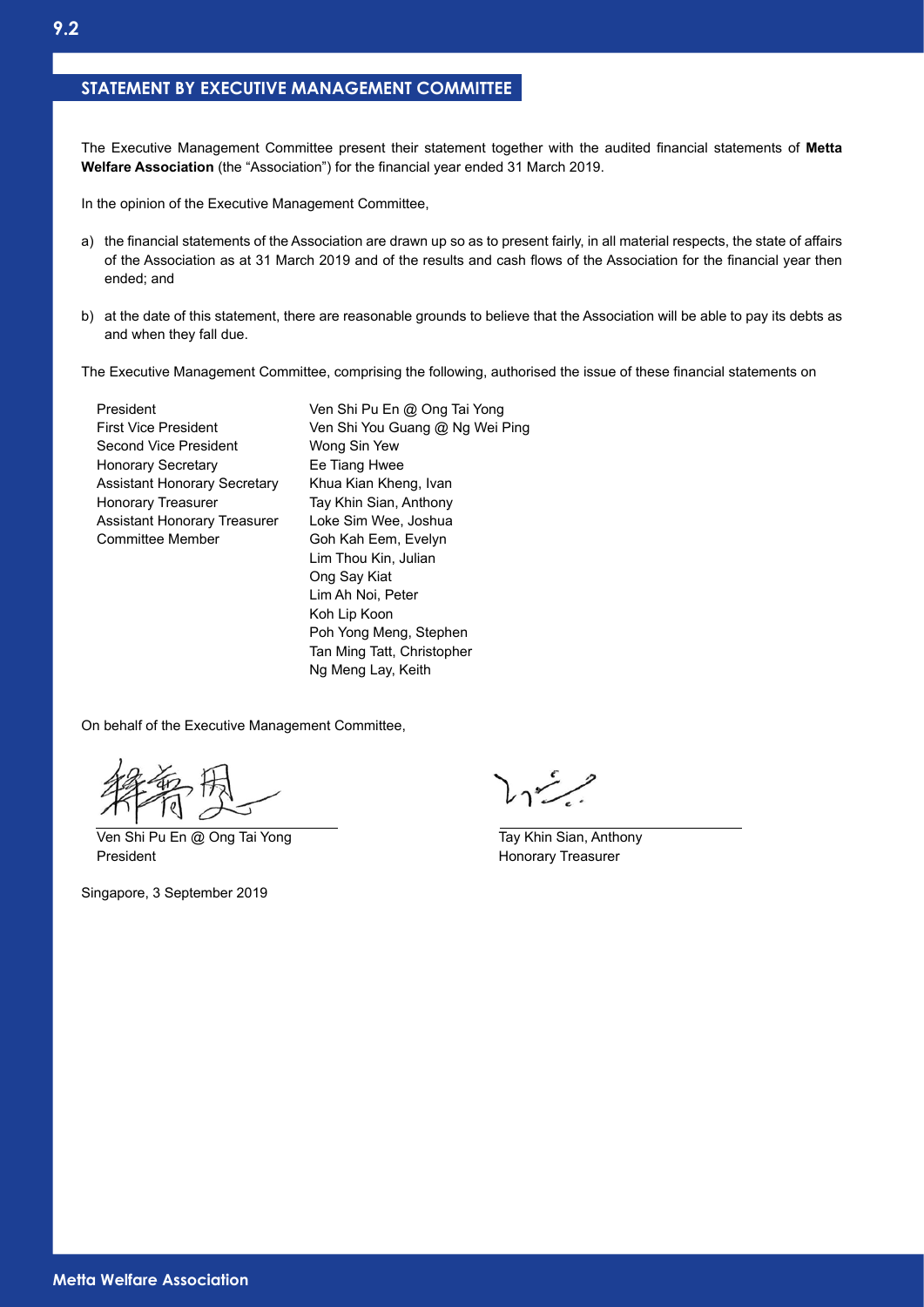#### **Opinion**

We have audited the financial statements of **Metta Welfare Association** (the "Association"), which comprise the balance sheet as at 31 March 2019, the statement of financial activities and statement of cash flows of the Association for the financial year ended, and notes to the financial statements, including a summary of significant accounting policies.

In our opinion, the accompanying financial statements are properly drawn up in accordance with the provisions of the Societies Act, Chapter 311 (the "Societies Act''), the Charities Act, Chapter 37 and other relevant regulations (the "Charities Act and Regulations") and Charities Accounting Standard in Singapore ("CAS"), so as to present fairly, in all material respects, the state of affairs of the Association as at 31 March 2019 and the results and cash flows of the Association for the year ended on that date.

# **Basis for Opinion**

We conducted our audit in accordance with Singapore Standards on Auditing ("SSAs"). Our responsibilities under those standards are further described in the *Auditor's Responsibilities for the Audit of the Financial Statements* section of our report. We are independent of the Association in accordance with the *Accounting and Corporate Regulatory Authority* ("ACRA") *Code of Professional Conduct and Ethics for Public Accountants and Accounting Entities* ("ACRA Code") together with the ethical requirements that are relevant to our audit of the financial statements in Singapore, and we have fulfilled our other ethical responsibilities in accordance with these requirements and the ACRA Code. We believe that the audit evidence we have obtained is sufficient and appropriate to provide a basis for our opinion.

#### **Other Information**

Management is responsible for the other information. The other information comprises the Statement by Executive Management Committee, but does not include the financial statements and our auditor's report thereon.

Our opinion on the financial statements does not cover the other information and we do not express any form of assurance conclusion thereon.

In connection with our audit of the financial statements, our responsibility is to read the other information and, in doing so, consider whether the other information is materially inconsistent with the financial statements or our knowledge obtained in the audit or otherwise appears to be materially misstated. If, based on the work we have performed, we conclude that there is a material misstatement of this other information, we are required to report that fact. We have nothing to report in this regard.

#### **Responsibilities of Management and Those Charged with Governance for the Financial Statements**

Management is responsible for the preparation and fair presentation of the financial statements in accordance with the provisions of the Societies Act, the Charities Act and Regulations and CAS, and for such internal control as management determines is necessary to enable the preparation of financial statements that are free from material misstatement, whether due to fraud or error.

In preparing the financial statements, management is responsible for assessing the Association's ability to continue as a going concern, disclosing, as applicable, matters related to going concern and using the going concern basis of accounting unless management either intends to liquidate the Association or to cease operations, or has no realistic alternative but to do so.

Those charged with governance are responsible for overseeing the Association's financial reporting process.

#### **Auditor's Responsibilities for the Audit of the Financial Statements**

Our objectives are to obtain reasonable assurance about whether the financial statements as a whole are free from material misstatement, whether due to fraud or error, and to issue an auditor's report that includes our opinion. Reasonable assurance is a high level of assurance, but is not a guarantee that an audit conducted in accordance with SSAs will always detect a material misstatement when it exists. Misstatements can arise from fraud or error and are considered material if, individually or in the aggregate, they could reasonably be expected to influence the economic decisions of users taken on the basis of these financial statements.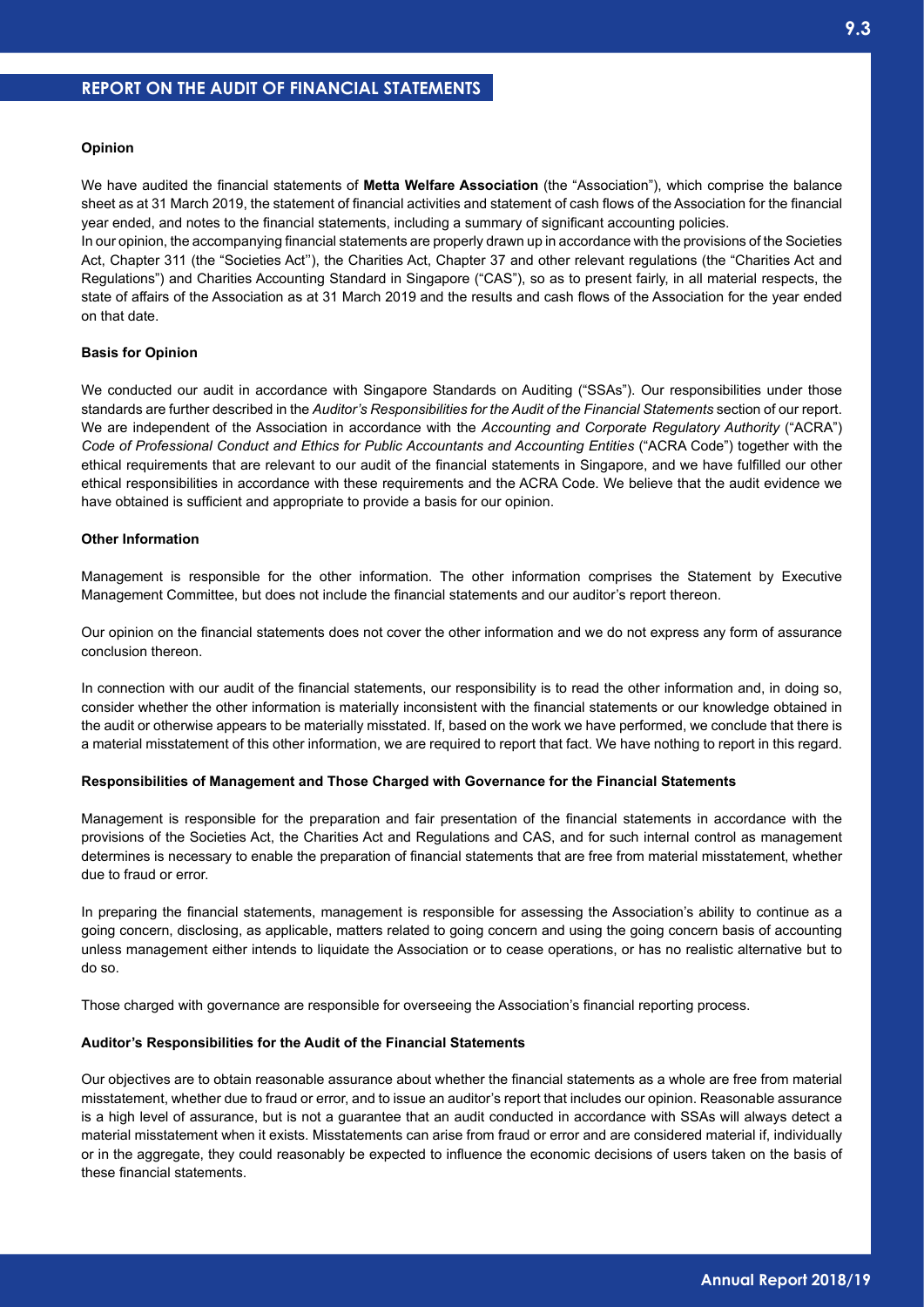As part of an audit in accordance with SSAs, we exercise professional judgement and maintain professional scepticism throughout the audit. We also:

- Identify and assess the risks of material misstatement of the financial statements, whether due to fraud or error, design and perform audit procedures responsive to those risks, and obtain audit evidence that is sufficient and appropriate to provide a basis for our opinion. The risk of not detecting a material misstatement resulting from fraud is higher than for one resulting from error, as fraud may involve collusion, forgery, intentional omissions, misrepresentations, or the override of internal control.
- Obtain an understanding of internal control relevant to the audit in order to design audit procedures that are appropriate in the circumstances, but not for the purpose of expressing an opinion on the effectiveness of the Association's internal control.
- Evaluate the appropriateness of accounting policies used and the reasonableness of accounting estimates and related disclosures made by Management.
- Conclude on the appropriateness of Management's use of the going concern basis of accounting and, based on the audit evidence obtained, whether a material uncertainty exists related to events or conditions that may cast significant doubt on the Associations' ability to continue as a going concern. If we conclude that a material uncertainty exists, we are required to draw attention in our auditor's report to the related disclosures in the financial statements or, if such disclosures are inadequate, to modify our opinion. Our conclusions are based on the audit evidence obtained up to the date of our auditor's report. However, future events or conditions may cause the Association to cease to continue as a going concern.
- Evaluate the overall presentation, structure and content of the financial statements, including the disclosures, and whether the financial statements represent the underlying transactions and events in a manner that achieves fair presentation.

We communicate with those charged with governance regarding, among other matters, the planned scope and timing of the audit and significant audit findings, including any significant deficiencies in internal control that we identify during our audit.

#### **Report on Other Legal and Regulatory Requirements**

In our opinion,

- (a) the accounting and other records required to be kept by the Association have been properly kept in accordance with the provisions of the Societies Regulations enacted under the Societies Act, the Charities Act and Regulations ; and
- (b) thefundraisingappealsheldduringthefinancialyearended31March2019havebeencarried out in accordance with Regulation 6 of the Societies Regulations issued under the Societies Act and proper accounts and other records have been kept of the fund raising appeals.

During the course of our audit, nothing has come to our attention that caused us to believe that during the financial year:

- (a) the Association has not used the donation moneys in accordance with its objectives as required under Regulation 11 of the Charities (Institutions of a Public Character) Regulations; and
- (b) the Association has not complied with the requirements of Regulation 15 of the Charities (Institutions of a Public Character) Regulations.

 $U_{\ell}$ 

**Fiducia LLP** Public Accountants and Chartered Accountants Singapore, 3 September 2019

Partner in charge : Soo Hon Weng PAB No. : 01089

**9.4**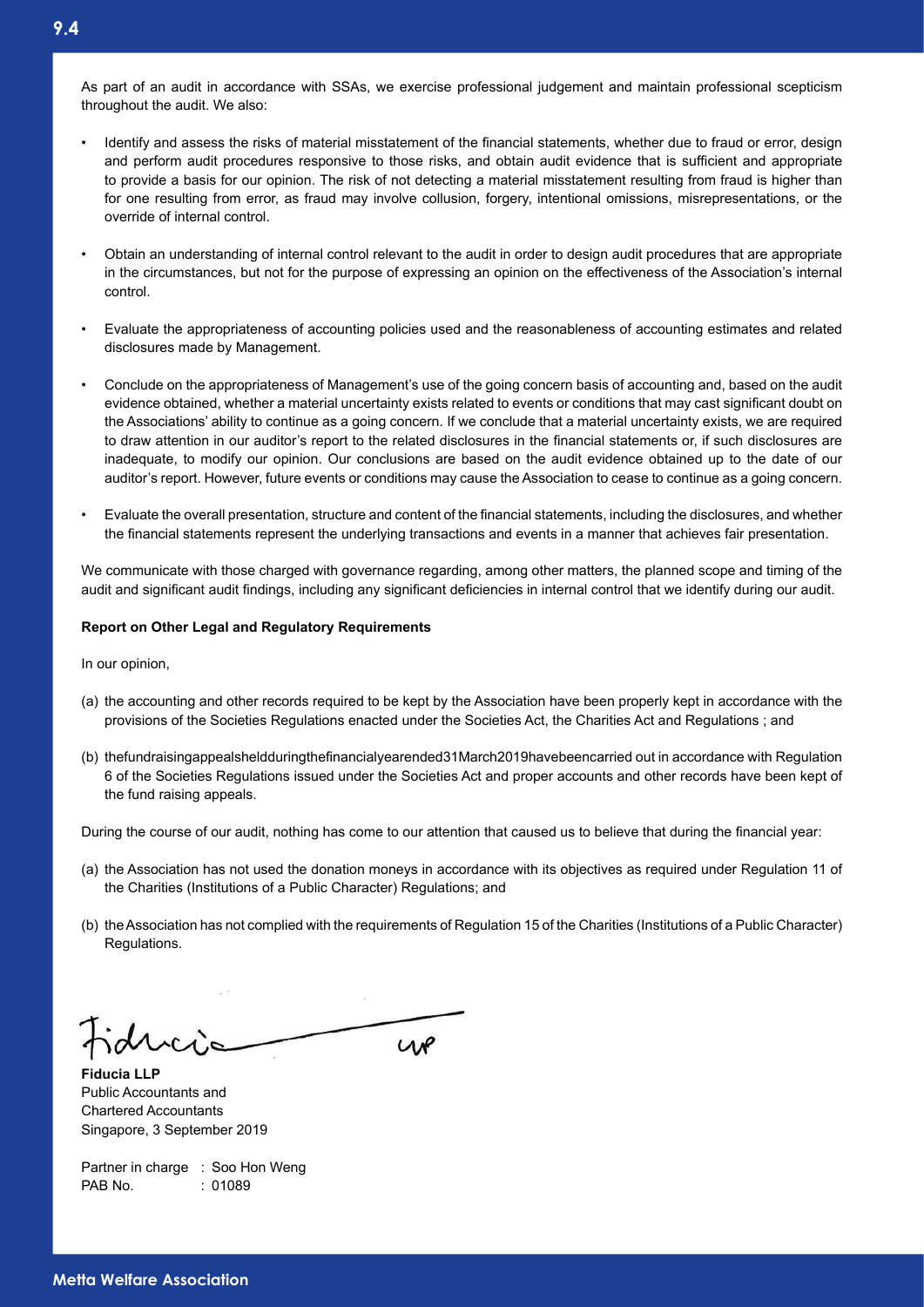*Financial Year Ended 31 March 2019*

|                                | Restricted funds              |                                    |
|--------------------------------|-------------------------------|------------------------------------|
| Education<br>trust fund<br>S\$ | Programme<br>fund<br>$S\$     | Total<br>funds<br>S\$              |
| 0                              | 7,586,262                     | 9,593,474                          |
| 0<br>0                         | 89,321<br>30,564              | 1,200,712<br>249,176               |
| 0<br>0                         | 881,353<br>5,894              | 1,695,010<br>981,474               |
| 0                              | 8,593,394                     | 13,719,846                         |
| 40,000<br>0<br>0               | 50,449<br>6,512,546<br>20,194 | 467,086<br>10,336,239<br>1,521,645 |
| 40,000                         | 6,583,189                     | 12,324,970                         |
| (40,000)                       | 2,010,205                     | 1,394,876                          |
| 0                              | (1, 210, 525)                 | 0                                  |
| (40,000)                       | 799,680                       | 1,394,876                          |
| 281,656                        | (6,069,522)                   | 29,615,836                         |
| 241,656                        | (5,269,842)                   | 31,010,712                         |

|                                                                                  |        |                           |                              |                                         | Unrestricted funds        |                                                     | Designated funds                    |                                     |                           |                                    | Restricted funds                       |                                   |                             |                        |
|----------------------------------------------------------------------------------|--------|---------------------------|------------------------------|-----------------------------------------|---------------------------|-----------------------------------------------------|-------------------------------------|-------------------------------------|---------------------------|------------------------------------|----------------------------------------|-----------------------------------|-----------------------------|------------------------|
| 2019                                                                             | Note   | General<br>fund<br>$S$ \$ | Investment<br>fund<br>$S$ \$ | Project<br>account<br>reserve<br>$S$ \$ | Sinking<br>fund<br>$S$ \$ | Alumni<br>student<br>welfare fund<br>S <sup>4</sup> | Children<br>welfare<br>fund<br>$S\$ | Client<br>welfare<br>fund<br>$S$ \$ | Equipment<br>fund<br>$S\$ | Medicine<br>fund<br>$S$ \$         | Medical care<br>welfare fund<br>$S$ \$ | Education<br>trust fund<br>$S$ \$ | Programme<br>fund<br>$S$ \$ | Total<br>funds<br>$S\$ |
| <b>INCOME</b>                                                                    |        |                           |                              |                                         |                           |                                                     |                                     |                                     |                           |                                    |                                        |                                   |                             |                        |
| Income from generated funds<br>- Voluntary income<br>- Activities for generating | 4      | 1,974,519                 | $\pmb{0}$                    | $\mathbf 0$                             | $\mathbf 0$               | 31,264                                              | $\mathbf 0$                         | 808                                 | $\mathbf 0$               | $\mathbf 0$                        | 621                                    | $\mathbf 0$                       | 7,586,262                   | 9,593,474              |
| funds                                                                            | 4      | 1,111,391                 | $\Omega$                     | 0                                       | $\pmb{0}$                 | 0                                                   | $\mathbf 0$                         | 0                                   | 0                         | $\mathbf 0$                        | 0                                      | $\mathbf 0$                       | 89,321                      | 1,200,712              |
| Investment income<br>Income from charitable                                      | 4      | 147,737                   | 70,875                       | $\mathsf{O}$                            | $\mathbf 0$               | $\overline{0}$                                      | $\mathbf 0$                         | $\mathbf 0$                         | $\mathbf 0$               | $\overline{0}$                     | $\mathbf 0$                            | $\mathbf 0$                       | 30,564                      | 249,176                |
| activities                                                                       | 4      | 813,657                   | 0                            | 0                                       | 0                         | 0                                                   | 0                                   | 0                                   | 0                         | $\boldsymbol{0}$                   | $\mathbf 0$                            | 0                                 | 881,353                     | 1,695,010              |
| Other income                                                                     | 4      | 975,580                   | $\mathbf 0$                  | $\mathbf 0$                             | $\mathbf 0$               | $\Omega$                                            | 0                                   | 0                                   | $\overline{0}$            | $\overline{0}$                     | $\mathbf 0$                            | $\mathbf{0}$                      | 5,894                       | 981,474                |
| <b>Total income</b>                                                              |        | 5,022,884                 | 70,875                       | $\mathbf 0$                             | $\mathbf 0$               | 31,264                                              | $\mathbf 0$                         | 808                                 | $\mathbf 0$               | $\mathbf 0$                        | 621                                    | 0                                 | 8,593,394                   | 13,719,846             |
| <b>EXPENDITURES</b>                                                              |        |                           |                              |                                         |                           |                                                     |                                     |                                     |                           |                                    |                                        |                                   |                             |                        |
| Cost of generating funds<br>Cost of charitable activities                        | 5<br>5 | 298,557<br>3,823,693      | 5,508<br>$\mathbf 0$         | $\boldsymbol{0}$<br>$\pmb{0}$           | $\pmb{0}$<br>$\pmb{0}$    | 70,349<br>$\Omega$                                  | $\boldsymbol{0}$<br>$\mathbf 0$     | (396)<br>0                          | 0<br>$\mathbf 0$          | $\boldsymbol{0}$<br>$\overline{0}$ | 2,619<br>$\Omega$                      | 40,000<br>0                       | 50,449<br>6,512,546         | 467,086<br>10,336,239  |
| Governance and other<br>administrative costs                                     | 5      | 1,501,451                 | $\mathbf 0$                  | $\mathbf 0$                             | $\mathbf 0$               | $\Omega$                                            | 0                                   | 0                                   | $\mathbf 0$               | $\mathbf 0$                        | $\mathbf 0$                            | $\mathbf 0$                       | 20,194                      | 1,521,645              |
| <b>Total expenditures</b>                                                        |        | 5,623,701                 | 5,508                        | $\mathbf 0$                             | $\mathbf 0$               | 70,349                                              | $\mathbf 0$                         | (396)                               | $\mathbf 0$               | $\mathbf 0$                        | 2,619                                  | 40,000                            | 6,583,189                   | 12,324,970             |
| <b>NET INCOME /</b><br>(EXPENDITURE)                                             |        | (600, 817)                | 65,367                       | $\mathbf 0$                             |                           | (39,085)<br>0                                       |                                     | $\mathbf 0$<br>1,204                |                           | $\pmb{0}$                          | $\mathbf 0$<br>(1,998)                 | (40,000)                          | 2,010,205                   | 1,394,876              |
| <b>GROSS TRANSFERS</b><br><b>BETWEEN FUNDS</b><br>Transfer to / (from) of funds  | 11     | 1,182,618                 | 278,975                      | $\mathbf 0$                             | (251,068)                 |                                                     | 0                                   | 0                                   | (25, 233)<br>$\mathbf 0$  | (16,968)                           | 42,201                                 | $\mathbf{0}$                      | (1, 210, 525)               |                        |
| <b>NET MOVEMENT IN FUNDS</b>                                                     |        | 581,801                   | 344,342                      | $\mathbf 0$                             | (251,068)                 | (39,085)                                            |                                     | 1,204<br>$\mathbf 0$                | (25, 233)                 | (16,968)                           | 40,203                                 | (40,000)                          | 799,680                     | 1,394,876              |
| <b>TOTAL FUNDS BROUGHT</b><br><b>FORWARD</b>                                     |        | 25,444,299                | 3,208,393                    | 1,517,134                               | 4,819,667                 | 288,932                                             | 44,921                              | 38,155                              | 25,233                    | 16,968                             | $\mathbf 0$                            | 281,656                           | (6,069,522)                 | 29,615,836             |
| <b>TOTAL FUNDS CARRIED</b><br><b>FORWARD</b>                                     |        | 26,026,100                |                              | 3,552,735 1,517,134                     | 4,568,599                 | 249,847                                             | 44,921                              | 39,359                              |                           | $\mathbf 0$                        | 40,203<br>$\mathbf 0$                  | 241,656                           | (5,269,842)                 | 31,010,712             |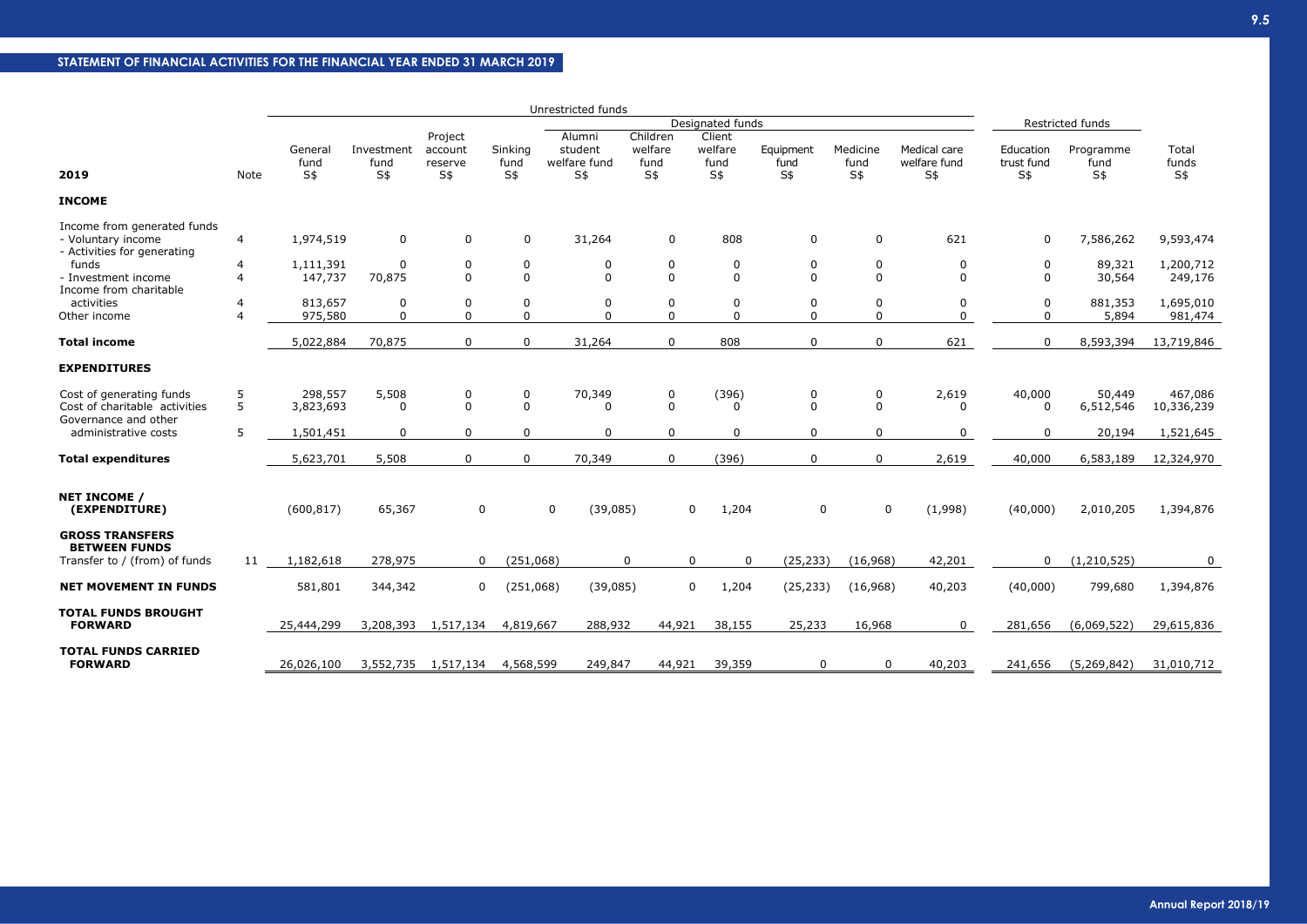# **STATEMENT OF FINANCIAL ACTIVITIES FOR THE FINANCIAL YEAR ENDED 31 MARCH 2019 (CONT'D)**

*Financial Year Ended 31 March 2019*

|                                                                                   |                     |                           |                                      |                                       |                            |                                           |                                     | Designated funds                    |                                 |                            |                                           | Restricted funds            |                        |
|-----------------------------------------------------------------------------------|---------------------|---------------------------|--------------------------------------|---------------------------------------|----------------------------|-------------------------------------------|-------------------------------------|-------------------------------------|---------------------------------|----------------------------|-------------------------------------------|-----------------------------|------------------------|
| 2018                                                                              | Note                | General<br>fund<br>$S$ \$ | Investment<br>fund<br>S <sup>4</sup> | Project<br>account<br>reserve<br>$S\$ | Sinking<br>fund<br>$S$ \$  | Alumni<br>student<br>welfare fund<br>$S*$ | Children<br>welfare<br>fund<br>$S\$ | Client<br>welfare<br>fund<br>$S$ \$ | Equipment<br>fund<br>$S$ \$     | Medicine<br>fund<br>$S\$   | Education<br>trust fund<br>S <sup>4</sup> | Programme<br>fund<br>$S$ \$ | Total<br>funds<br>$S\$ |
| <b>INCOME</b>                                                                     |                     |                           |                                      |                                       |                            |                                           |                                     |                                     |                                 |                            |                                           |                             |                        |
| Income from generated funds<br>- Voluntary income<br>- Activities for generating  | 4                   | 2,044,067                 | $\pmb{0}$                            | $\mathbf 0$                           | 0                          | 17,455                                    | 0                                   | 5,440                               | $\mathbf 0$                     | 580                        | 0                                         | 7,906,566                   | 9,974,108              |
| funds<br>- Investment income<br>Income from charitable                            | 4<br>$\overline{4}$ | 1,161,483<br>110,130      | $\mathbf 0$<br>54,200                | $\mathbf 0$<br>$\mathbf 0$            | $\mathbf 0$<br>$\mathbf 0$ | $\mathbf 0$<br>$\mathbf 0$                | $\pmb{0}$<br>$\mathbf 0$            | $\pmb{0}$<br>$\mathbf 0$            | $\boldsymbol{0}$<br>$\mathbf 0$ | $\mathbf 0$<br>$\mathbf 0$ | 0<br>$\mathbf 0$                          | 50,517<br>14,475            | 1,212,000<br>178,805   |
| activities<br>Other income                                                        | 4<br>4              | 758,924<br>585            | $\Omega$<br>$\Omega$                 | 0<br>$\mathbf 0$                      | 0<br>$\mathbf 0$           | $\Omega$<br>$\overline{0}$                | 0<br>$\mathbf 0$                    | 0<br>$\mathbf{0}$                   | 0<br>$\mathbf 0$                | 0<br>$\mathbf 0$           | 0<br>$\Omega$                             | 892,236<br>6,309            | 1,651,160<br>6,894     |
| <b>Total income</b>                                                               |                     | 4,075,189                 | 54,200                               | $\mathbf 0$                           | $\mathbf 0$                | 17,455                                    | $\mathbf{0}$                        | 5,440                               | $\mathbf 0$                     | 580                        | $\mathbf 0$                               | 8,870,103                   | 13,022,967             |
| <b>EXPENDITURES</b>                                                               |                     |                           |                                      |                                       |                            |                                           |                                     |                                     |                                 |                            |                                           |                             |                        |
| Cost of generating funds<br>Cost of charitable activities<br>Governance and other | 5<br>5              | 403,470<br>3,486,870      | 7,665<br>0                           | $\mathbf 0$<br>$\mathbf 0$            | 0<br>38,874                | 54,102<br>$\Omega$                        | $\boldsymbol{0}$<br>$\mathbf 0$     | 830<br>$\mathbf 0$                  | $\mathbf 0$<br>$\mathbf 0$      | 84<br>$\mathbf 0$          | 38,000<br>$\mathbf{0}$                    | 43,215<br>7,106,420         | 547,366<br>10,632,164  |
| administrative costs                                                              | 5                   | 1,321,354                 | $\mathbf 0$                          | $\mathbf 0$                           | 0                          | $\mathbf 0$                               | 0                                   | $\mathbf 0$                         | $\mathbf 0$                     | $\mathbf 0$                | $\mathbf{0}$                              | 18,409                      | 1,339,763              |
| <b>Total expenditures</b>                                                         |                     | 5,211,694                 | 7,665                                | $\mathbf 0$                           | 38,874                     | 54,102                                    | 0                                   | 830                                 | $\mathbf 0$                     | 84                         | 38,000                                    | 7,168,044                   | 12,519,293             |
| <b>NET INCOME /</b><br>(EXPENDITURE)                                              |                     | (1, 136, 505)             | 46,535                               | 0                                     | (38, 874)                  | (36, 647)                                 | $\mathbf 0$                         | 4,610                               | $\mathbf 0$                     | 496                        | (38,000)                                  | 1,702,059                   | 503,674                |
| <b>GROSS TRANSFERS</b><br><b>BETWEEN FUNDS</b><br>Transfer to / (from) of funds   | 11                  | 1,583,739                 | 100,735                              | $\mathbf 0$                           | 230,412                    | $\pmb{0}$                                 | $\mathbf 0$                         | $\mathbf 0$                         | $\mathbf 0$                     | $\mathbf 0$                | $\Omega$                                  | (1,914,886)                 | $\mathsf{O}$           |
| <b>NET MOVEMENT IN FUNDS</b>                                                      |                     | 447,234                   | 147,270                              | $\mathbf 0$                           | 191,538                    | (36, 647)                                 | $\mathbf 0$                         | 4,610                               | $\mathbf 0$                     | 496                        | (38,000)                                  | (212, 827)                  | 503,674                |
| <b>TOTAL FUNDS BROUGHT</b><br><b>FORWARD (RESTATED)</b>                           |                     | 24,997,065                | 3,061,123                            | 1,517,134                             | 4,628,129                  | 325,579                                   | 44,921                              | 33,545                              | 25,233                          | 16,472                     | 319,656                                   | (5,856,695)                 | 29,112,162             |
| <b>TOTAL FUNDS CARRIED</b><br><b>FORWARD</b>                                      |                     | 25,444,299                | 3,208,393                            | 1,517,134 4,819,667                   |                            | 288,932                                   | 44,921                              | 38,155                              | 25,233                          | 16,968                     | 281,656                                   | (6,069,522)                 | 29,615,836             |

The accompanying notes form an integral part of these financial statements.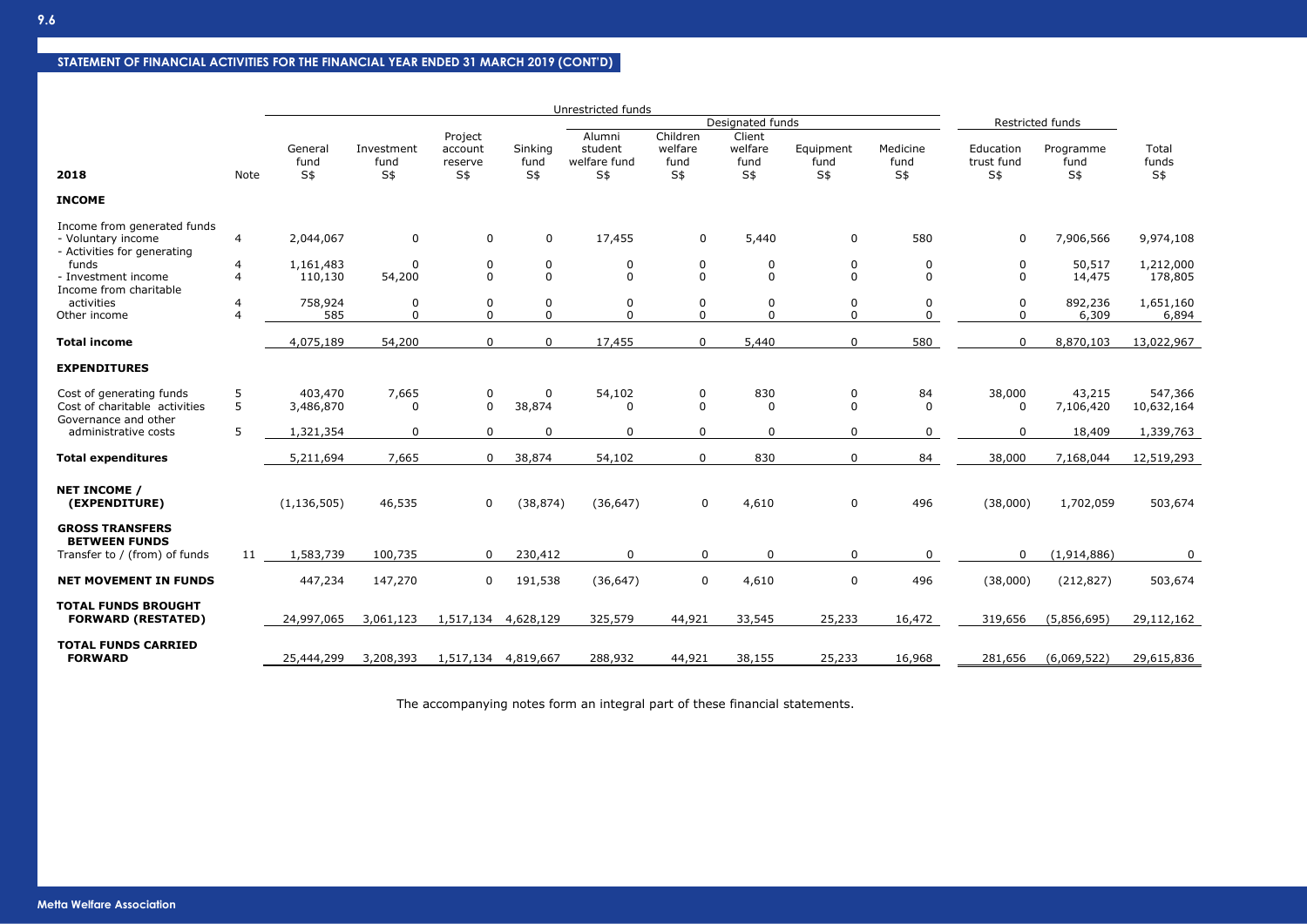*Audited Financial Statements*

# **Balance Sheet As At 31 MARCH 2019**

|                                                                                                                             | Note                       | 2019<br>$S*$                                                               | 2018<br>$S$ \$                                                             |
|-----------------------------------------------------------------------------------------------------------------------------|----------------------------|----------------------------------------------------------------------------|----------------------------------------------------------------------------|
| <b>ASSETS</b>                                                                                                               |                            |                                                                            |                                                                            |
| <b>Current assets</b><br>Cash and cash equivalents<br>Pledged Fixed deposits<br>Trade and other receivables<br>Inventories  | 6<br>6<br>7                | 16,007,023<br>375,689<br>1,423,735<br>4,507<br>17,810,954                  | 16,077,059<br>375,689<br>991,136<br>4,363<br>17,448,247                    |
| <b>Non-current assets</b><br>Investment in financial assets<br>Property, plant and equipment                                | 8<br>9                     | 2,776,640<br>12,460,515<br>15,237,155                                      | 1,775,816<br>12,422,930<br>14,198,746                                      |
| <b>Total assets</b>                                                                                                         |                            | 33,048,109                                                                 | 31,646,993                                                                 |
| <b>LIABILITIY</b>                                                                                                           |                            |                                                                            |                                                                            |
| <b>Current liability</b><br>Trade and other payables                                                                        | 10                         | 2,037,397                                                                  | 2,031,157                                                                  |
| <b>Total liability</b>                                                                                                      |                            | 2,037,397                                                                  | 2,031,157                                                                  |
| <b>NET ASSETS</b>                                                                                                           |                            | 31,010,712                                                                 | 29,615,836                                                                 |
| <b>FUNDS</b>                                                                                                                |                            |                                                                            |                                                                            |
| <b>Unrestricted funds</b><br>General fund<br>Investment fund<br>Project account reserve<br>Sinking fund<br>Designated funds | 11<br>11<br>11<br>11<br>11 | 26,026,100<br>3,552,735<br>1,517,134<br>4,568,599<br>374,330<br>36,038,898 | 25,444,299<br>3,208,393<br>1,517,134<br>4,819,667<br>414,209<br>35,403,702 |
| <b>Restricted funds</b><br><b>Education trust fund</b><br>Programme fund                                                    | 11<br>11                   | 241,656<br>(5, 269, 842)<br>(5,028,186)                                    | 281,656<br>(6,069,522)<br>(5,787,866)                                      |
| <b>Total funds</b>                                                                                                          |                            | 31,010,712                                                                 | 29,615,836                                                                 |

The accompanying notes form an integral part of these financial statements.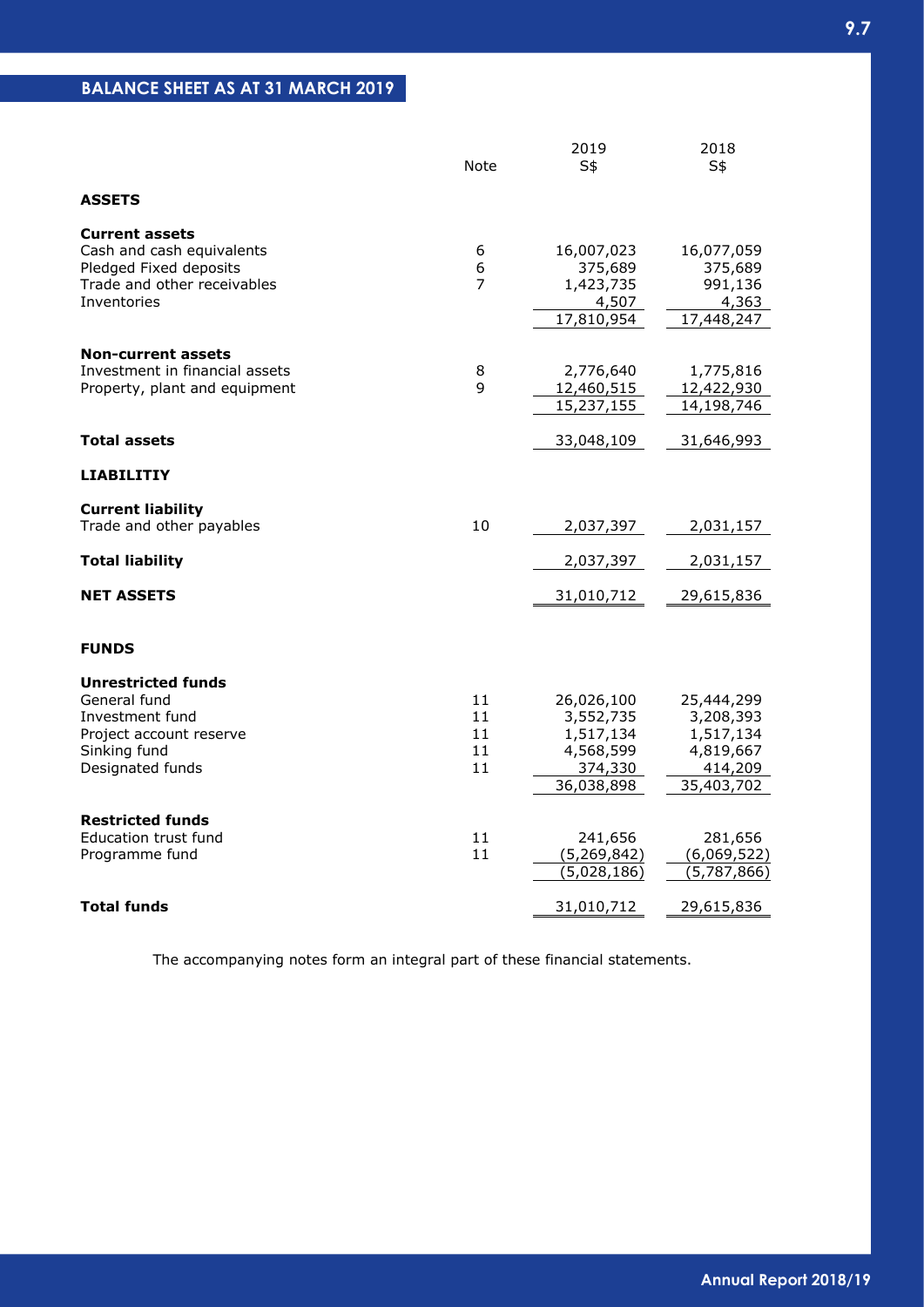# **STATEMENT of cash flow FOR THE FINANCIAL YEAR ENDED 31 MARCH 2019**

*Audited Financial Statements*

|                                                                                    | Note | 2019<br>S <sub>5</sub> | 2018<br>S <sub>4</sub> |
|------------------------------------------------------------------------------------|------|------------------------|------------------------|
| Cash flows from operating activities                                               |      |                        |                        |
| Net income                                                                         |      | 1,394,876              | 503,674                |
| Adjustments for:<br>- Amortisation of investments                                  | 5    | 4,176                  | 3,532                  |
| - Depreciation of property, plant and equipment                                    | 9    | 920,002                | 991,618                |
| - Investment income                                                                | 4    | (249, 176)             | (178, 805)             |
| - Gain on disposal of property, plant and                                          |      |                        |                        |
| equipment                                                                          | 4    | 0                      | (2,000)                |
| - Property, plant and equipment written off                                        | 5    | 1,102                  | 0                      |
| - Unutilised leave                                                                 | 5    | (21, 725)              | 10,026                 |
| Operating cash flow before changes in working capital                              |      | 2,049,255              | 1,328,045              |
| Changes in working capital:                                                        |      |                        |                        |
| - Trade and other receivables                                                      |      | (432, 599)             | (275,004)              |
| - Inventories                                                                      |      | (144)                  | 504                    |
| - Trade and other payables                                                         |      | 27,965                 | (262, 786)             |
| Cash generated from operations<br>Interest received                                |      | 1,644,477              | 790,759                |
| Net cash generated from operating activities                                       |      | 4,571<br>1,649,048     | 4,891<br>795,650       |
|                                                                                    |      |                        |                        |
| Cash flows from investing activities                                               |      |                        |                        |
| Decrease/(increase) in pledged deposits                                            |      | 0                      | 158,586                |
| Investment received                                                                |      | 244,605                | 173,914                |
| Placement of investment<br>Proceeds from disposal of property, plant and equipment | 8    | (1,005,000)<br>0       | (511, 500)<br>2,000    |
| Purchases of property, plant and equipment                                         | 9    | (958, 689)             | (157, 035)             |
| Net cash used in investing activities                                              |      | (1,719,084)            | (334, 035)             |
| Net (decrease)/increase in cash and cash                                           |      |                        |                        |
| equivalents                                                                        |      | (70, 036)              | 461,615                |
| Cash and cash equivalents at beginning of financial year                           |      | 16,077,059             | 15,615,444             |
| Cash and cash equivalents at end of financial year                                 | 6    | 16,077,023             | 16,077,059             |

The accompanying notes form an integral part of these financial statements.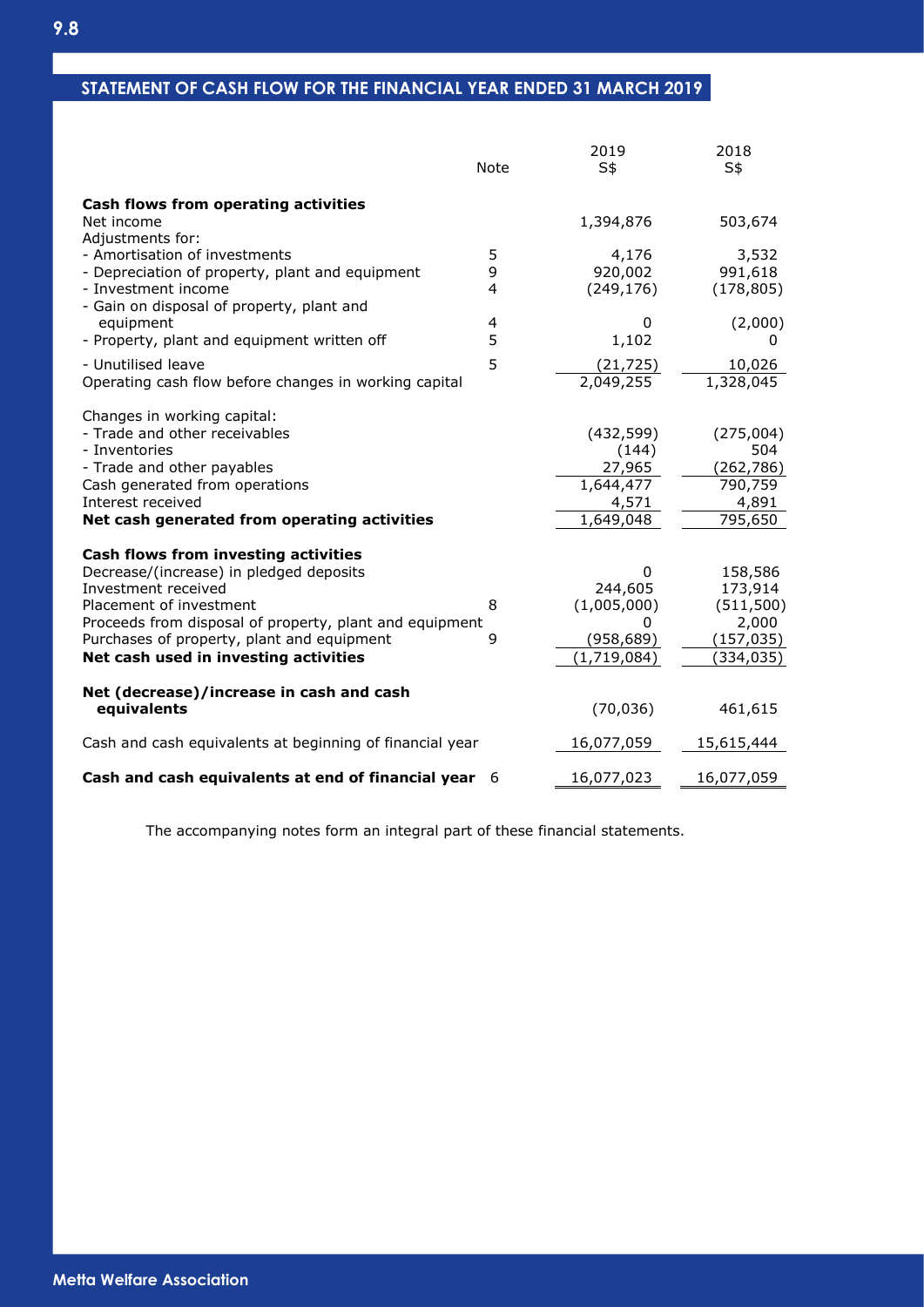# **NOTES TO THE FINANCIAL STATEMENTS FOR THE FINANCIAL YEAR ENDED 31 MARCH 2019 NOTES TO THE FINANCIAL STATEMENTS**

These notes form an integral part of and should be read in conjunction with the accompanying financial statements.

### **1. General information**

Metta Welfare Association (the "Association") operates in the Republic of Singapore. Its registered office and principal place of activities is located at 32, Simei Street 1, Metta Building, Singapore 529950.

The Association is dedicated to the active promotion of humanitarian causes. The Association's objectives are to provide special education, welfare services, community and medical care to the intellectually disabled, elderly and terminally ill in the community, regardless of race and religion.

The Association is registered as a charity organisation under Charities Act, Chapter 37 on 9 March 1995 and has been accorded an Institution of a Public Character ("IPC") status for the period from 2 May 2016 to 31 May 2018. The IPC status has been renewed for the period from 1 June 2018 to 28 February 2021.

The Association is composed of eight (8) welfare centres as follows:

- 1. Metta Home for the Disabled
- 2. Metta Home Day Activity Centre
- 3. Metta Day Activity Centre for the Intellectually Disabled
- 4. Metta Day Rehabilitation Centre for the Elderly
- 5. Metta Hospice Care Centre
- 6. Metta Preschool @Punggol
- 7. Metta Alumni Care
- 8. Metta HomeCare

# **2. Significant accounting policies**

## **2.1 Basis of preparation**

The financial statements have been prepared in accordance with Charities Accounting Standard ("CAS") and the disclosure requirements of the Societies Act (Chapter 311) and Charities Act (Chapter 37). The financial statements have been prepared under the historical cost convention, except as disclosed in the accounting policies below.

The financial statements are presented in Singapore Dollar ("S\$"), which is the Association's functional currency.

The preparation of the financial statements in conformity with CAS requires management to exercise its judgement in the process of applying the Association's accounting policies. It also requires the use of certain critical accounting estimates and assumptions.

The areas involving a higher degree of judgement or complexity, or areas where assumptions and estimates are significant to the financial statements are disclosed in Note 3.

*Financial Year Ended 31 March 2019*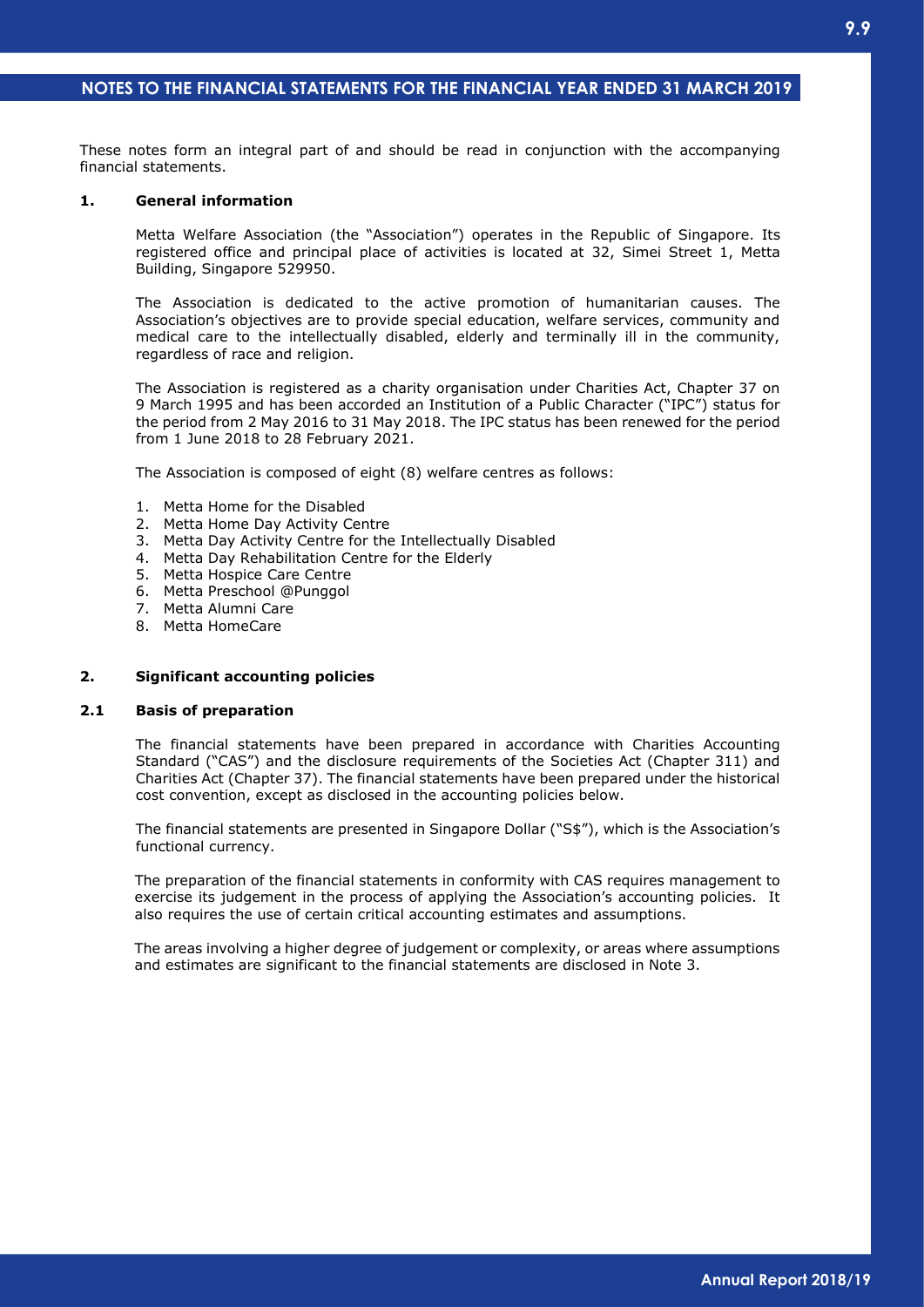# **2. Significant accounting policies (Cont'd)**

#### **2.2 Revenue recognition**

Revenue comprises the fair value of the consideration received or receivable for the services rendered in the ordinary course of the Association's activities. Revenue is recognised as follows:

## 2.2.1 Donations

Donations are recognised in the statement of financial activities upon receipt. Donations subject to donor-imposed conditions that specify the time period in which the expenditure can take place are accounted for as deferred income and recognised as a liability until the financial period in which the Association is allowed by the condition to expend the income.

*[UEN. S94SS0081K]*

Donations-in-kind are recognised when the fair value of the assets received can be reasonably ascertained.

#### 2.2.2 Government grants

Government grants are recognised at their fair value where there is reasonable assurance that the grants will be received and all related conditions will be complied with.

2.2.3 Revenue from services rendered

Revenue from rendering of services is recognised when the services have been performed and rendered.

2.2.4 Sale of goods

Revenue from the sale of goods is recognised when the Association has delivered the products to the customer, the customer has accepted the products and the collectability of the related receivables is reasonably assured.

2.2.5 Interest and investment income

Interest and investment income are recognised on a time-proportion basis using the effective interest method.

2.2.6 Other income

Other income is recognised when received.

# **2.3 Expenditure recognition**

All expenditure are accounted for on accrual basis, aggregated under the respective areas. Direct costs are attributed to the activity where possible. Where costs are not wholly attributable to an activity, they are apportioned on a basis consistent with the use of resources.  $\epsilon$  respective areas.

2.3.1 Cost of generating funds from fund-raising activities

Costs that are directly attributable to the fund-raising activities are separated from those costs incurred in undertaking charitable activities. **2.3 Expenditure recognition (Cont'd)**

2.3.2 Cost of charitable activities

Cost of charitable activities comprises all costs incurred in the pursuit of the charitable objects of the Association. The total costs of charitable expenditure are apportionment of overhead and shared costs.

Governance costs include the costs of governance arrangement, which relate to the costs of governance  $\sigma$ 

 2.3.3 Governance and administrative costs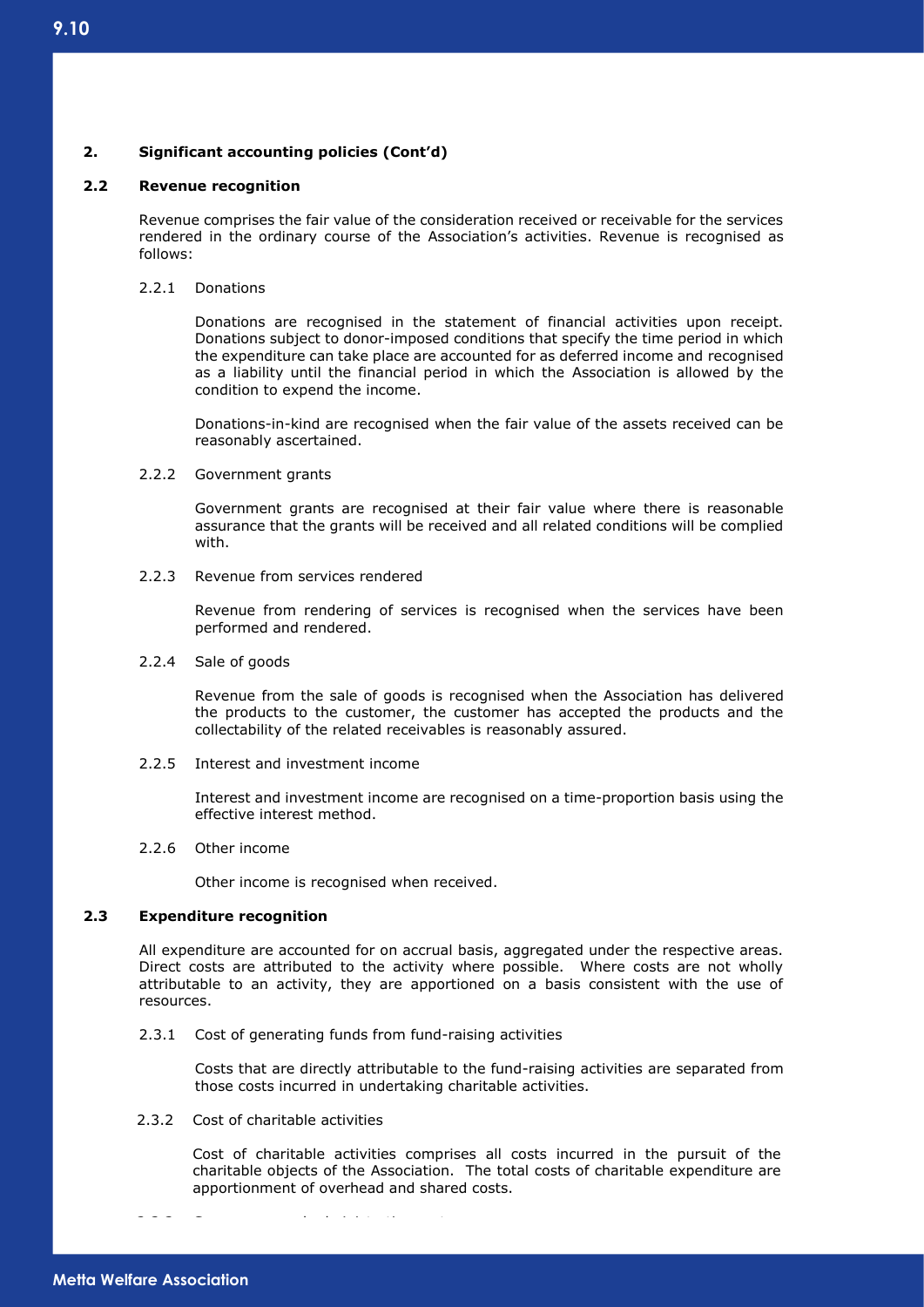*[UEN. S94SS0081K]*

# Cost of charitable activities comprises all costs incurred in the pursuit of the **2. Significant accounting policies (Cont'd)**

**2. Significant accounting policies (Cont'd)**

# 2.3 Expenditure recognition (Cont'd)

2.3.3 Governance and administrative costs

Governance costs include the costs of governance arrangement, which relate to the general running of the Association, providing governance infrastructure and ensuring public accountability. These costs include costs related to constitutional and statutory requirements and an apportionment of overhead and shared costs. Governance costs include the costs of governance arrangement, which relate to the<br>general running of the Association, providing governance infrastructure and ensuring<br>public accountability. These costs include costs relate

# **2.4 Employee benefits**

### 2.4.1 Defined contribution plans **general running of the Association** governance infrastructure and ensuring and ensuring and ensuring and ensuring and ensuring and ensuring and ensuring and ensuring and ensuring and ensur

Defined contribution plans are post-employment benefit plans under which the Association pays fixed contributions into separate entities such as the Central Provident Fund ("CPF"), on a mandatory, contractual or voluntary basis. The Association has no further payment obligations once the contributions have been paid. The Association's contribution to defined contribution plans are recognised as employee compensation expense when they are due.

2.4.2 Employee leaves entitlement into separate entities such as the Central Separate entities such as the Cen

Employee entitlements to annual leave are recognised when they accrue to employees. A provision is made for the estimated liability for annual leave as a result of services rendered by employees up to the reporting date.

#### **2.5 Operating Leases**

Leases of assets in which a significant portion of the risks and rewards of ownership are retained by the lessor are classified as operating leases. Payments made under operating leases (net of any incentives received from the lessor) are taken to the statement of financial activities on a straight-line basis over the period of the lease. When an operating lease is terminated before the lease period has expired, any payment required to be made to the lessor by way of penalty is recognised as an expense in the period in which termination takes<br>Place place. retained by the lessor are classified as operating leases. Payments made under operating

Rental on operating lease is charged to statement of financial activities. activities on a straight-line basis over the period of the period of the lease. When an operating lease is  $\mathcal{L}$ *Metta Welfare Association*

# **2.6 Financial assets the lease period has expired, any payment required, any payment required to be made to be made to the made to be made to be made to be made to be made to the made to the made to the made to the ma**

#### 2.6.1 Recognition and measurement

Trade and other receivables, excluding prepayments, are initially recognised at their transaction price, excluding transaction costs, if any. Transaction costs shall be recognised as expenditure in the statement of financial activities as incurred. Prepayments are initially recognised at the amount paid in advance for the economic resources expected to be received in the future.

management intends to dispose of the assets within twelve months after the Investments in financial assets are investments in debt or equity instruments, which are recognised when it becomes a party to the contractual provisions of the instrument. These are initially measured at the transaction price excluding transaction costs, if any, which shall be recognised as expenditure immediately in transaction costs, if any, which shall be recognised as expenditure immediately in<br>the statement of financial activities. They are included in non-current assets unless reporting date.

> Trade and other receivables and investments in financial assets are subsequently measured at cost less accumulated impairment losses.

> financial assets have expired or have been transferred and the Association has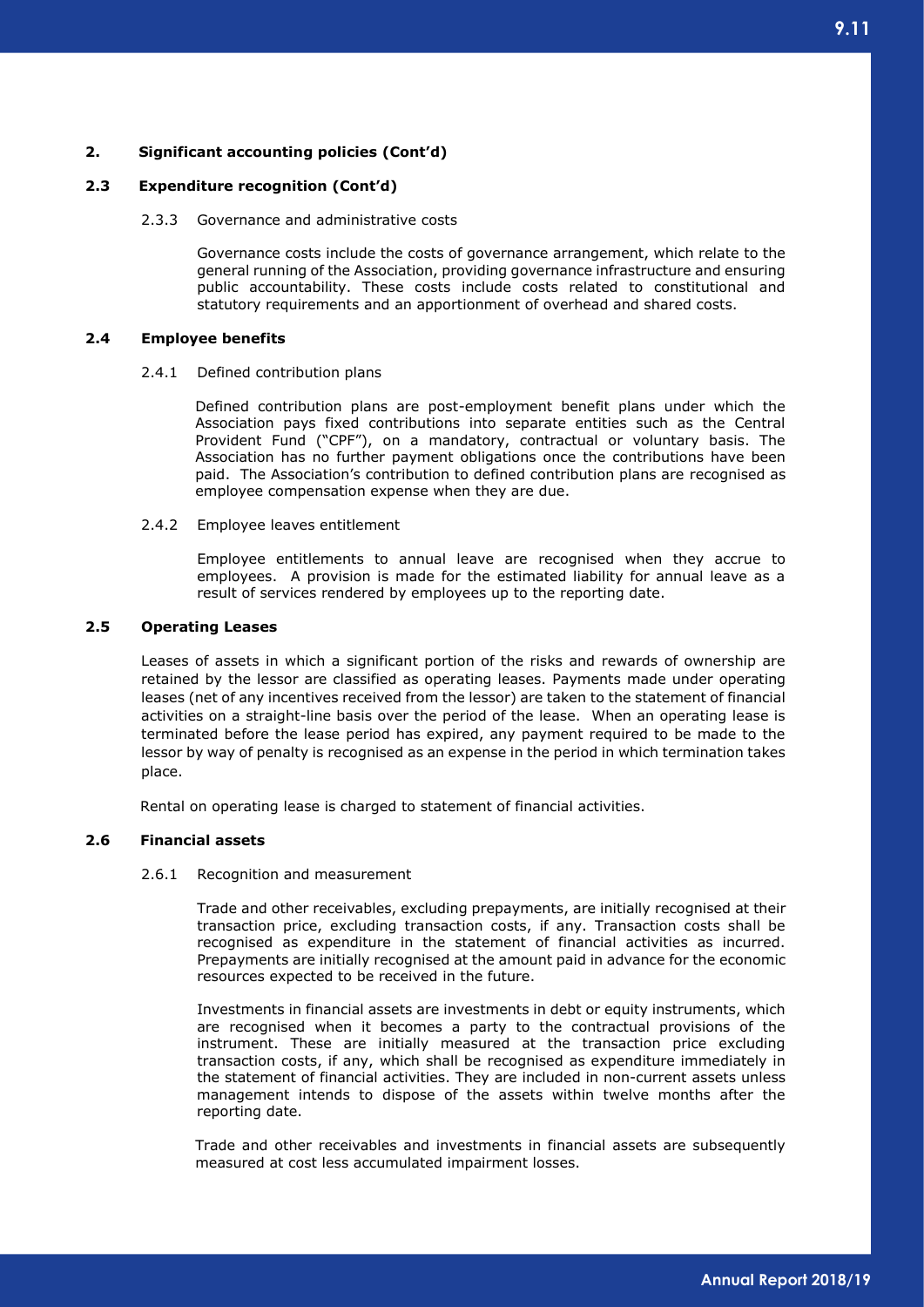# **2. Significant accounting policies (Cont'd)**

# **2.6 Financial assets (Cont'd) measured impairment losses.**

#### 2.6.2 Derecognition

Financial assets are derecognised when the rights to receive cash flows from the financial assets have expired or have been transferred and the Association has transferred substantially all risks and rewards of ownership. transaction costs, if any, which shall be recognised as expenditure in  $\mathcal{L}_\text{max}$  in  $\mathcal{L}_\text{max}$ 

are recognised when it becomes a party to the contractual provisions of the

*[UEN. S94SS0081K]*

#### the statement of financial activities. They are included in non-current assets unless 2.6.3 Impairment management intends to dispose of the assets with twelve months after the assets with twelve months after the a

The Association assesses at each reporting date whether there is objective evidence that a financial asset or a group of financial assets is impaired.

An allowance for impairment of financial assets is recognised when there is objective the original terms of the receivables. Significant financial difficulties of the debtor, default or delinquency in payments is considered indicators that the receivable is impaired. The amount of the allowance is the difference between the asset's carrying amount and the undiscounted future cash flows that the Association expects to of financial activities within "Governance and administrative costs". evidence that the Association will not be able to collect all amounts due according to probability that the debtor will enter bankruptcy or financial reorganisation, and receive. The amount of the allowance for impairment is recognised in the statement

Subsequently, if the amount of an impairment loss decreases and the decrease can Subsequently, if the amount of an impairment loss decreases and the decrease can<br>be related objectively to an event occurring after the impairment was recognised, shall not result in any carrying amount of the financial asset (net of any allowance account) that exceeds what the carrying amount would have been had the impairment not previously been recognised. The amount of reversal is recognised in the statement of financial activities. the Association shall reverse the previously recognised impairment loss. The reversal shall not result in any carrying amount of the financial asset (net of any allowance account) that exceeds what the carrying amount would have been had the impairment not previously been recognised. The amount of reversal

#### impaired. The amount of the allowance is the difference between the asset's carrying **2.7 Cash and cash equivalents**

Cash and cash equivalents include cash on hand and deposits with financial institutions, which are subject to an insignificant risk of change in value.

#### $\mathbf s$  subsequently, if the amount of an impairment loss decreases and the decreases and the decrease can impair **2.8 Inventories**

Inventories are carried at the lower of cost and net realisable value. Cost includes all costs of purchase and other cost incurred in bringing the inventories to their present location and condition. Cost is determined using the first-in, first-out basis. Net realisable value is the estimated selling price in the ordinary course of business less selling expenses.

#### the statement of financial activities. **2.9 Property, plant and equipment 2.9 Property, plant and equipment**

#### 2.9.1 Measurement 2.9.1 Measurement

All property, plant and equipment are initially recognised at cost and subsequently carried at cost less accumulated depreciation and accumulated impairment losses. carried at cost less accumulated depreciation and accumulated impairment losses.

any costs that are directly attributable to bringing the asset to the location and condition necessary for it to be capable of operating in the manner intended by condition. Cost is determined using the first-in, first-out basis of the first-out basis of the first-out basis. Net realisable value is the first-out basis. Net realisable value is the first-out of the first-out of the fi The cost of an item of property, plant and equipment includes its purchase price and

 $A \in \mathcal{A}$  years of the set of the set of the set of the set of the set of the set of the set of the set of the set of the set of the set of the set of the set of the set of the set of the set of the set of the set of th

 $A_{\rm eff}$  years of the set of the set of the set of the set of the set of the set of the set of the set of the set of the set of the set of the set of the set of the set of the set of the set of the set of the set of the s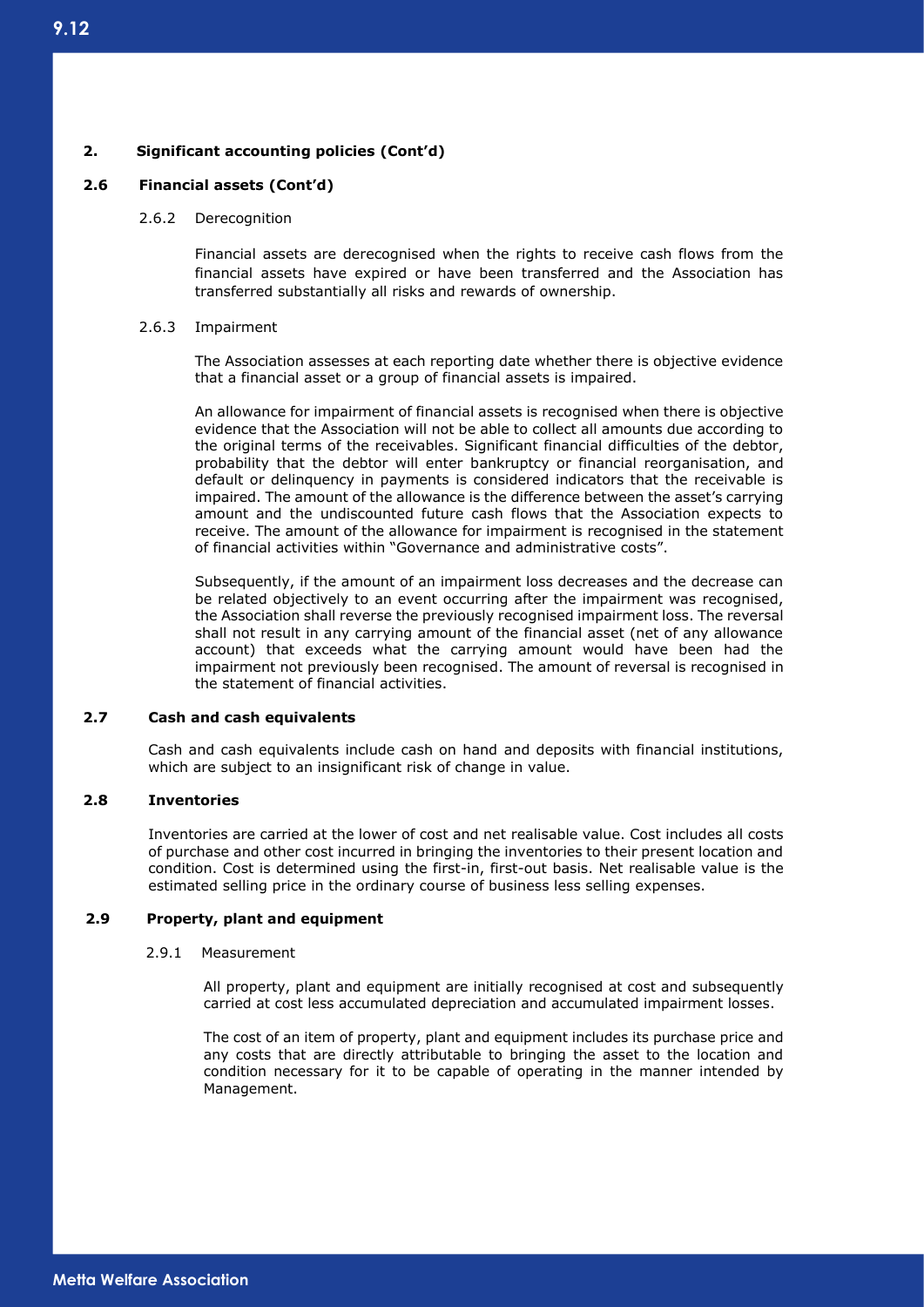*[UEN. S94SS0081K]*

*Audited Financial Statements*

# **2.9** Property, plant and equipment (Cont'd)

#### 2.9.2 Depreciation

Depreciation on property, plant and equipment except renovation in progress is their estimated useful lives as follows: which or equity instruments, which is a strument of the struments of  $\sim$ calculated using the straight-line method to allocate their depreciable amounts over

Useful lives

All property, plant and equipment are initially recognised at cost and subsequently recognised at  $\alpha$ 

|                            | Useful lives   |
|----------------------------|----------------|
| Aircon                     | 5 years        |
| Alarm and security system  | 5 years        |
| Arts and music equipment   | 5 years        |
| <b>Building</b>            | 30 - 50 years  |
| Computer                   | 3 years        |
| Electrical and fittings    | 5 years        |
| Furniture and equipment    | 5 years        |
| Kitchen equipment          | 5 years        |
| Laundry equipment          | 5 years        |
| Motor vehicles             | 5 years        |
| Physio / Medical equipment | 5 years        |
| Renovation                 | $7 - 15$ years |
|                            |                |

Fully depreciated assets are retained in the financial statements until they are no longer in use. The set of the set of the set of the set of the set of the set of the set of the set of the set

The Association assesses at each reporting date whether there is objective evidence The residual values and useful lives of property, plant and equipment are reviewed, the residual values and useful lives are included in the statement of financial is the residual values and useful lives are included in the statement of financial activities for the financial year in which the changes arise. and adjusted as appropriate, at each reporting date. The effects of any revision of

#### $\mathbf{r}$  original terms of the receivables. Significant financial different financial different financial different financial different financial different financial different financial different financial different finan 2.9.3 Subsequent expenditure **and reportancial reportancial reportancial renovation**

default or delinquency in payments is considered indicators that the receivable is Subsequent expenditure relating to property, plant and equipment that have already been recognised is added to the carrying amount of the asset only when it is probable<br>that future economic benefits associated with the item will flow to the Association receive a continuous perfects associated with the term will now to the Association and the cost of the item can be measured reliably. Other subsequent expenditure activities during the financial year in which it is incurred. Subsequent expenditure relating to property, plant and equipment that have already<br>been recognised is added to the carrying amount of the asset only when it is probable is recognised as repair and maintenance expenses in the statement of financial

#### be related objectively to an event occurring after the impairment was recognised,  $t$  reverse the previously recognised impairment loss. The reverse the previously recognised impairment loss. The reversal  $t$ 2.9.4 Disposal

On disposal of an item of property, plant and equipment, the difference between the and disposed out in the carry  $\mu$  must be carrying amount is taken to the character of financial in the carry of  $\mu$ net disposals proceeds and its carrying amount is taken to the statement of financial<br>activities  $t_{\text{t}}$ between recognised is added to the carrying amount of the asset only when it is probable asset on  $\mathcal{L}$  $\overline{\mathbf{r}}$  activities.

# **2.7 Cash and cash equivalents** and the cost of the item can be measured reliably. Other subsequent expenditure **2.10 Financial liabilities**

Financial liabilities are recognised when the Association becomes a party to the contractual agreements of the instrument and are classified according to the substance of the statement of financial activities. Financial liabilities include "Trade and other payables". contractual arrangements entered into. All interest related charges are recognised in the

Financial liabilities are derecognised when the obligations under the liability are discharged, cancelled or expire. When existing financial liabilities are replaced by another from the same lender on substantially different terms of an existing liability are substantially modified, such<br>concerting the value is the issue is the state of an existing liability are substantially modified, such the an exchange or modification is treated as a derecognition of the original liability and the recognition of a new liability, and the difference in respective carrying amounts is recognised in the statement of financial activities.

financial activities as incurred. Accruals are recognised at the best estimate of the amount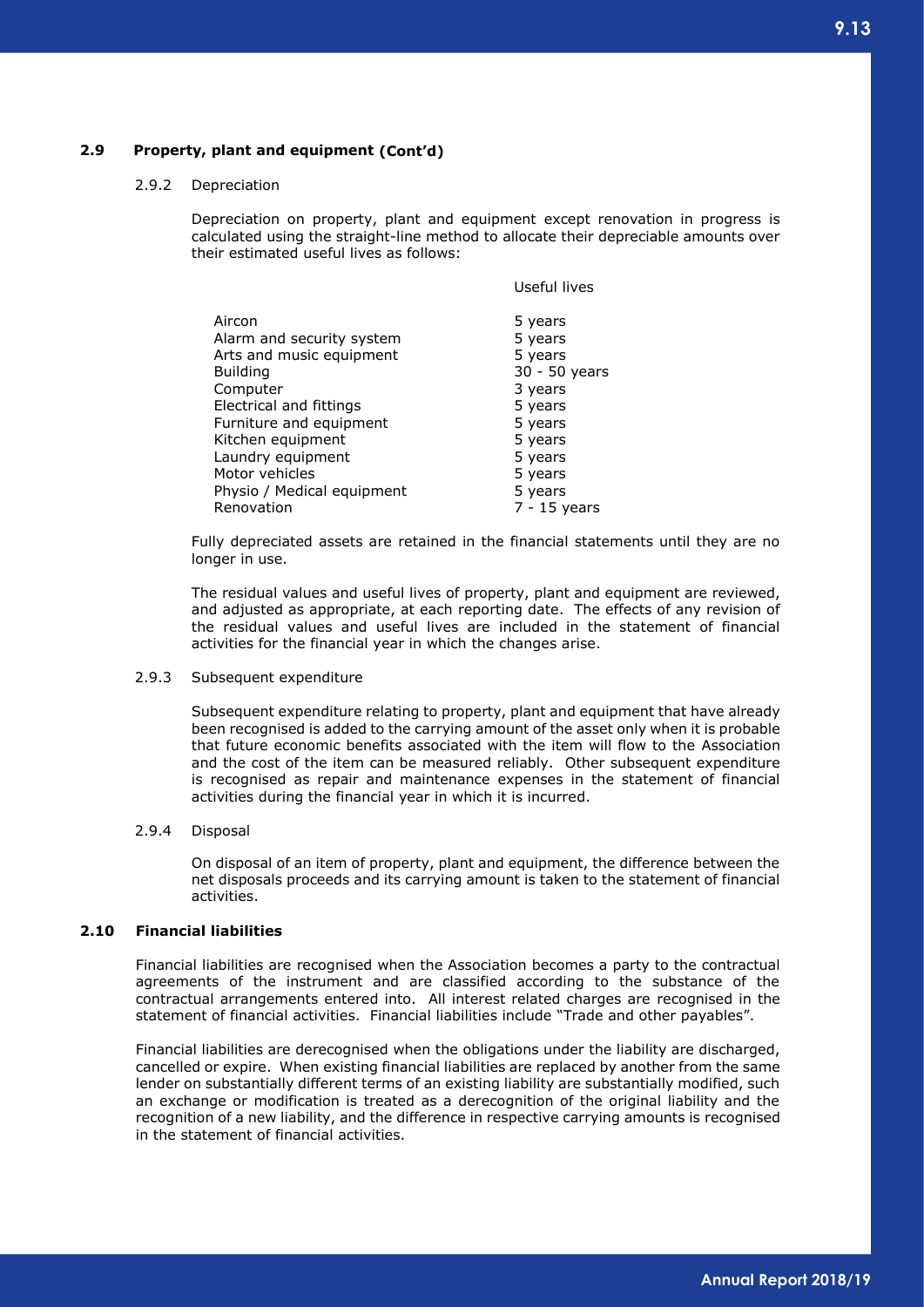# 2. Significant accounting policies (Cont'd)

#### **2.10 Financial liabilities 2.11Trade and other payables**

Trade and other payables, excluding accruals, are recognised at their transaction price, excluding transaction costs, if any, both at initial recognition and at subsequent measurement. Transaction costs shall recognised as expenditure in the statement of financial activities as incurred. Accruals are recognised at the best estimate of the amount payable.

*[UEN. S94SS0081K]*

#### cancelled or expire. When existing financial liabilities are replaced by another from the same **2.12 Provisions for other liabilities and charges**

Provisions for other liabilities and charges are recognised when the Association has a present Provisions for other liabilities and charges are recognised when the Association has a present<br>legal or constructive obligation as a result of past events, it is more likely than not that an outflow of resources will be required to settle the obligation and the amount has been reliably estimated.

#### **2.13 Funds**

Fund balances restricted by outside sources are so indicated and are distinguished from Fund balances restricted by outside sources are so indicated and are distinguished from<br>unrestricted funds allocated to specific purposes, if any, by action of the Executive Management Committee. Externally restricted funds may only be utilised in accordance with the purposes for which they are established. The Executive Management Committee retains full control over the use of unrestricted funds for any of the Association's purposes.

#### Provisions for other liabilities and charges are recognised when the Association has a present **3. Critical accounting estimates, assumptions and judgements**

Estimates, assumptions and judgements are continually evaluated and are based on Estimates, assumptions and judgements are continually evaluated and are based on<br>historical experience and other factors, including expectations of future events that are<br>. believed to be reasonable under the circumstances.

### **3.1 Critical accounting estimates and assumptions**

At the reporting date, there were no critical accounting estimates and assumptions that may have a significant risk of causing a material adjustment to the carrying amounts of assets and liabilities within the next financial year.

#### **3.2 Critical judgments in applying the entity's accounting policies**

The key critical judgements in applying the entity's accounting policies concerning the future carrying amounts of assets and liabilities within the next financial year, are discussed below. at the reporting date, that have a significant risk of causing a material adjustment to the

#### believer to be reasonable under the circumstances of the circumstances. The circumstances is a control of the circumstances of the circumstances of the circumstances. The circumstances of the circumstances of the circumsta

Government grants to meet operating expenses are recognised as income in the income and incurred and there is reasonable assurance that the Association will comply with the conditions attached to it. For certain grants, the government agencies reserve the right to withdraw, withhold or reduce the amount of any funds approved but not yet disbursed or to expenditure statement on the accrual basis in the year these operating expenses were call for the refund of all funds which have been disbursed to the Association if the conditions are not met.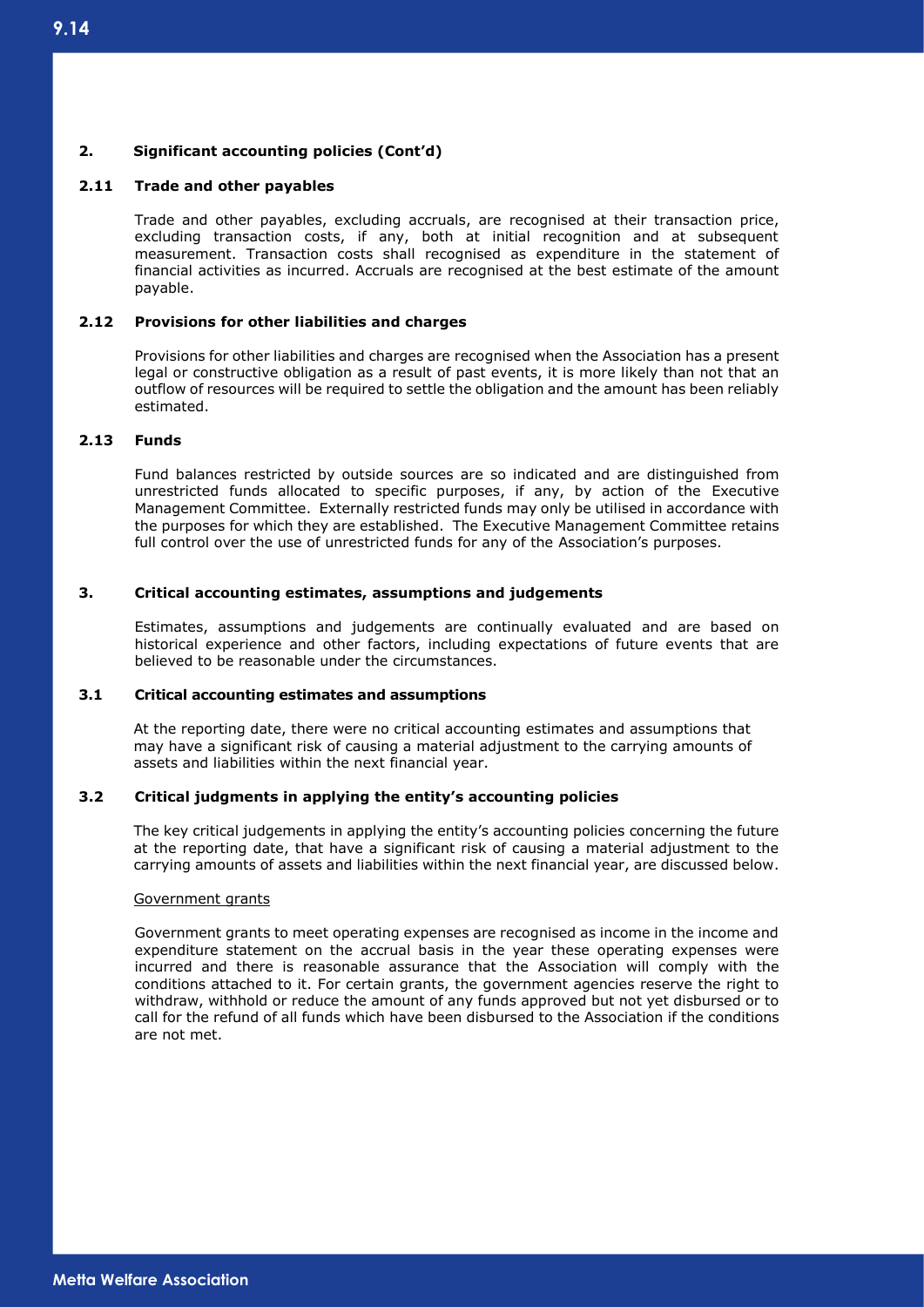# **4. Income**

| Restricted funds |   |           |                       |  |  |  |
|------------------|---|-----------|-----------------------|--|--|--|
| Education        |   | Programme | Total                 |  |  |  |
| trust fund       |   | fund      | funds                 |  |  |  |
| S\$              |   | S\$       | S\$                   |  |  |  |
| 0                |   | 186,472   | 719,073               |  |  |  |
| 0                |   | 137,407   | 442,271               |  |  |  |
| 0                |   | 37,414    | 136,956               |  |  |  |
| 0                |   | 90,723    | 90,723                |  |  |  |
| 0                |   | 44,593    | 77,438                |  |  |  |
| 0                |   | 30,709    | 53,875                |  |  |  |
| 0                |   | 0         | 784,434               |  |  |  |
| 0                |   | 1,616,627 | 1,616,627             |  |  |  |
| 0                |   | 4,007,802 | 4,007,802             |  |  |  |
| 0                |   | 0         | 100,000               |  |  |  |
| 0                |   | 180       | 180                   |  |  |  |
| 0                |   | 83,491    | 83,491                |  |  |  |
| 0                |   | 17,740    | 147,500               |  |  |  |
| 0                |   | 1,153,330 | 1,153,330             |  |  |  |
| 0                |   | 179,774   | 179,774               |  |  |  |
| 0                |   | 7,586,262 | 9,593,474             |  |  |  |
| 0                |   | 0         | 128,670               |  |  |  |
| 0                |   | 89,321    | 1,072,042             |  |  |  |
| 0                |   | 89,321    | 1,200,712             |  |  |  |
| 0                |   | 21,731    | 169,468               |  |  |  |
| 0                |   | 8,833     | 79,708                |  |  |  |
| 0                |   | 30,564    | $\overline{2}$ 49,176 |  |  |  |
|                  |   |           |                       |  |  |  |
|                  | 0 | 785,375   | 785,795               |  |  |  |
|                  | 0 | 0         | 636                   |  |  |  |
|                  | 0 | 0         | 750,662               |  |  |  |
|                  | 0 | 81,044    | 81,074                |  |  |  |
|                  | 0 | 14,934    | 76,843                |  |  |  |
|                  | 0 | 881,353   | 1,695,010             |  |  |  |
|                  |   |           |                       |  |  |  |
|                  | 0 | 0         | 973,999               |  |  |  |
|                  | 0 | 5,894     | 7,475                 |  |  |  |
|                  | 0 | 5,894     | 981,474               |  |  |  |

|                                              |      |                   |                            |                  |                                    | Unrestricted funds  |                     |                               |                            |                               |                         |                                       |                     |
|----------------------------------------------|------|-------------------|----------------------------|------------------|------------------------------------|---------------------|---------------------|-------------------------------|----------------------------|-------------------------------|-------------------------|---------------------------------------|---------------------|
|                                              |      | Designated funds  |                            |                  |                                    |                     |                     |                               | Restricted funds           |                               |                         |                                       |                     |
|                                              |      |                   |                            |                  | Alumni                             | Children            | Client              |                               |                            |                               |                         |                                       |                     |
|                                              |      | General<br>fund   | Investment<br>fund         | Sinking<br>fund  | student<br>welfare fund            | welfare<br>fund     | welfare<br>fund     | Equipment<br>fund             | Medicine<br>fund           | Medical care<br>welfare fund  | Education<br>trust fund | Programme<br>fund                     | Total<br>funds      |
| 2019                                         | Note | $S\$              | S\$                        | $S\$             | $S\$                               | $S\$                | $S\$                | $S*$                          | $S$ \$                     | $S\$                          | $S\$                    | $S\$                                  | $S\$                |
| <b>Voluntary income</b>                      |      |                   |                            |                  |                                    |                     |                     |                               |                            |                               |                         |                                       |                     |
| Donations - Tax exempt                       |      | 531,793           | 0                          | 0                | 0                                  | $\boldsymbol{0}$    | 808                 | $\mathbf 0$                   | 0                          | 0                             | 0                       | 186,472                               | 719,073             |
| Donations - Non-tax exempt                   |      | 304,864           | $\mathbf 0$                | $\boldsymbol{0}$ | $\mathbf 0$                        | $\mathbf 0$         |                     | $\mathbf 0$                   | $\mathbf 0$                | $\mathbf 0$                   | $\mathbf{0}$            | 137,407                               | 442,271             |
| Donations - Designated                       |      | 67,657            | $\overline{0}$             | $\mathbf 0$      | 31,264                             | $\mathbf 0$         | $\Omega$            | $\mathbf 0$                   | $\mathbf 0$                | 621                           | $\mathbf{0}$            | 37,414                                | 136,956             |
| Grants - Government                          |      |                   |                            |                  |                                    |                     |                     |                               |                            |                               |                         |                                       |                     |
| - AIC grants                                 |      | $\mathbf 0$       | 0                          | $\mathbf 0$      | O                                  | $\overline{0}$      |                     | $\mathbf{0}$                  | $\mathbf 0$                | 0                             | 0                       | 90,723                                | 90,723              |
| - IRAS grants                                |      | 32,845            | $\Omega$                   | $\mathbf 0$      |                                    | $\pmb{0}$           |                     | $\Omega$                      | $\mathbf 0$                | $\Omega$                      | $\Omega$                | 44,593                                | 77,438              |
| - MOM grants                                 |      | 23,166            |                            | $\mathbf 0$      |                                    | $\mathbf 0$         |                     | $\Omega$                      | $\Omega$                   | $\Omega$                      |                         | 30,709                                | 53,875              |
| - MOE grants                                 |      | 784,434           |                            | $\Omega$         |                                    | $\mathbf 0$         |                     | $\Omega$                      | $\Omega$                   | $\Omega$                      | $\Omega$                | $\Omega$                              | 784,434             |
| - MOH grants                                 |      | 0                 |                            | $\mathbf 0$      |                                    | $\mathbf 0$         |                     | $\Omega$                      | $\Omega$                   | $\Omega$                      | $\mathbf 0$             | 1,616,627                             | 1,616,627           |
| - MSF grants                                 |      | $\Omega$          |                            | $\overline{0}$   |                                    | $\mathbf 0$         |                     |                               | $\Omega$                   |                               | 0                       | 4,007,802                             | 4,007,802           |
| President's Challenge                        |      | 100,000           |                            | $\Omega$         |                                    | $\mathbf 0$         |                     |                               | $\Omega$                   |                               |                         | $\overline{0}$                        | 100,000             |
| NCSS grants                                  |      | 0                 |                            | $\Omega$         |                                    | $\Omega$            |                     |                               | $\Omega$                   |                               |                         | 180                                   | 180                 |
| <b>VWOT Transport subsidy</b>                |      | <sup>n</sup>      |                            | $\Omega$         |                                    | $\Omega$            |                     | $\Omega$                      | $\Omega$                   |                               |                         | 83,491                                | 83,491              |
| Grants - Non - Government                    |      | 129,760           |                            | $\Omega$         |                                    | $\mathbf 0$         |                     | $\Omega$                      | $\Omega$                   | $\Omega$                      | $\Omega$                | 17,740                                | 147,500             |
| Tote Board grants                            |      | <sup>n</sup>      |                            | $\Omega$         |                                    | $\mathbf 0$         |                     | 0                             | $\Omega$                   | $\Omega$                      | 0                       | 1,153,330                             | 1,153,330           |
| <b>Community Silver Trust</b>                | 11   | $\Omega$          |                            | $\mathbf 0$      |                                    | $\mathbf 0$         |                     | $\mathbf 0$                   | 0                          | $\mathbf{0}$                  | 0                       | 179,774                               | 179,774             |
|                                              |      | 1,974,519         | $\overline{0}$             | $\mathbf 0$      | 31,264                             | $\mathbf 0$         | 808                 | $\mathbf 0$                   | $\mathbf{0}$               | 621                           | $\mathbf{0}$            | 7,586,262                             | 9,593,474           |
| <b>Activities for generating funds</b>       |      |                   |                            |                  |                                    |                     |                     |                               |                            |                               |                         |                                       |                     |
| Event and activity                           |      | 128,670           | 0                          | $\boldsymbol{0}$ | 0                                  | $\boldsymbol{0}$    | 0                   | 0                             | $\mathbf 0$                | 0                             | $\mathbf 0$             | $\mathbf 0$                           | 128,670             |
| Fund-raising                                 |      | 982,721           | $\mathbf 0$                | $\mathbf 0$      | $\mathbf 0$                        | $\mathbf 0$         | 0                   | $\mathbf 0$                   | $\mathbf 0$                | $\mathbf 0$                   | $\mathbf 0$             | 89,321                                | 1,072,042           |
|                                              |      | 1,111,391         | $\overline{0}$             | $\overline{0}$   | $\overline{0}$                     | $\overline{0}$      | $\overline{0}$      | $\overline{0}$                | $\overline{0}$             | $\overline{0}$                | $\mathbf{0}$            | 89,321                                | 1,200,712           |
| <b>Investment income</b>                     |      |                   |                            |                  |                                    |                     |                     |                               |                            |                               |                         |                                       |                     |
| Interest income                              |      | 147,737           | 0                          | 0                | 0                                  | $\boldsymbol{0}$    | 0                   | 0                             | 0                          | 0                             | $\mathbf 0$             | 21,731                                | 169,468             |
| Investment income                            |      | $\Omega$          | 70,875                     | $\boldsymbol{0}$ | $\mathbf 0$                        | $\pmb{0}$           |                     | $\mathbf 0$                   | $\mathbf 0$                | $\Omega$                      | $\mathbf 0$             | 8,833                                 | 79,708              |
|                                              |      | 147,737           | 70,875                     | $\overline{0}$   | $\overline{0}$                     | $\overline{0}$      | $\mathbf 0$         | $\overline{0}$                | $\overline{0}$             | $\overline{0}$                | $\mathbf 0$             | 30,564                                | 249,176             |
|                                              |      |                   |                            |                  |                                    |                     |                     |                               |                            |                               |                         |                                       |                     |
| Income from charitable activities            |      |                   |                            |                  |                                    |                     |                     |                               |                            |                               |                         |                                       |                     |
| Fees received                                |      | 420               | 0                          | 0<br>$\Omega$    | $\Omega$<br>$\Omega$               | 0<br>$\Omega$       | 0<br>$\Omega$       | 0                             | 0<br>$\Omega$              | 0                             |                         | 785,375<br>0                          | 785,795             |
| Membership fee                               |      | 636               | $\mathbf 0$                |                  |                                    |                     |                     | $\mathbf{0}$                  |                            | $\mathbf 0$                   |                         | 0                                     | 636                 |
| Sales of goods                               |      | 750,662           | $\mathbf 0$                | $\mathbf{0}$     | $\mathbf 0$                        | υ                   | 0                   | $\mathbf{0}$                  | $\Omega$                   |                               |                         | 0<br>0                                | 750,662             |
| Transport service fee                        |      | 30                | $\Omega$                   |                  | 0                                  | $\Omega$            | 0                   | $\Omega$                      |                            | 0                             |                         | 0<br>81,044                           | 81,074              |
| Others                                       |      | 61,909<br>813,657 | $\Omega$<br>$\overline{0}$ | $\overline{0}$   | $\boldsymbol{0}$<br>$\overline{0}$ | 0<br>$\overline{0}$ | 0<br>$\overline{0}$ | $\mathbf 0$<br>$\overline{0}$ | $\Omega$<br>$\overline{0}$ | $\mathbf 0$<br>$\overline{0}$ |                         | 0<br>14,934<br>$\mathbf 0$<br>881,353 | 76,843<br>1,695,010 |
|                                              |      |                   |                            |                  |                                    |                     |                     |                               |                            |                               |                         |                                       |                     |
| <b>Other income</b><br>Management fee income |      | 973,999           | $\mathbf 0$                | 0                | $\bf{0}$                           | 0                   | 0                   | $\mathbf 0$                   | 0                          | 0                             |                         | $\mathbf 0$<br>0                      | 973,999             |
| Sundry                                       |      | 1,581             | $\mathbf 0$                | $\mathbf 0$      | $\mathbf 0$                        | $\mathbf 0$         | $\mathbf 0$         | $\mathbf 0$                   | $\mathbf 0$                | $\boldsymbol{0}$              |                         | $\mathbf 0$<br>5,894                  | 7,475               |
|                                              |      | 975,580           | $\mathbf 0$                | $\mathbf 0$      | $\mathbf 0$                        | $\mathbf 0$         | $\mathbf 0$         | $\mathbf 0$                   | $\mathbf 0$                | $\boldsymbol{0}$              |                         | $\mathbf 0$<br>5,894                  | 981,474             |
|                                              |      |                   |                            |                  |                                    |                     |                     |                               |                            |                               |                         |                                       |                     |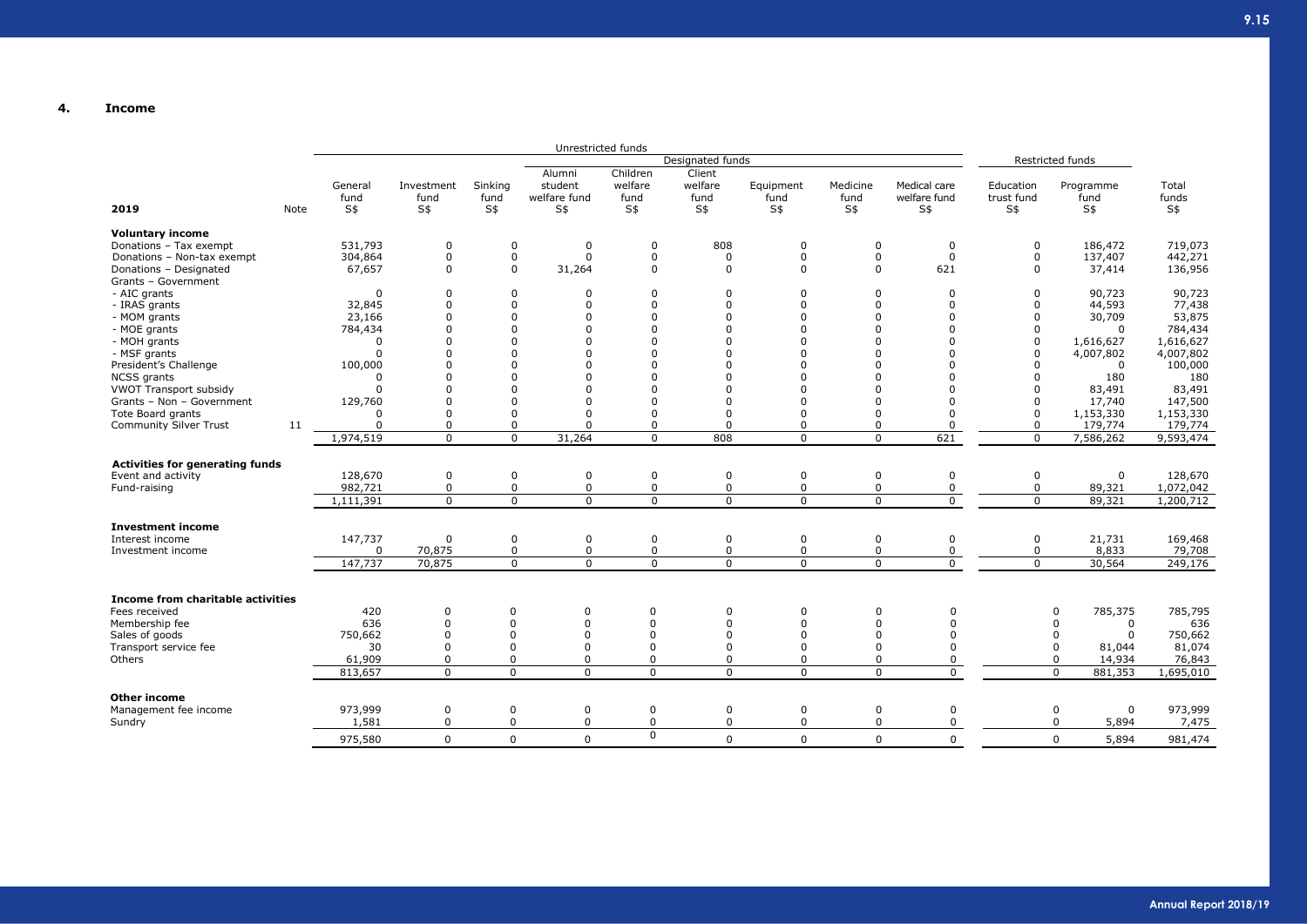|--|

*Audited Financial Statements*

**4. Income (Cont'd)**

| Education      | Programme | Total     |  |
|----------------|-----------|-----------|--|
| trust fund     | fund      | funds     |  |
| S\$            | S\$       | S\$       |  |
| 0              | 116,592   | 566,626   |  |
| 0              | 136,543   | 402,399   |  |
| $\overline{0}$ | 46,735    | 336,750   |  |
| 0              | 68,653    | 126,601   |  |
| $\overline{0}$ | 46,547    | 80,121    |  |
| $\overline{0}$ | 0         | 784,434   |  |
| 0              | 1,895,206 | 1,895,206 |  |
| 0              | 4,073,107 | 4,123,804 |  |
| $\overline{0}$ | 12,918    | 27,902    |  |
| 0              | 3,238     | 123,238   |  |
| 0              | 1,123,616 | 1,123,616 |  |
| 0              | 352,444   | 352,444   |  |
| 0              | 30,967    | 30,967    |  |
| 0              | 7,906,566 | 9,974,108 |  |
| 0              | 0         | 2,110     |  |
| 0              | 0         | 91,172    |  |
| $\overline{0}$ | 50,517    | 1,118,718 |  |
| 0              | 50,517    | 1,212,000 |  |
| 0              | 14,475    | 124,605   |  |
| 0              | O         | 54,200    |  |
| 0              | 14,475    | 178,805   |  |
| 0              | 795,853   | 796,393   |  |
| 0              | 0         | 660       |  |
| 0              | 0         | 684,998   |  |
| 0              | 77,687    | 77,687    |  |
| 0              | 18,696    | 91,422    |  |
| 0              | 892,236   | 1,651,160 |  |
| 0              | 2,000     | 2,000     |  |
| 0              | 4,309     | 4,894     |  |
|                |           |           |  |

|                                                                                                                 |      |                                           |                                              |                                                        |                                                     | Unrestricted funds                  |                                       |                                              |                           |                                 |                            |                                           |
|-----------------------------------------------------------------------------------------------------------------|------|-------------------------------------------|----------------------------------------------|--------------------------------------------------------|-----------------------------------------------------|-------------------------------------|---------------------------------------|----------------------------------------------|---------------------------|---------------------------------|----------------------------|-------------------------------------------|
|                                                                                                                 |      |                                           |                                              |                                                        |                                                     |                                     | Designated funds                      |                                              |                           |                                 | Restricted funds           |                                           |
| 2018                                                                                                            | Note | General<br>fund<br>$S\$                   | Investment<br>fund<br>$S\$                   | Sinking<br>fund<br>$S*$                                | Alumni<br>student<br>welfare fund<br>S <sup>4</sup> | Children<br>welfare<br>fund<br>$S\$ | Client welfare<br>fund<br>$S\$        | Equipment<br>fund<br>$S\$                    | Medicine fund<br>$S\$     | Education<br>trust fund<br>$S\$ | Programme<br>fund<br>$S\$  | Total<br>funds<br>S <sup>4</sup>          |
| <b>Voluntary income</b>                                                                                         |      |                                           |                                              |                                                        |                                                     |                                     |                                       |                                              |                           |                                 |                            |                                           |
| Donations - Tax exempt                                                                                          |      | 444,594                                   | 0                                            | $\mathbf 0$                                            | 0                                                   | 0                                   | 5,440                                 | 0                                            | 0                         | 0                               | 116,592                    | 566,626                                   |
| Donations - Non-tax exempt                                                                                      |      | 265,856                                   | $\boldsymbol{0}$                             | $\pmb{0}$                                              | $\mathbf 0$                                         | 0                                   | 0                                     | 0                                            | $\overline{0}$            | 0                               | 136,543                    | 402,399                                   |
| Donations - Designated<br>Grants - Government                                                                   |      | 271,980                                   | $\mathbf 0$                                  | $\mathbf 0$                                            | 17,455                                              | $\mathbf{0}$                        | $\mathbf 0$                           | 0                                            | 580                       | 0                               | 46,735                     | 336,750                                   |
| - IRAS grants                                                                                                   |      | 57,948                                    | 0                                            | 0                                                      | 0                                                   | 0                                   | 0                                     | 0                                            | 0                         | 0                               | 68,653                     | 126,601                                   |
| - MOM grants                                                                                                    |      | 33,574                                    | $\mathbf 0$                                  | $\mathbf 0$                                            | 0                                                   | $\Omega$                            | $\Omega$                              | $\mathbf{0}$                                 |                           |                                 | 46,547                     | 80,121                                    |
| - MOE grants                                                                                                    |      | 784,434                                   | $\Omega$                                     | $\Omega$                                               | $\Omega$                                            |                                     |                                       | $\Omega$                                     |                           |                                 | 0                          | 784,434                                   |
| - MOH grants                                                                                                    |      | 0                                         |                                              |                                                        |                                                     |                                     |                                       |                                              |                           |                                 | 1,895,206                  | 1,895,206                                 |
| - MSF grants                                                                                                    |      | 50,697                                    |                                              |                                                        |                                                     |                                     |                                       |                                              |                           |                                 | 4,073,107                  | 4,123,804                                 |
| NCSS grants                                                                                                     |      | 14,984                                    |                                              |                                                        |                                                     |                                     |                                       |                                              |                           |                                 | 12,918                     | 27,902                                    |
| Grants - Non - Government                                                                                       |      | 120,000                                   |                                              |                                                        |                                                     |                                     |                                       |                                              |                           |                                 | 3,238                      | 123,238                                   |
| Tote Board grants                                                                                               |      |                                           |                                              |                                                        |                                                     |                                     |                                       |                                              |                           |                                 | 1,123,616                  | 1,123,616                                 |
| Care and share                                                                                                  | 11   |                                           | $\Omega$                                     |                                                        | $\Omega$                                            |                                     |                                       |                                              |                           |                                 | 352,444                    | 352,444                                   |
| <b>Community Silver Trust</b>                                                                                   | 11   | U                                         | $\boldsymbol{0}$                             | $\mathbf 0$                                            |                                                     |                                     | $\Omega$                              | $\mathbf 0$                                  |                           | 0                               | 30,967                     | 30,967                                    |
|                                                                                                                 |      | 2,044,067                                 | $\mathbf 0$                                  | $\mathbf{0}$                                           | 17,455                                              | $\mathbf 0$                         | 5,440                                 | $\mathbf 0$                                  | 580                       | $\Omega$                        | 7,906,566                  | 9,974,108                                 |
| <b>Activities for generating funds</b><br>Corporate social responsibility<br>Event and activity<br>Fund-raising |      | 2,110<br>91,172<br>1,068,201<br>1,161,483 | 0<br>$\mathbf 0$<br>$\pmb{0}$<br>$\mathbf 0$ | $\mathbf 0$<br>$\Omega$<br>$\mathbf 0$<br>$\mathbf{0}$ | 0<br>$\mathbf{0}$<br>$\Omega$<br>$\Omega$           | $\mathbf 0$<br>$\Omega$             | 0<br>$\Omega$<br>$\Omega$<br>$\Omega$ | 0<br>$\mathbf 0$<br>$\pmb{0}$<br>$\mathbf 0$ | 0<br>$\Omega$<br>$\Omega$ | 0<br>$\Omega$                   | 0<br>0<br>50,517<br>50,517 | 2,110<br>91,172<br>1,118,718<br>1,212,000 |
| <b>Investment income</b>                                                                                        |      |                                           |                                              |                                                        |                                                     |                                     |                                       |                                              |                           |                                 |                            |                                           |
| Interest income                                                                                                 |      | 110,130                                   | $\mathbf 0$                                  | $\mathbf 0$                                            | 0                                                   | $\mathbf 0$                         | 0                                     | 0                                            | 0                         | 0                               | 14,475                     | 124,605                                   |
| Investment income                                                                                               |      | $\Omega$                                  | 54,200                                       | $\mathbf 0$                                            | $\Omega$                                            |                                     | $\Omega$                              | $\mathbf 0$                                  |                           |                                 |                            | 54,200                                    |
|                                                                                                                 |      | 110,130                                   | 54,200                                       | $\mathbf 0$                                            | $\mathbf 0$                                         | $\mathbf 0$                         | $\mathbf 0$                           | $\mathbf 0$                                  | $\mathbf 0$               | $\mathbf 0$                     | 14,475                     | 178,805                                   |
| <b>Income from charitable activities</b>                                                                        |      |                                           |                                              |                                                        |                                                     |                                     |                                       |                                              |                           |                                 |                            |                                           |
| Fees received                                                                                                   |      | 540                                       | $\Omega$                                     |                                                        | 0                                                   | $\Omega$                            | 0                                     | $\mathbf 0$                                  | 0                         | 0                               | 795,853                    | 796,393                                   |
| Membership fee                                                                                                  |      | 660                                       |                                              |                                                        | $\Omega$                                            | $\Omega$                            |                                       | $\Omega$                                     | $\Omega$                  |                                 | $\Omega$                   | 660                                       |
| Sales of goods                                                                                                  |      | 684,998                                   | $\Omega$                                     | $\Omega$                                               | $\mathbf{0}$                                        | $\Omega$                            | $\Omega$                              | $\Omega$                                     | $\Omega$                  |                                 | 0                          | 684,998                                   |
| Transport service fee                                                                                           |      | $\mathbf 0$                               | 0                                            | $\Omega$                                               | $\mathbf 0$                                         | $\Omega$                            | 0                                     | 0                                            | 0                         | 0                               | 77,687                     | 77,687                                    |
| Others                                                                                                          |      | 72,726                                    | $\mathbf 0$                                  | $\Omega$                                               | $\mathbf 0$                                         | $\mathbf 0$                         | 0                                     | $\mathbf 0$                                  | 0                         | $\pmb{0}$                       | 18,696                     | 91,422                                    |
|                                                                                                                 |      | 758,924                                   | $\mathbf 0$                                  | $\mathbf 0$                                            | $\mathbf 0$                                         | $\boldsymbol{0}$                    | $\mathbf 0$                           | $\mathbf 0$                                  | $\mathbf 0$               | $\mathbf 0$                     | 892,236                    | 1,651,160                                 |
| <b>Other income</b>                                                                                             |      |                                           |                                              |                                                        |                                                     |                                     |                                       |                                              |                           |                                 |                            |                                           |
| Profit on disposal fixed assets                                                                                 |      | $\mathbf 0$                               | $\pmb{0}$                                    | $\Omega$                                               | $\mathbf 0$                                         | 0                                   | 0                                     | $\mathbf 0$                                  | 0                         | $\mathbf 0$                     | 2,000                      | 2,000                                     |
| Sundry                                                                                                          |      | 585                                       | $\mathbf 0$                                  | $\Omega$                                               | $\mathbf 0$                                         | 0                                   | 0                                     | $\mathbf 0$                                  | 0                         | $\mathbf 0$                     | 4,309                      | 4,894                                     |
|                                                                                                                 |      | 585                                       | $\mathbf 0$                                  | $\mathbf 0$                                            | $\mathbf 0$                                         | $\boldsymbol{0}$                    | $\overline{0}$                        | $\mathsf 0$                                  | $\overline{0}$            | $\mathbf 0$                     | 6,309                      | 6,894                                     |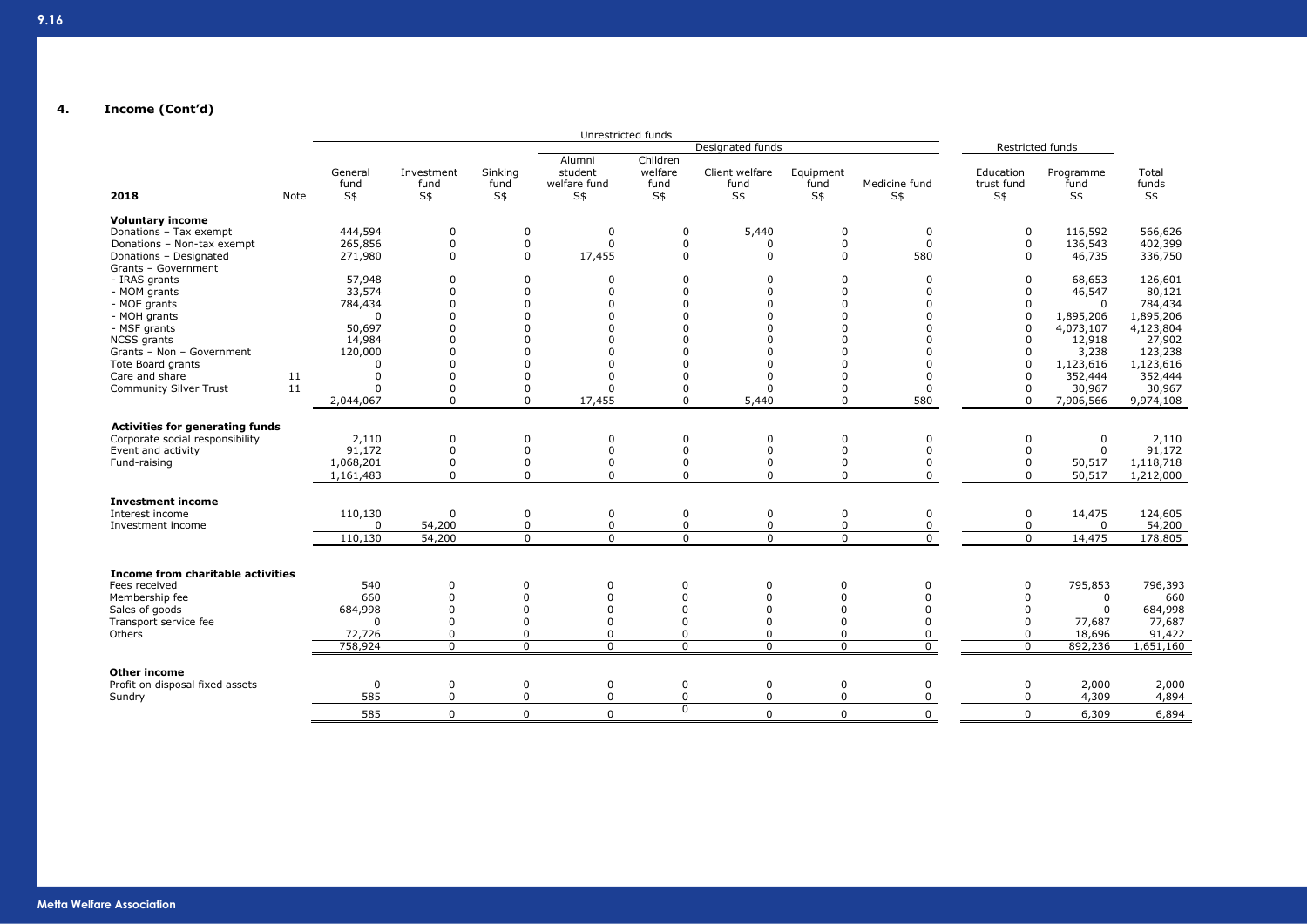# **5. Expenditure**

| Education   | Programme | Total     |
|-------------|-----------|-----------|
| trust fund  | fund      | funds     |
| S\$         | S\$       | S\$       |
| 0           | 0         | 4,176     |
| 0           | 44        | 512       |
| 0           | 500       | 1,832     |
| 40,000      | 33,716    | 202,824   |
| 0           | 3,379     | 27,298    |
| 0           | 0         | 35,881    |
| 0           | 12,810    | 194,563   |
| 40,000      | 50,449    | 467,086   |
|             |           |           |
| 0           | 0         | 265,931   |
| 0           | 626,419   | 920,002   |
| 0           | 294       | 562       |
| 0           | 80,323    | 80,351    |
| 0           | 78,662    | 78,662    |
| 0           | 273,563   | 273,563   |
| 0           | 20,528    | 108,831   |
| 0           | 840       | 840       |
| 0           | 7,839     | 55,605    |
| 0           | 169,359   | 169,711   |
| 0           | 8,568     | 8,568     |
| 0           | 685       | 825       |
| 0           | 12,568    | 39,019    |
| 0           | Ω         | 4,419     |
| 0           | 366,030   | 1,395,130 |
| 0           | 21,803    | 51,076    |
| 0           | 4,436,218 | 5,990,401 |
| 0           | (20, 775) | (21, 725) |
| 0           | 24,258    | 47,494    |
| 0           | 5,665     | 90,886    |
| $\mathbf 0$ | 19,348    | 40,929    |
| 0           | 6,132,195 | 9,601,080 |

|                                      |      |              |                |                  | Unrestricted funds |              |                  |              |                |                |                  |              |           |
|--------------------------------------|------|--------------|----------------|------------------|--------------------|--------------|------------------|--------------|----------------|----------------|------------------|--------------|-----------|
|                                      |      |              |                |                  |                    |              | Designated funds |              |                |                | Restricted funds |              |           |
|                                      |      |              |                |                  | Alumni             | Children     | Client           |              |                |                |                  |              |           |
|                                      |      | General      | Investment     | Sinking          | student            | welfare      | welfare          | Equipment    | Medicine       | Medical care   | Education        | Programme    | Total     |
|                                      |      | fund         | fund           | fund             | welfare fund       | fund         | fund             | fund         | fund           | welfare fund   | trust fund       | fund         | funds     |
| 2019                                 | Note | $S\$         | S\$            | $S\$             | $S\$               | $S\$         | $S\$             | $S\$         | $S\$           | $S\$           | $S\$             | $S$ \$       | $S\$      |
| <b>Cost of generating funds</b>      |      |              |                |                  |                    |              |                  |              |                |                |                  |              |           |
| Amortisation of investments          | 8    | $\mathbf 0$  | 4,176          | $\Omega$         | $\Omega$           | $\mathbf 0$  | $\mathbf 0$      | $\Omega$     | $\mathbf{0}$   | 0              | $\Omega$         | $\mathbf 0$  | 4,176     |
| Corporate social responsibility      |      | 468          | $\Omega$       | 0                |                    | $\mathbf{0}$ | $\overline{0}$   | $\Omega$     | $\Omega$       | $\Omega$       | $\Omega$         | 44           | 512       |
| Investment interest expense          |      | $\Omega$     | 1,332          | 0                |                    | $\Omega$     | $\mathbf{0}$     |              | $\Omega$       | $\Omega$       | $\mathbf{0}$     | 500          | 1,832     |
| Designated expenses                  |      | 56,536       | $\Omega$       |                  | 70,349             | $\Omega$     | (396)            |              | $\Omega$       | 2,619          | 40,000           | 33,716       | 202,824   |
| Donation expense                     |      | 23,919       | $\Omega$       |                  |                    | $\Omega$     | 0                |              | $\Omega$       | $\Omega$       | $\Omega$         | 3,379        | 27,298    |
| Event and activity expense           |      | 35,881       |                | $\Omega$         |                    | $\Omega$     | $\Omega$         |              | $\Omega$       |                | $\Omega$         | $\mathbf{0}$ | 35,881    |
| Fund-raising expenditure             |      | 181,753      | $\Omega$       | $\Omega$         | $\Omega$           | $\Omega$     | $\mathbf{0}$     | $\Omega$     | 0              | $\mathbf{0}$   | $\Omega$         | 12,810       | 194,563   |
|                                      |      | 298,557      | 5,508          | $\overline{0}$   | 70,349             | $\Omega$     | (396)            | $\mathbf{0}$ | $\mathbf{0}$   | 2,619          | 40,000           | 50,449       | 467,086   |
| <b>Cost of charitable activities</b> |      |              |                |                  |                    |              |                  |              |                |                |                  |              |           |
| Cost of sales                        |      | 265,931      | $\mathbf 0$    | $\pmb{0}$        | $\pmb{0}$          | $\pmb{0}$    | $\pmb{0}$        | $\pmb{0}$    | $\pmb{0}$      | $\mathbf 0$    | 0                | $\mathbf 0$  | 265,931   |
| Depreciation                         | 9    | 293,583      | $\mathbf 0$    | $\boldsymbol{0}$ | $\mathbf 0$        | $\mathbf 0$  | $\mathbf 0$      | $\mathbf 0$  | $\mathbf 0$    | $\mathbf 0$    | $\mathbf 0$      | 626,419      | 920,002   |
| Direct activity expenses             |      |              |                |                  |                    |              |                  |              |                |                |                  |              |           |
| - Insurance                          |      | 268          | $\overline{0}$ | 0                |                    | 0            | $\Omega$         | O            | 0              | $\Omega$       | 0                | 294          | 562       |
| - Meals and refreshments             |      | 28           | $\overline{0}$ |                  |                    | $\Omega$     | $\Omega$         | $\Omega$     | $\Omega$       | $\Omega$       | 0                | 80,323       | 80,351    |
| - Medical and physical aids          |      | $\Omega$     | $\Omega$       |                  |                    | $\Omega$     | $\Omega$         |              | $\Omega$       | $\Omega$       | $\Omega$         | 78,662       | 78,662    |
| - Medical professional fee           |      | $\Omega$     | $\Omega$       |                  |                    | $\Omega$     | $\Omega$         |              |                | $\Omega$       | $\Omega$         | 273,563      | 273,563   |
| - Other expenses                     |      | 88,303       | $\Omega$       |                  |                    | $\Omega$     | $\Omega$         |              | $\Omega$       | $\Omega$       | $\mathbf{0}$     | 20,528       | 108,831   |
| - Outings and activities             |      | $\mathbf{0}$ | $\overline{0}$ |                  |                    | $\Omega$     | $\Omega$         |              | $\Omega$       | $\mathbf{0}$   | $\Omega$         | 840          | 840       |
| - Training and teaching materials    |      | 47,766       | $\overline{0}$ |                  |                    | $\Omega$     | $\Omega$         |              | $\Omega$       | $\Omega$       | $\Omega$         | 7,839        | 55,605    |
| - Transportation                     |      | 352          | $\overline{0}$ |                  |                    | $\Omega$     | $\Omega$         |              | $\Omega$       | $\Omega$       | $\Omega$         | 169,359      | 169,711   |
| - Uniform                            |      | $\Omega$     | $\overline{0}$ |                  |                    | $\Omega$     | $\mathbf{0}$     |              | $\Omega$       | $\Omega$       | $\Omega$         | 8,568        | 8,568     |
| - Utensils                           |      | 140          | $\overline{0}$ |                  |                    | $\Omega$     | $\overline{0}$   |              | $\Omega$       | $\mathbf{0}$   | 0                | 685          | 825       |
| Fixed assets expensed                |      | 26,451       | $\pmb{0}$      |                  |                    | $\Omega$     | $\mathbf 0$      |              | $\Omega$       | $\mathbf 0$    | 0                | 12,568       | 39,019    |
| Public education                     |      | 4,419        | $\mathbf{0}$   | $\Omega$         | $\Omega$           | $\Omega$     | $\Omega$         | $\Omega$     | $\Omega$       | $\Omega$       | $\mathbf 0$      | $\Omega$     | 4,419     |
| Rental                               |      |              |                |                  |                    |              |                  |              |                |                |                  |              |           |
| - Land and building                  |      | 1,029,100    | $\mathbf 0$    | $\Omega$         | 0                  | $\Omega$     | $\mathbf 0$      | $\Omega$     | $\Omega$       | $\mathbf 0$    | 0                | 366,030      | 1,395,130 |
| - Equipment                          |      | 29,273       | $\pmb{0}$      | 0                |                    | $\mathbf{0}$ | $\mathbf 0$      | $\Omega$     | $\Omega$       | $\mathbf{0}$   | $\mathbf 0$      | 21,803       | 51,076    |
| Staff costs                          | 12   | 1,554,183    | $\mathbf 0$    | $\Omega$         | $\Omega$           | $\Omega$     | $\mathbf 0$      | $\mathbf{0}$ | $\mathbf 0$    | $\mathbf 0$    | 0                | 4,436,218    | 5,990,401 |
| Untilised leave                      | 12   | (950)        | $\mathbf 0$    | $\Omega$         | $\Omega$           | $\Omega$     | $\mathbf 0$      | $\Omega$     | $\mathbf 0$    | $\mathbf 0$    | 0                | (20, 775)    | (21, 725) |
| Upkeep, repairs and maintenance      |      |              |                |                  |                    |              |                  |              |                |                |                  |              |           |
| - Aircon and lift                    |      | 23,236       | $\mathbf 0$    | $\Omega$         | $\Omega$           | $\Omega$     | $\mathbf 0$      | $\Omega$     | $\Omega$       | $\mathbf{0}$   | 0                | 24,258       | 47,494    |
| - Building and landscaping           |      | 85,221       | $\pmb{0}$      | $\mathbf 0$      | $\Omega$           | $\Omega$     | $\mathbf 0$      | $\mathbf{0}$ | $\Omega$       | $\mathbf{0}$   | 0                | 5,665        | 90,886    |
| - Equipment                          |      | 21,581       | $\mathbf 0$    | $\Omega$         | $\Omega$           | $\mathbf{0}$ | $\mathbf 0$      | $\mathbf{0}$ | $\mathbf 0$    | $\mathbf 0$    | $\mathbf{0}$     | 19,348       | 40,929    |
| Balance carried forward              |      | 3,468,885    | $\overline{0}$ | $\overline{0}$   | $\mathbf{0}$       | $\Omega$     | $\overline{0}$   | $\Omega$     | $\overline{0}$ | $\overline{0}$ | $\overline{0}$   | 6,132,195    | 9,601,080 |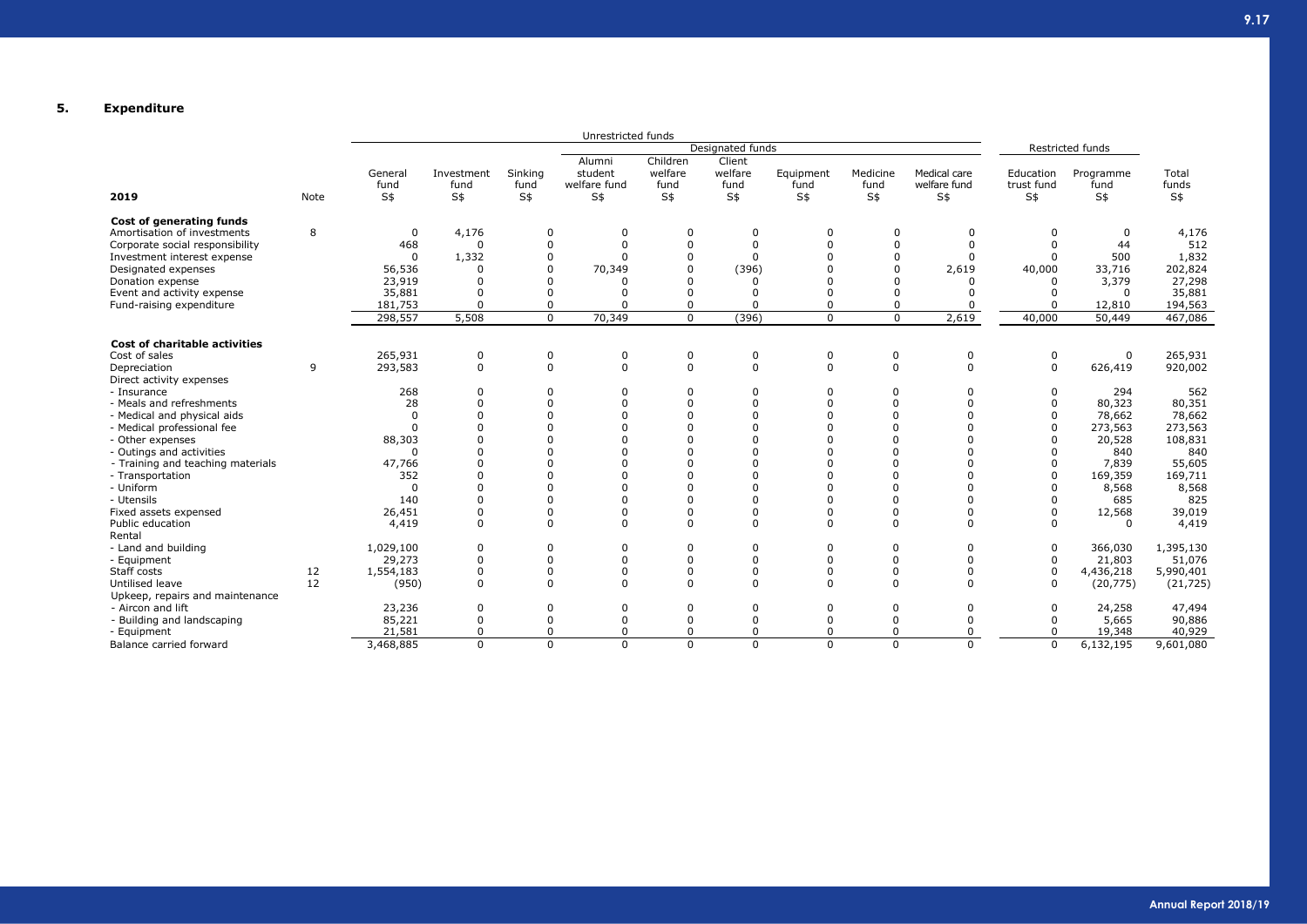# **5. Expenditure (Cont'd)**

| Restricted funds |                          |                                           |
|------------------|--------------------------|-------------------------------------------|
| Education        | Programme                | Total                                     |
| trust fund       | fund                     | funds                                     |
| S\$              | S\$                      | S\$                                       |
| 0                | 6,132,195                | 9,601,080                                 |
| 0                | 66,648                   | 176,013                                   |
| 0                | 10,497                   | 12,691                                    |
| 0                | 47,568                   | 65,307                                    |
| 0                | 198,225                  | 333,011                                   |
| 0                | 4,365                    | 10,074                                    |
| 0                | 5,667                    | 32,276                                    |
| 0                | 178                      | 4,642                                     |
| 0                | 14,707                   | 34,590                                    |
| 0                | 32,496                   | 66,555                                    |
| 0                | 6,512,546                | 10,336,239                                |
| 0                | 2,354                    | 50,493                                    |
| 0                | 1,372                    | 4,075                                     |
| 0                | 0                        | 9,737                                     |
| 0                | 411                      | 1,647                                     |
| 0                | 7,207                    | 12,489                                    |
| 0                | 0                        | 32,742                                    |
| 0<br>0<br>0<br>0 | 1,102<br>7,748<br>20,194 | 1,102<br>16,040<br>1,393,320<br>1,521,645 |
|                  |                          |                                           |

|                                           |      |                           |                            |                         | Unrestricted funds                          |                                               |                                     |                           |                                    |                                      |                                 |                           |                                  |
|-------------------------------------------|------|---------------------------|----------------------------|-------------------------|---------------------------------------------|-----------------------------------------------|-------------------------------------|---------------------------|------------------------------------|--------------------------------------|---------------------------------|---------------------------|----------------------------------|
|                                           |      |                           |                            |                         |                                             |                                               | Designated funds                    |                           |                                    |                                      |                                 | Restricted funds          |                                  |
| 2019 (Cont'd)                             | Note | General<br>fund<br>$S$ \$ | Investment<br>fund<br>$S\$ | Sinking<br>fund<br>$S\$ | Alumni<br>student<br>welfare fund<br>$S$ \$ | Children<br>welfare<br>fund<br>S <sup>4</sup> | Client<br>welfare<br>fund<br>$S$ \$ | Equipment<br>fund<br>$S\$ | Medicine<br>fund<br>S <sup>4</sup> | Medical care<br>welfare fund<br>$S\$ | Education<br>trust fund<br>$S\$ | Programme<br>fund<br>$S\$ | Total<br>funds<br>S <sub>5</sub> |
| Cost of charitable activities (Cont'd)    |      |                           |                            |                         |                                             |                                               |                                     |                           |                                    |                                      |                                 |                           |                                  |
| Balance brought forward                   |      | 3,468,885                 | 0                          |                         |                                             |                                               |                                     |                           |                                    | ∩                                    | 0                               | 6,132,195                 | 9,601,080                        |
| - General                                 |      | 109,365                   | $\Omega$                   |                         |                                             |                                               |                                     |                           |                                    |                                      |                                 | 66,648                    | 176,013                          |
| - Kitchen and laundry equipment           |      | 2,194                     |                            |                         |                                             |                                               |                                     |                           |                                    |                                      |                                 | 10,497                    | 12,691                           |
| - Motor vehicles                          |      | 17,739                    |                            |                         |                                             |                                               |                                     |                           |                                    |                                      | 0                               | 47,568                    | 65,307                           |
| <b>Utilities</b>                          |      | 134,786                   | $\Omega$                   |                         | $\Omega$                                    |                                               | $\mathbf{0}$                        |                           | 0                                  | $\Omega$                             | 0                               | 198,225                   | 333,011                          |
| Others                                    |      |                           |                            |                         |                                             |                                               |                                     |                           |                                    |                                      |                                 |                           |                                  |
| - General expenses                        |      | 5,709                     | 0                          |                         | 0                                           |                                               | 0                                   |                           | 0                                  | $\Omega$                             | 0                               | 4,365                     | 10,074                           |
| - License and subscription                |      | 26,609                    |                            |                         |                                             |                                               |                                     |                           |                                    |                                      | 0                               | 5,667                     | 32,276                           |
| - Meeting expenses                        |      | 4,464                     |                            |                         |                                             |                                               |                                     |                           |                                    |                                      |                                 | 178                       | 4,642                            |
| - Printing, stationery and postage        |      | 19,883                    |                            |                         |                                             |                                               |                                     |                           |                                    | $\Omega$                             |                                 | 14,707                    | 34,590                           |
| - Telecommunication                       |      | 34,059                    | $\Omega$                   |                         |                                             |                                               |                                     |                           | O                                  | $\mathbf 0$                          |                                 | 32,496                    | 66,555                           |
|                                           |      | 3,823,693                 | $\mathbf 0$                | $\mathbf{0}$            | $\overline{0}$                              | $\mathbf 0$                                   | $\overline{0}$                      | $\Omega$                  | $\mathbf 0$                        | $\mathbf 0$                          | $\mathbf 0$                     | 6,512,546                 | 10,336,239                       |
| Governance and other administrative costs |      |                           |                            |                         |                                             |                                               |                                     |                           |                                    |                                      |                                 |                           |                                  |
| Audit fees                                |      | 48,139                    | 0                          |                         | 0                                           |                                               | $\Omega$                            |                           | 0                                  | $\Omega$                             | 0                               | 2,354                     | 50,493                           |
| Bank charges                              |      | 2,703                     | $\Omega$                   |                         |                                             |                                               |                                     |                           |                                    | $\mathbf{0}$                         | 0                               | 1,372                     | 4,075                            |
| Consultation                              |      | 9,737                     |                            |                         |                                             |                                               |                                     |                           |                                    | $\mathbf{0}$                         |                                 |                           | 9,737                            |
| Newspapers and periodicals                |      | 1,236                     |                            |                         |                                             |                                               | $\Omega$                            |                           |                                    |                                      |                                 | 411                       | 1,647                            |
| Other professional fees                   |      | 5,282                     | $\Omega$                   |                         |                                             |                                               | $\mathbf{0}$                        |                           |                                    | $\mathbf{0}$                         | 0                               | 7,207                     | 12,489                           |
| Outsource IT service                      |      | 32,742                    | $\Omega$                   |                         | 0                                           |                                               | $\mathbf{0}$                        |                           | 0                                  | $\mathbf{0}$                         | 0                               | $\Omega$                  | 32,742                           |
| Property, plant and equipment             |      |                           |                            |                         |                                             |                                               |                                     |                           |                                    |                                      |                                 |                           |                                  |
| written off                               |      | 0                         | 0                          |                         | 0                                           |                                               | 0                                   |                           | 0                                  | ∩                                    | 0                               | 1,102                     | 1,102                            |
| Recruitment                               |      | 8,292                     | $\Omega$                   |                         |                                             |                                               | $\Omega$                            |                           |                                    | $\Omega$                             | 0                               | 7,748                     | 16,040                           |
| Staff costs                               | 12   | 1,393,320                 |                            |                         |                                             |                                               |                                     |                           |                                    | $\Omega$                             | 0                               |                           | 1,393,320                        |
|                                           |      | 1,501,451                 | $\Omega$                   | 0                       | $\Omega$                                    | $\Omega$                                      | $\mathbf 0$                         | $\Omega$                  | $\mathbf 0$                        | $\mathbf 0$                          | $\mathbf 0$                     | 20,194                    | 1,521,645                        |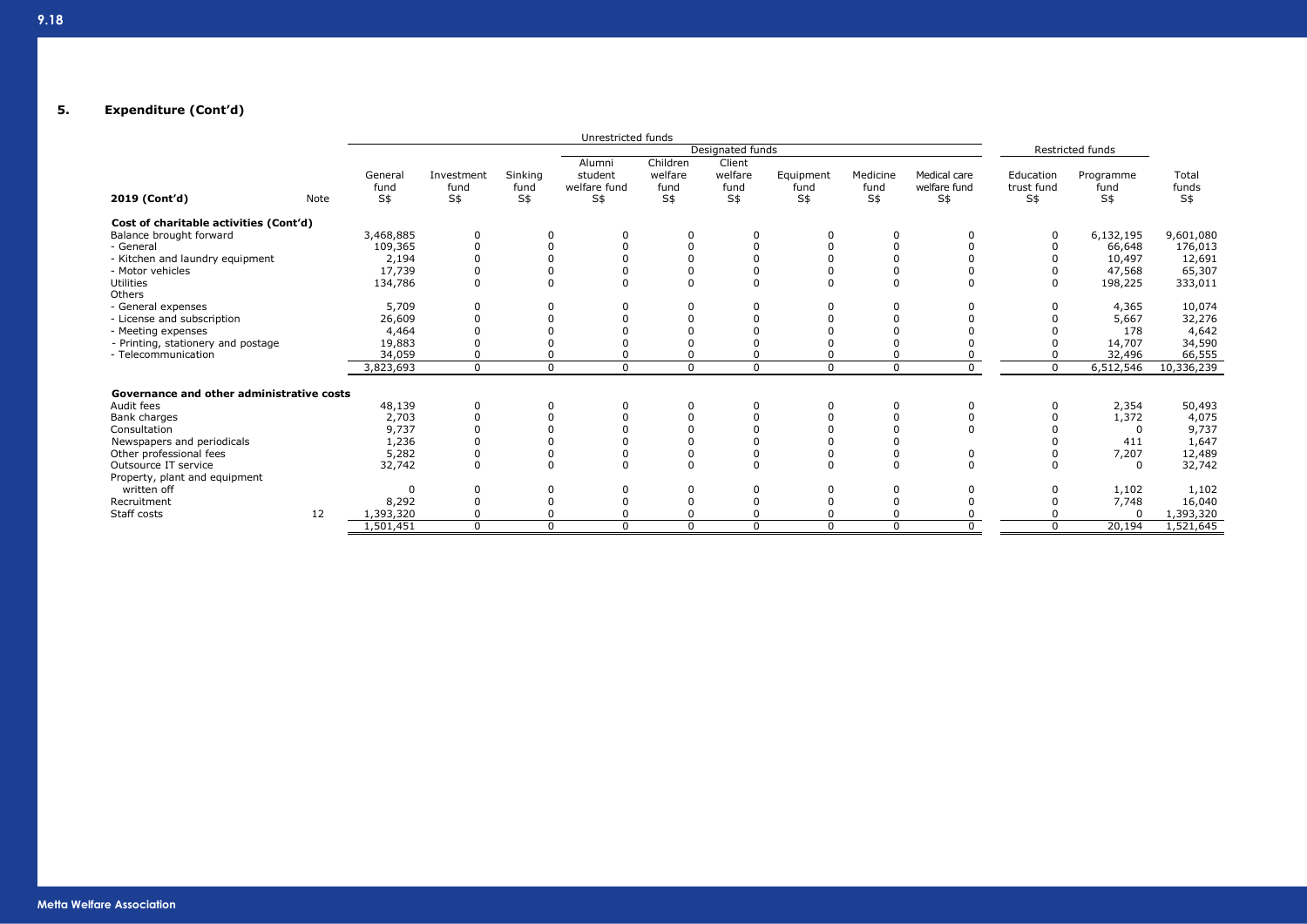# **5. Expenditure (Cont'd)**

|    | Restricted funds |           |            |
|----|------------------|-----------|------------|
|    | Education        | Programme | Total      |
|    | trust fund       | fund      | funds      |
|    | $S\$             | S\$       | S\$        |
| 0  | 0                | 0         | 3,532      |
| 0  | 0                | 4,696     | 4,696      |
| 0  | 0                | 0         | 4,133      |
| 84 | 38,000           | 24,338    | 193,047    |
| 0  | 0                | 2,492     | 42,442     |
| 0  | 0                | 0         | 62,933     |
| 0  | 0                | 11,689    | 236,583    |
| 84 | 38,000           | 43,215    | 547,366    |
| 0  | 0                | 0         | 229,582    |
| 0  | 0                | 683,640   | 991,618    |
| 0  | 0                | 279       | 547        |
| 0  | 0                | 84,078    | 84,089     |
| 0  | 0                | 60,304    | 60,304     |
| 0  | 0                | 350,091   | 350,091    |
| 0  | 0                | 31,479    | 122,907    |
| 0  | 0                | 49        | 49         |
| 0  | 0                | 12,962    | 64,745     |
| 0  | 0                | 187,910   | 188,508    |
| 0  | 0                | 10,949    | 10,949     |
| 0  | 0                | 478       | 804        |
| 0  | 0                | 28,382    | 42,104     |
| 0  | 0                | 995       | 12,800     |
| 0  | 0                | 366,030   | 1,397,934  |
| 0  | 0                | 19,309    | 42,313     |
| 0  | 0                | 4,756,562 | 6,027,665  |
| 0  | 0                | 6,787     | 10,026     |
| 0  | 0                | 27,197    | 51,162     |
| 0  | 0                | 16,243    | 102,048    |
| 0  | 0                | 21,943    | 54,411     |
| 0  | 0                | 121,291   | 229,564    |
| 0  | 0                | 6,786,958 | 10,074,220 |

|                                      |      |                         |                            |                                   | Unrestricted funds                          |                                     |                                |                           |                          |                                 |                           |                        |
|--------------------------------------|------|-------------------------|----------------------------|-----------------------------------|---------------------------------------------|-------------------------------------|--------------------------------|---------------------------|--------------------------|---------------------------------|---------------------------|------------------------|
|                                      |      |                         |                            |                                   |                                             |                                     | Designated funds               |                           |                          |                                 | Restricted funds          |                        |
| 2018                                 | Note | General<br>fund<br>$S\$ | Investment<br>fund<br>$S\$ | Sinking<br>fund<br>S <sub>5</sub> | Alumni<br>student<br>welfare fund<br>$S$ \$ | Children<br>welfare<br>fund<br>$S\$ | Client welfare<br>fund<br>$S\$ | Equipment<br>fund<br>$S\$ | Medicine<br>fund<br>$S\$ | Education<br>trust fund<br>$S\$ | Programme<br>fund<br>$S\$ | Total<br>funds<br>$S\$ |
| <b>Cost of generating funds</b>      |      |                         |                            |                                   |                                             |                                     |                                |                           |                          |                                 |                           |                        |
| Amortisation of investments          | 8    |                         | 3,532                      | 0                                 | $\Omega$                                    | $\Omega$                            | 0                              | $\Omega$                  | ŋ                        | 0                               | $\Omega$                  | 3,532                  |
| Corporate social responsibility      |      |                         |                            |                                   | $\Omega$                                    | $\Omega$                            | $\Omega$                       | $\Omega$                  | $\Omega$                 | 0                               | 4,696                     | 4,696                  |
| Investment interest expense          |      |                         | 4,133                      |                                   | $\Omega$                                    |                                     | $\Omega$                       | $\Omega$                  | $\Omega$                 |                                 | $\Omega$                  | 4,133                  |
| Designated expenses                  |      | 75,693                  |                            |                                   | 54,102                                      |                                     | 830                            | $\Omega$                  | 84                       | 38,000                          | 24,338                    | 193,047                |
| Donation expense                     |      | 39,950                  |                            |                                   |                                             |                                     |                                | $\Omega$                  | $\Omega$                 |                                 | 2,492                     | 42,442                 |
| Event and activity expense           |      | 62,933                  |                            |                                   |                                             | $\Omega$                            | O                              | $\Omega$                  | 0                        |                                 | $\Omega$                  | 62,933                 |
| Fund-raising expenditure             |      | 224,894                 |                            | 0                                 | $\Omega$                                    | $\mathbf{0}$                        | O                              | $\mathbf 0$               | $\Omega$                 |                                 | 11,689                    | 236,583                |
|                                      |      | 403,470                 | 7,665                      | $\mathbf 0$                       | 54,102                                      | $\mathbf{0}$                        | 830                            | $\overline{0}$            | 84                       | 38,000                          | 43,215                    | 547,366                |
| <b>Cost of charitable activities</b> |      |                         |                            |                                   |                                             |                                     |                                |                           |                          |                                 |                           |                        |
| Cost of sales                        |      | 229,582                 | $\mathbf 0$                | $\pmb{0}$                         | $\pmb{0}$                                   | $\pmb{0}$                           | 0                              | $\mathbf 0$               | $\pmb{0}$                | 0                               | $\mathbf 0$               | 229,582                |
| Depreciation                         | 9    | 307,978                 | 0                          | $\mathbf{0}$                      | $\mathbf{0}$                                | $\mathbf{0}$                        | 0                              | 0                         | $\mathbf{0}$             | 0                               | 683,640                   | 991,618                |
| Direct activity expenses             |      |                         |                            |                                   |                                             |                                     |                                |                           |                          |                                 |                           |                        |
| - Insurance                          |      | 268                     | 0                          | 0                                 | 0                                           | $\Omega$                            | 0                              | $\mathbf 0$               | $\Omega$                 | 0                               | 279                       | 547                    |
| - Meals and refreshments             |      | 11                      | $\Omega$                   | 0                                 | $\Omega$                                    | $\Omega$                            | $\Omega$                       | $\Omega$                  | $\Omega$                 | $\Omega$                        | 84,078                    | 84,089                 |
| - Medical and physical aids          |      |                         | $\Omega$                   |                                   | $\Omega$                                    | ∩                                   | U                              | $\Omega$                  |                          | U                               | 60,304                    | 60,304                 |
| - Medical professional fee           |      |                         |                            |                                   |                                             | $\Omega$                            | O                              | $\Omega$                  |                          |                                 | 350,091                   | 350,091                |
| - Other expenses                     |      | 91,428                  |                            |                                   |                                             |                                     | $\Omega$                       | $\Omega$                  |                          |                                 | 31,479                    | 122,907                |
| - Outings and activities             |      |                         | $\Omega$                   |                                   |                                             | ∩                                   |                                | $\Omega$                  |                          |                                 | 49                        | 49                     |
| - Training and teaching materials    |      | 51,783                  | $\Omega$                   |                                   |                                             |                                     |                                | $\Omega$                  |                          |                                 | 12,962                    | 64,745                 |
| - Transportation                     |      | 598                     |                            |                                   |                                             |                                     |                                | $\Omega$                  |                          |                                 | 187,910                   | 188,508                |
| - Uniform                            |      |                         | $\Omega$                   |                                   |                                             | $\Omega$                            |                                | $\Omega$                  |                          |                                 | 10,949                    | 10,949                 |
| - Utensils                           |      | 326                     | $\Omega$                   |                                   |                                             | $\Omega$                            | $\Omega$                       | $\Omega$                  |                          |                                 | 478                       | 804                    |
| Fixed assets expensed                |      | 13,722                  | $\mathbf{0}$               | 0                                 |                                             | $\Omega$                            | 0                              | $\Omega$                  |                          |                                 | 28,382                    | 42,104                 |
| Public education<br>Rental           |      | 11,805                  | $\Omega$                   | 0                                 | $\Omega$                                    | $\Omega$                            | 0                              | $\Omega$                  | $\Omega$                 |                                 | 995                       | 12,800                 |
| - Land and building                  |      | 1,031,904               | 0                          | 0                                 |                                             | $\mathbf{0}$                        | 0                              | $\mathbf 0$               | $\Omega$                 | 0                               | 366,030                   | 1,397,934              |
| - Equipment                          |      | 23,004                  | $\mathbf 0$                | 0                                 | $\Omega$                                    | $\mathbf{0}$                        | 0                              | $\mathbf 0$               | $\Omega$                 | $\Omega$                        | 19,309                    | 42,313                 |
| Staff costs                          | 12   | 1,271,103               | $\mathbf{0}$               | 0                                 | $\Omega$                                    | $\mathbf{0}$                        | 0                              | $\Omega$                  | $\Omega$                 | $\mathbf{0}$                    | 4,756,562                 | 6,027,665              |
| Unutilised leave                     | 12   | 3,239                   | $\Omega$                   | $\Omega$                          | $\Omega$                                    | $\Omega$                            | $\Omega$                       | $\Omega$                  | $\Omega$                 | 0                               | 6,787                     | 10,026                 |
| Upkeep, repairs and maintenance      |      |                         |                            |                                   |                                             |                                     |                                |                           |                          |                                 |                           |                        |
| - Aircon and lift                    |      | 23,965                  | $\mathbf{0}$               | 0                                 | $\Omega$                                    | $\Omega$                            | 0                              | $\Omega$                  | $\Omega$                 | 0                               | 27,197                    | 51,162                 |
| - Building and landscaping           |      | 85,805                  | $\mathbf{0}$               | 0                                 | 0                                           | $\mathbf{0}$                        | $\Omega$                       | $\Omega$                  | $\mathbf{0}$             | 0                               | 16,243                    | 102,048                |
| - Equipment                          |      | 32,468                  | $\Omega$                   | $\Omega$                          |                                             | $\Omega$                            | $\Omega$                       | $\Omega$                  | $\Omega$                 | $\Omega$                        | 21,943                    | 54,411                 |
| - General                            |      | 69,399                  | $\Omega$                   | 38,874                            | $\Omega$                                    | $\mathbf{0}$                        | $\Omega$                       | $\Omega$                  | $\mathbf{0}$             | $\Omega$                        | 121,291                   | 229,564                |
| Balance carried forward              |      | 3,248,388               | $\mathbf 0$                | 38,874                            | $\mathbf{0}$                                | $\mathbf 0$                         | $\mathbf 0$                    | $\mathbf 0$               | $\mathbf 0$              | $\mathbf 0$                     | 6,786,958                 | 10,074,220             |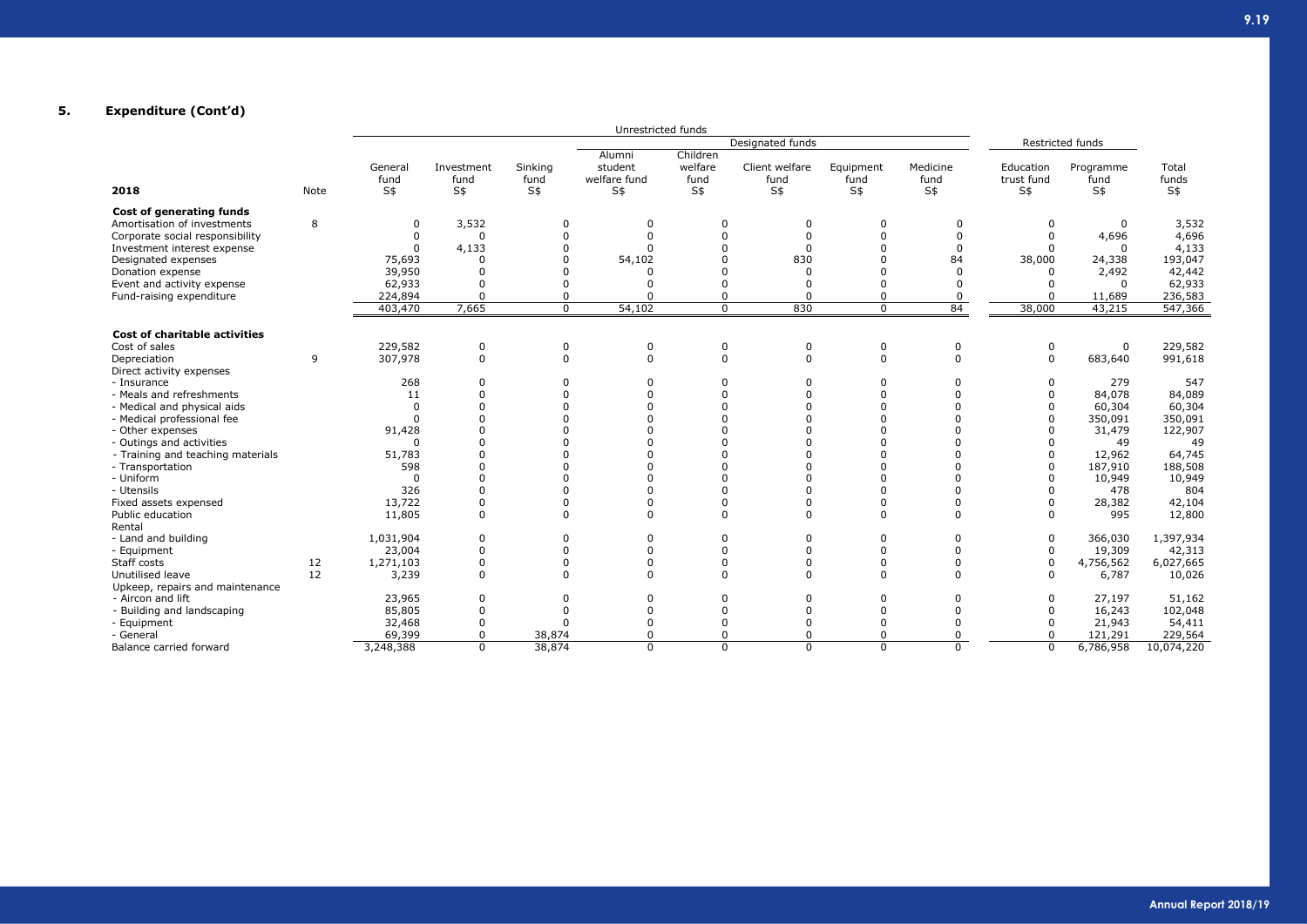# **5. Expenditure (Cont'd)**

| Restricted funds |           |            |
|------------------|-----------|------------|
| Education        | Programme | Total      |
| trust fund       | fund      | funds      |
| S\$              | S\$       | S\$        |
| 0                | 6,786,958 | 10,074,220 |
| 0                | 16,324    | 21,105     |
| $\overline{0}$   | 55,759    | 73,849     |
| 0                | 190,598   | 318,270    |
| 0                | 4,785     | 11,291     |
| 0                | 5,165     | 27,813     |
| 0                | 508       | 7,159      |
| 0                | 15,340    | 29,750     |
| 0                | 30,983    | 68,707     |
| $\overline{0}$   | 7,106,420 | 10,632,164 |
| 0                | 5,243     | 25,271     |
| 0                | 1,331     | 1,331      |
| 0                | 4,718     | 7,062      |
| 0                | 0         | 4,548      |
| 0                | 376       | 1,473      |
| 0                | 2,690     | 5,690      |
| 0                | 0         | 32,742     |
| 0                | 4,051     | 7,946      |
| 0                | 0         | 1,253,700  |
| 0                | 18,409    | 1,339,763  |

|                                           |      |                         |                            |                                   |                                                     |                                     | Designated funds               |                             |                          | Restricted funds                          |                             |                        |
|-------------------------------------------|------|-------------------------|----------------------------|-----------------------------------|-----------------------------------------------------|-------------------------------------|--------------------------------|-----------------------------|--------------------------|-------------------------------------------|-----------------------------|------------------------|
| 2018 (Cont'd)                             | Note | General<br>fund<br>$S\$ | Investment<br>fund<br>$S\$ | Sinking<br>fund<br>S <sup>4</sup> | Alumni<br>student<br>welfare fund<br>S <sub>5</sub> | Children<br>welfare<br>fund<br>$S\$ | Client welfare<br>fund<br>$S\$ | Equipment<br>fund<br>$S$ \$ | Medicine<br>fund<br>$S\$ | Education<br>trust fund<br>S <sup>4</sup> | Programme<br>fund<br>$S$ \$ | Total<br>funds<br>$S*$ |
| Cost of charitable activities (Cont'd)    |      |                         |                            |                                   |                                                     |                                     |                                |                             |                          |                                           |                             |                        |
| Balance brought forward                   |      | 3,248,388               | 0                          | 38,874                            | 0                                                   |                                     |                                |                             |                          | 0                                         | 6,786,958                   | 10,074,220             |
| - Kitchen and laundry equipment           |      | 4,781                   |                            |                                   |                                                     |                                     |                                |                             |                          | 0                                         | 16,324                      | 21,105                 |
| - Motor vehicles                          |      | 18,090                  |                            |                                   |                                                     |                                     |                                |                             |                          | 0                                         | 55,759                      | 73,849                 |
| Utilities<br>Others                       |      | 127,672                 |                            |                                   |                                                     |                                     |                                |                             |                          | 0                                         | 190,598                     | 318,270                |
| - General expenses                        |      | 6,506                   | $\Omega$                   |                                   |                                                     |                                     |                                |                             |                          | 0                                         | 4,785                       | 11,291                 |
| - License and subscription                |      | 22,648                  |                            |                                   |                                                     |                                     |                                |                             |                          |                                           | 5,165                       | 27,813                 |
| - Meeting expenses                        |      | 6,651                   |                            |                                   |                                                     |                                     |                                |                             |                          |                                           | 508                         | 7,159                  |
| - Printing, stationery and postage        |      | 14,410                  |                            |                                   |                                                     |                                     |                                |                             |                          |                                           | 15,340                      | 29,750                 |
| - Telecommunication                       |      | 37,724                  |                            |                                   |                                                     |                                     |                                |                             |                          |                                           | 30,983                      | 68,707                 |
|                                           |      | 3,486,870               | $\mathbf{0}$               | 38,874                            | $\Omega$                                            | 0                                   | $\Omega$                       | $\mathbf{0}$                | $\Omega$                 | $\mathbf 0$                               | 7,106,420                   | 10,632,164             |
| Governance and other administrative costs |      |                         |                            |                                   |                                                     |                                     |                                |                             |                          |                                           |                             |                        |
| Audit fees                                |      | 20,028                  | 0                          |                                   | 0                                                   |                                     |                                | 0                           |                          | 0                                         | 5,243                       | 25,271                 |
| Bad debts                                 |      |                         |                            |                                   |                                                     |                                     |                                |                             |                          |                                           | 1,331                       | 1,331                  |
| Bank charges                              |      | 2,344                   |                            |                                   |                                                     |                                     |                                |                             |                          |                                           | 4,718                       | 7,062                  |
| Consultation                              |      | 4,548                   |                            |                                   |                                                     |                                     |                                |                             |                          |                                           |                             | 4,548                  |
| Newspapers and periodicals                |      | 1,097                   |                            |                                   |                                                     |                                     |                                |                             |                          |                                           | 376                         | 1,473                  |
| Other professional fees                   |      | 3,000                   |                            |                                   |                                                     |                                     |                                |                             |                          |                                           | 2,690                       | 5,690                  |
| Outsource IT service                      |      | 32,742                  |                            |                                   |                                                     |                                     |                                |                             |                          |                                           |                             | 32,742                 |
| Recruitment                               |      | 3,895                   |                            |                                   |                                                     |                                     |                                |                             |                          |                                           | 4,051                       | 7,946                  |
| Staff costs                               | 12   | 1,253,700               |                            |                                   |                                                     |                                     |                                |                             |                          |                                           |                             | 1,253,700              |
|                                           |      | 1,321,354               | $\mathbf{0}$               | $\mathbf{0}$                      | $\Omega$                                            | $\mathbf{0}$                        | $\Omega$                       | $\mathbf{0}$                | $\mathbf{0}$             | $\mathbf{0}$                              | 18,409                      | 1,339,763              |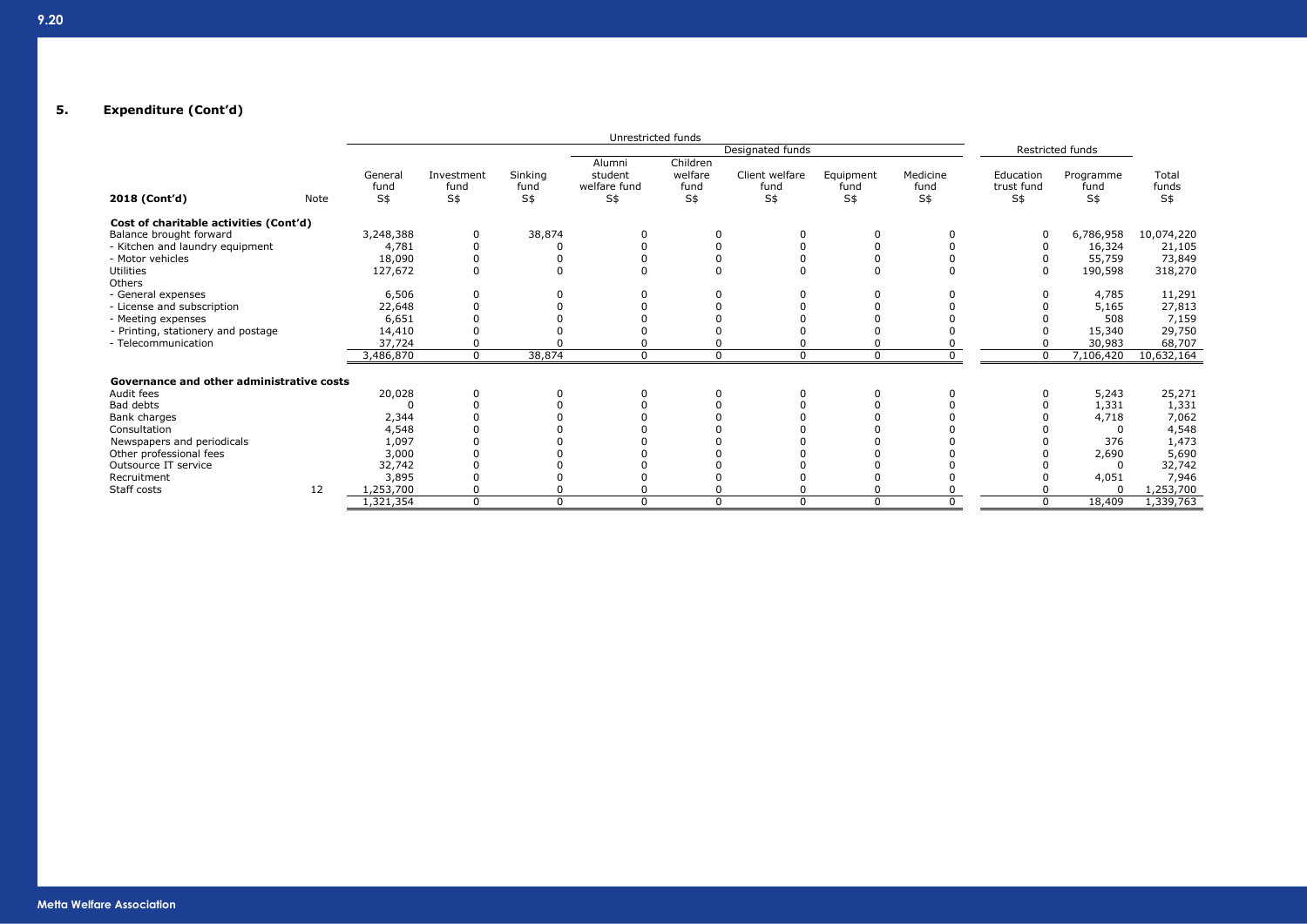*[UEN. S94SS0081K]*

#### **6. Cash and cash equivalents**

|                                                  | 2019       | 2018       |
|--------------------------------------------------|------------|------------|
|                                                  | S\$        | S\$        |
| Cash on hand                                     | 13,300     | 12,300     |
| Cash in banks                                    | 4,354,875  | 4,052,112  |
| Fixed deposits                                   | 12,014,537 | 12,388,336 |
|                                                  | 16,382,712 | 16,452,748 |
| Pledged fixed deposits                           | (375,689)  | (375,689)  |
| Cash and cash equivalents for cash flow purposes | 16,007,023 | 16,077,059 |

Fixed deposits have maturity terms of 1 to 16 months (2018: 1 to 26 months) and interest rates ranging from 0.25% to 2.10% (2018: 0.25% to 1.70%) per annum.

Fixed deposit amounting to S\$325,689 (2018: S\$325,689) is pledged against the Banker's Guarantee in compliance to the tenancy agreement with Singapore Land Authority, which will expire on 14 March 2020 and 31 March 2020.

Fixed deposit amounting to S\$50,000 (2018: S\$50,000) is pledged to an existing credit facility with a certain financial institution.

Long-term fixed deposits, excluding the pledged deposits, are included as cash and cash equivalents as these can be readily converted into cash without incurring significant penalty.

At the reporting date, the tenures of the fixed deposits are as follows:

|    |                                      | 2019<br>S <sub>5</sub> | 2018<br>S <sub>5</sub> |
|----|--------------------------------------|------------------------|------------------------|
|    | Less than 1 month                    | 2,526,200              | 2,500,000              |
|    | 1 month to 1 year                    | 9,406,683              | 9,562,647              |
|    | More than 1 year                     | 81,654<br>12,014,537   | 325,689<br>12,388,336  |
| 7. | <b>Trade and other receivables</b>   |                        |                        |
|    |                                      | 2019<br>S <sub>5</sub> | 2018<br>$S$ \$         |
|    | Trade receivables<br>- Third parties | 60,283                 | 22,354                 |
|    | Other receivables                    |                        |                        |
|    | - Amounts due from related parties   | 150,520                | 3,652                  |
|    | - Deposits paid                      | 41,120                 | 20,659                 |
|    | - Grants receivable                  | 982 666                | 718 763                |

| - Grants receivable       | 982,666   | 718,763 |
|---------------------------|-----------|---------|
| - Other receivables       | 115,790   | 165,696 |
| - Prepayments             | 75,656    | 62,312  |
|                           | 1,365,752 | 971,082 |
| - Allowance for bad debts | (2,300)   | (2,300) |
|                           | 1,363,452 | 968,782 |
|                           |           |         |

1,423,735 991,136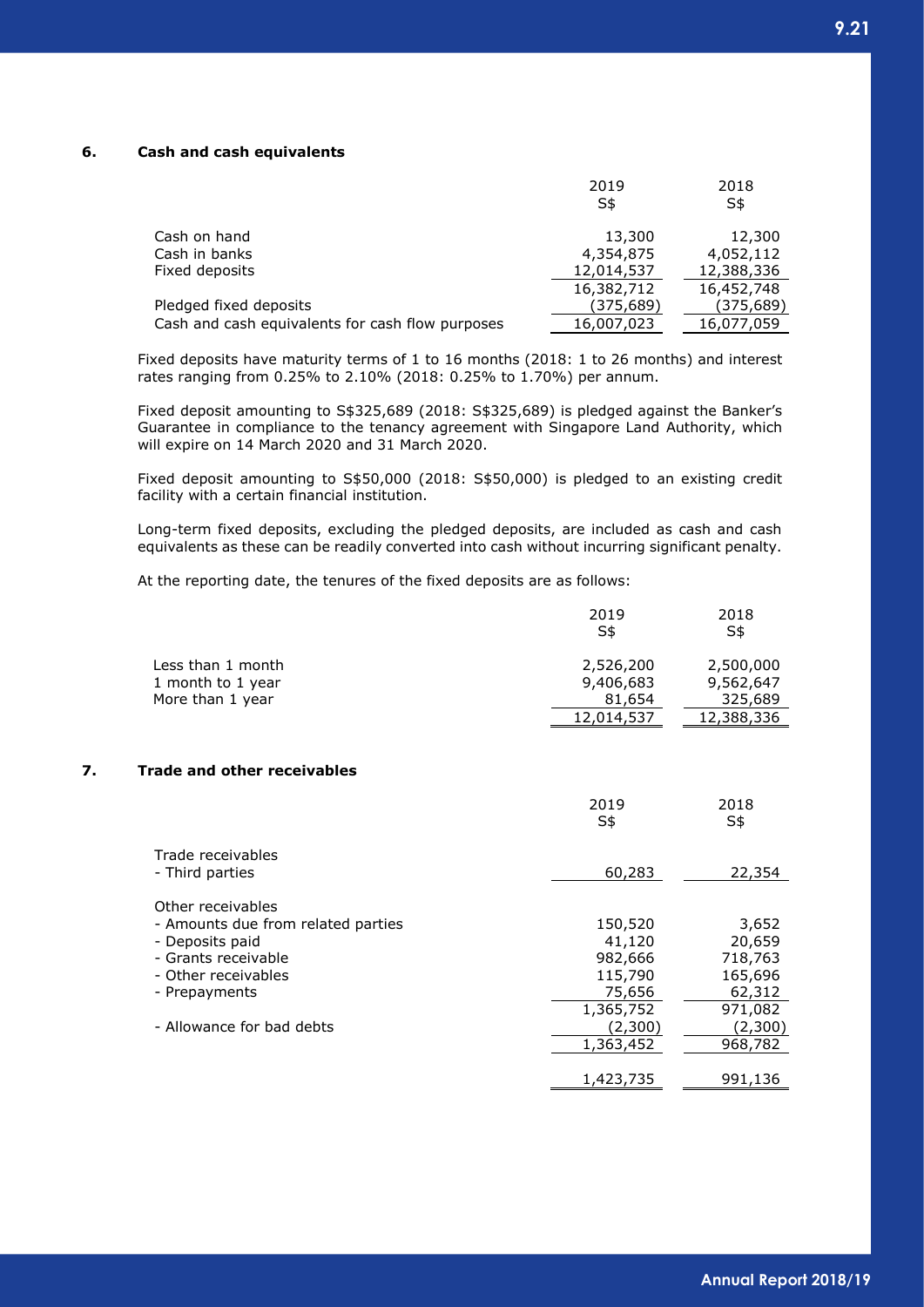# **7. Trade and other receivables (Cont'd)**

Amounts due from related parties are unsecured, interest-free, repayable on demand, and to be settled in cash.

*[UEN. S94SS0081K]*

# **8. Investment in financial assets**

|                                                                                                                        | 2019<br>S\$ | 2018<br>S\$ |
|------------------------------------------------------------------------------------------------------------------------|-------------|-------------|
| Listed debt securities<br>- Bond with fixed interest of 3.08% and maturity date<br>as at 12 September 2022 - Singapore | 502,211     | 502,842     |
| - Mapletree Commercial Trust with fixed interest of<br>3.11% and maturity date as at 24 August 2026 -<br>Singapore     | 509,305     | 510,559     |
| - Bond with fixed interest of 3.10% and maturity date<br>as at 24 July 2024 - Singapore                                | 760,454     | 762,415     |
| - Bond with fixed interest of 3.14% and maturity date<br>as at 2 March 2025 - Singapore                                | 504,670     | O           |
| - Mapletree Commercial Trust with fixed interest of<br>3.05% and maturity date as at 27 August 2027 $-$<br>Singapore   | 500,000     |             |
|                                                                                                                        | 2,776,640   | 1,775,816   |

The movement of the investment in financial assets are as follows:

|                                                                                                                                   | 2019<br>S\$                                    | 2018<br>S\$                                  |
|-----------------------------------------------------------------------------------------------------------------------------------|------------------------------------------------|----------------------------------------------|
| Beginning of financial year<br>Addition<br>Disposal<br>Amortisation during the financial year<br>Balance at end of financial year | 1,775,816<br>1,005,000<br>(4,176)<br>2,776,640 | 1,267,848<br>511,500<br>(3,532)<br>1,775,816 |

At the reporting date, the fair value of the above investment in financial assets are S\$ 2,779,375 (2018: S\$1,762,235).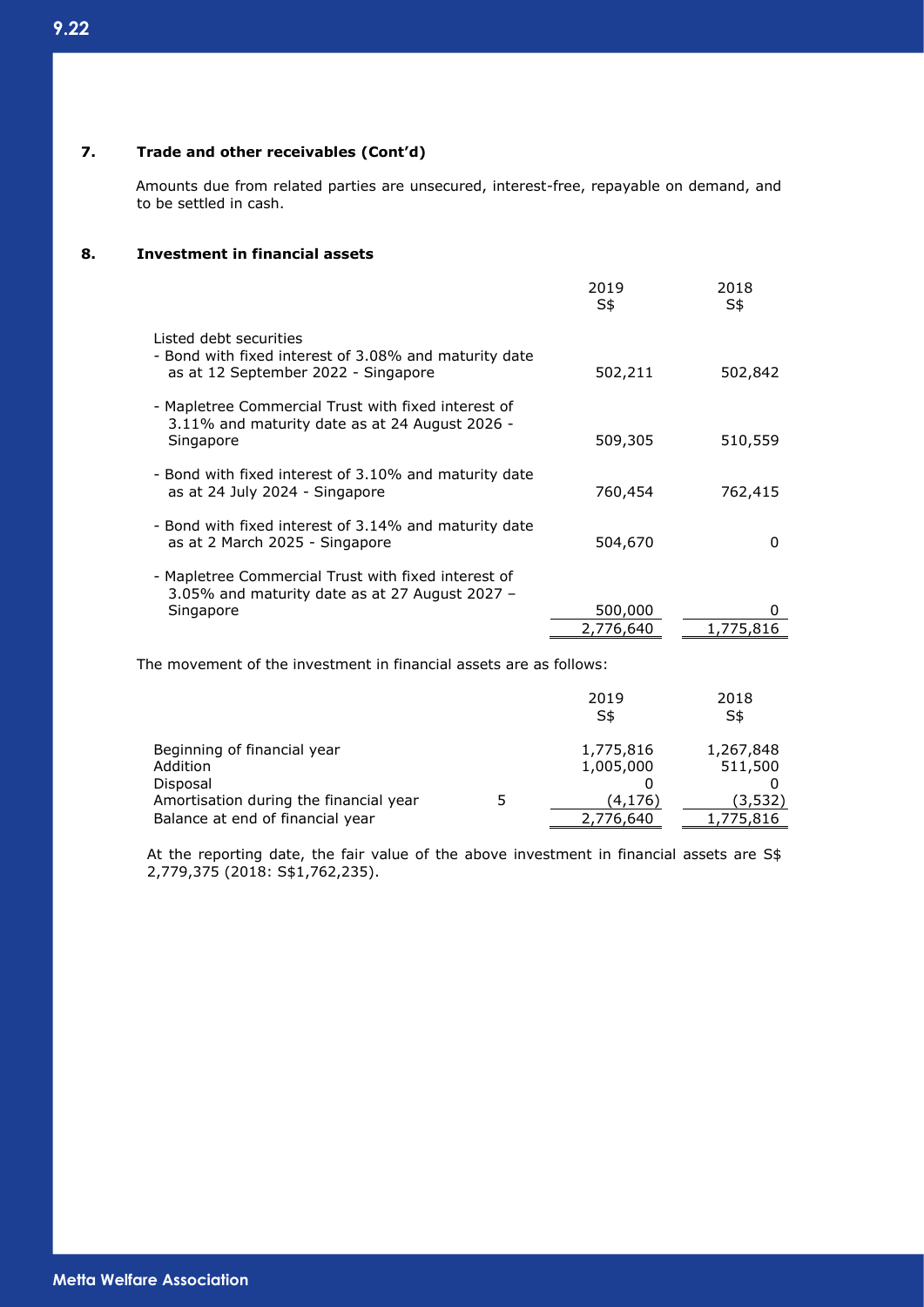*[UEN. S94SS0081K]*

# **9. Property, plant and equipment**

| 2019<br>Cost<br>Aircon<br>Alarm and security system<br>Arts and music equipment<br><b>Building</b><br>Computer                                                                                                                                                                                                      | Beginning of<br>financial<br>year<br>S <sub>5</sub><br>457,619<br>243,021<br>6,065<br>15,626,677<br>853,250                                                                                     | Additions<br>S <sub>5</sub><br>14,658<br>120,080<br>0<br>0<br>25,051                                                          | (Written off)<br>S <sub>5</sub><br>0<br>(16, 258)<br>0<br>0<br>(586)                             | End of<br>financial<br>year<br>S <sub>5</sub><br>472,277<br>346,843<br>6,065<br>15,626,677<br>877,715                                                                                      |
|---------------------------------------------------------------------------------------------------------------------------------------------------------------------------------------------------------------------------------------------------------------------------------------------------------------------|-------------------------------------------------------------------------------------------------------------------------------------------------------------------------------------------------|-------------------------------------------------------------------------------------------------------------------------------|--------------------------------------------------------------------------------------------------|--------------------------------------------------------------------------------------------------------------------------------------------------------------------------------------------|
| Electrical and fittings<br>Furniture and equipment<br>Kitchen equipment<br>Laundry equipment<br>Motor vehicles<br>Physio / Medical equipment<br>Renovation<br>Work in progress                                                                                                                                      | 225,900<br>886,774<br>161,677<br>58,407<br>604,177<br>586,691<br>2,272,044<br>0<br>21,982,302                                                                                                   | 0<br>16,453<br>25,789<br>0<br>0<br>1,926<br>167,672<br>587,060<br>958,689                                                     | 0<br>(895)<br>0<br>0<br>0<br>(2,398)<br>0<br>0<br>(20, 137)                                      | 225,900<br>902,332<br>187,466<br>58,407<br>604,177<br>586,219<br>2,439,716<br>587,060<br>22,920,854                                                                                        |
|                                                                                                                                                                                                                                                                                                                     | Beginning of<br>financial<br>year<br>S\$                                                                                                                                                        | Depreciation<br>S <sub>5</sub>                                                                                                | (Written off)<br>S\$                                                                             | End of<br>financial<br>year<br>S\$                                                                                                                                                         |
| <b>Accumulated depreciation</b><br>Aircon<br>Alarm and security system<br>Arts and music equipment<br><b>Building</b><br>Computer<br>Electrical and fittings<br>Furniture and equipment<br>Kitchen equipment<br>Laundry equipment<br>Motor vehicles<br>Physio / Medical equipment<br>Renovation<br>Work in progress | 360,619<br>202,494<br>6,065<br>4,855,650<br>681,252<br>187,524<br>850,442<br>145,422<br>58,407<br>514,945<br>257,756<br>1,438,796<br>0<br>9,559,372<br>Beginning of<br>financial<br>year<br>5\$ | 92,649<br>38,555<br>0<br>310,454<br>130,492<br>22,726<br>19,578<br>10,378<br>0<br>67,692<br>95,854<br>131,624<br>0<br>920,002 | 0<br>(15, 156)<br>0<br>0<br>(586)<br>0<br>(895)<br>0<br>0<br>0<br>(2,398)<br>0<br>0<br>(19, 035) | 453,268<br>225,893<br>6,065<br>5,166,104<br>811,158<br>210,250<br>869,125<br>155,800<br>58,407<br>582,637<br>351,212<br>1,570,420<br>0<br>10,460,339<br>End of<br>financial<br>year<br>5\$ |
| <b>Carrying amount</b><br>Aircon<br>Alarm and security system<br>Arts and music equipment<br><b>Building</b><br>Computer<br>Electrical and fittings<br>Furniture and equipment<br>Kitchen equipment<br>Laundry equipment<br>Motor vehicles<br>Physio / Medical equipment<br>Renovation<br>Work in progress          | 97,000<br>40,527<br>0<br>10,771,027<br>171,998<br>38,376<br>36,332<br>16,255<br>0<br>89,232<br>328,935<br>833,248<br>0<br>12,422,930                                                            |                                                                                                                               |                                                                                                  | 19,009<br>120,950<br>0<br>10,460,573<br>66,557<br>15,650<br>33,207<br>31,666<br>0<br>21,540<br>235,007<br>869,296<br>587,060<br>12,460,515                                                 |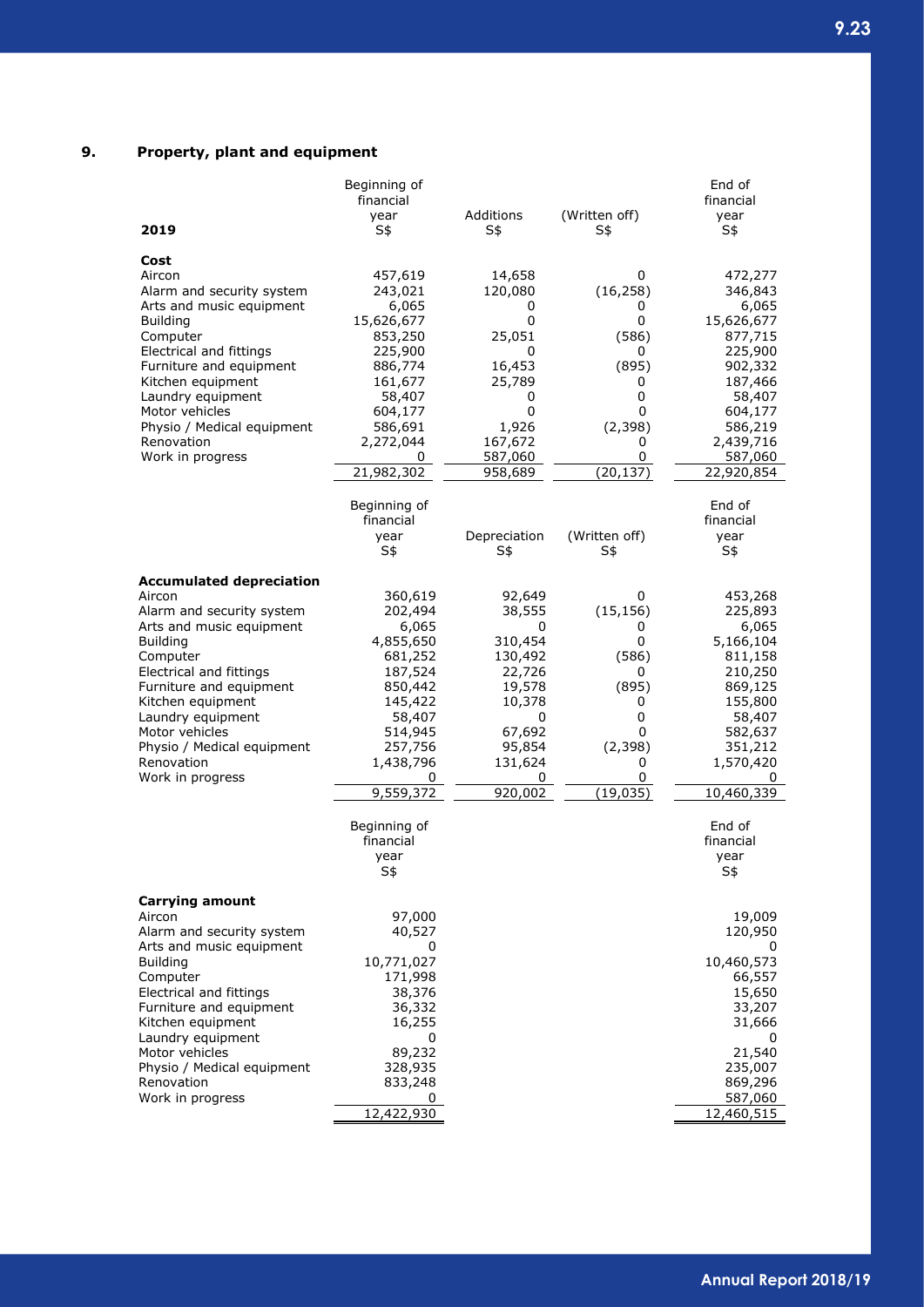# **9. Property, plant and equipment (Cont'd)**

| 2018                                                                                                                                                                                                                                                                                            | Beginning of<br>financial<br>year<br>S <sub>5</sub>                                                                                                                                        | Additions<br>S\$                                                                                                          | (Written off/<br>Disposals)<br>S\$                                                                | End of<br>financial<br>year<br>S\$                                                                                                                                                   |
|-------------------------------------------------------------------------------------------------------------------------------------------------------------------------------------------------------------------------------------------------------------------------------------------------|--------------------------------------------------------------------------------------------------------------------------------------------------------------------------------------------|---------------------------------------------------------------------------------------------------------------------------|---------------------------------------------------------------------------------------------------|--------------------------------------------------------------------------------------------------------------------------------------------------------------------------------------|
| Cost<br>Aircon                                                                                                                                                                                                                                                                                  | 454,997                                                                                                                                                                                    | 2,622                                                                                                                     | 0                                                                                                 | 457,619                                                                                                                                                                              |
| Alarm and security<br>system                                                                                                                                                                                                                                                                    | 256,717                                                                                                                                                                                    | 0                                                                                                                         | (13,696)                                                                                          | 243,021                                                                                                                                                                              |
| Arts and music<br>equipment<br><b>Building</b><br>Computer<br>Electrical and fittings<br>Furniture and equipment<br>Kitchen equipment<br>Laundry equipment<br>Motor vehicles<br>Physio / Medical equipment<br>Renovation                                                                        | 6,065<br>15,626,677<br>845,547<br>225,900<br>873,772<br>158,877<br>58,407<br>641,924<br>490,810<br>2,266,154<br>21,905,847                                                                 | 0<br>0<br>7,703<br>0<br>18,433<br>2,800<br>0<br>18,998<br>100,589<br>5,890<br>157,035                                     | 0<br>0<br>0<br>0<br>(5, 431)<br>0<br>0<br>(56, 745)<br>(4,708)<br>0<br>(80, 580)                  | 6,065<br>15,626,677<br>853,250<br>225,900<br>886,774<br>161,677<br>58,407<br>604,177<br>586,691<br>2,272,044<br>21,982,302                                                           |
|                                                                                                                                                                                                                                                                                                 | Beginning of<br>financial<br>year<br>S\$                                                                                                                                                   | Depreciation<br>S\$                                                                                                       | (Written off/<br>Disposals)<br>S\$                                                                | End of<br>financial<br>year<br>S\$                                                                                                                                                   |
| <b>Accumulated depreciation</b><br>Aircon<br>Alarm and security system<br>Arts and music equipment<br><b>Building</b><br>Computer<br>Electrical and fittings<br>Furniture and equipment<br>Kitchen equipment<br>Laundry equipment<br>Motor vehicles<br>Physio / Medical equipment<br>Renovation | 269,182<br>193,915<br>6,065<br>4,545,198<br>528,425<br>160,657<br>832,369<br>134,215<br>58,407<br>466,374<br>181,781<br>1,271,746<br>8,648,334<br>Beginning of<br>financial<br>year<br>S\$ | 91,437<br>22,275<br>0<br>310,452<br>152,827<br>26,867<br>23,504<br>11,207<br>0<br>105,316<br>80,683<br>167,050<br>991,618 | 0<br>(13, 696)<br>0<br>0<br>0<br>0<br>(5, 431)<br>0<br>0<br>(56, 745)<br>(4,708)<br>0<br>(80.580) | 360,619<br>202,494<br>6,065<br>4,855,650<br>681,252<br>187,524<br>850,442<br>145,422<br>58,407<br>514,945<br>257,756<br>1,438,796<br>9,559,372<br>End of<br>financial<br>year<br>S\$ |
| <b>Carrying amount</b><br>Aircon<br>Alarm and security system<br>Arts and music equipment<br><b>Building</b><br>Computer<br><b>Electrical and fittings</b><br>Furniture and equipment<br>Kitchen equipment<br>Laundry equipment<br>Motor vehicles<br>Physio / Medical equipment<br>Renovation   | 185,815<br>62,802<br>0<br>11,081,479<br>317,122<br>65,243<br>41,403<br>24,662<br>0<br>175,550<br>309,029<br>994,408<br>13,257,513                                                          |                                                                                                                           |                                                                                                   | 97,000<br>40,527<br>0<br>10,771,027<br>171,998<br>38,376<br>36,332<br>16,255<br>0<br>89,232<br>328,935<br>833,248<br>12,422,930                                                      |

*[UEN. S94SS0081K]*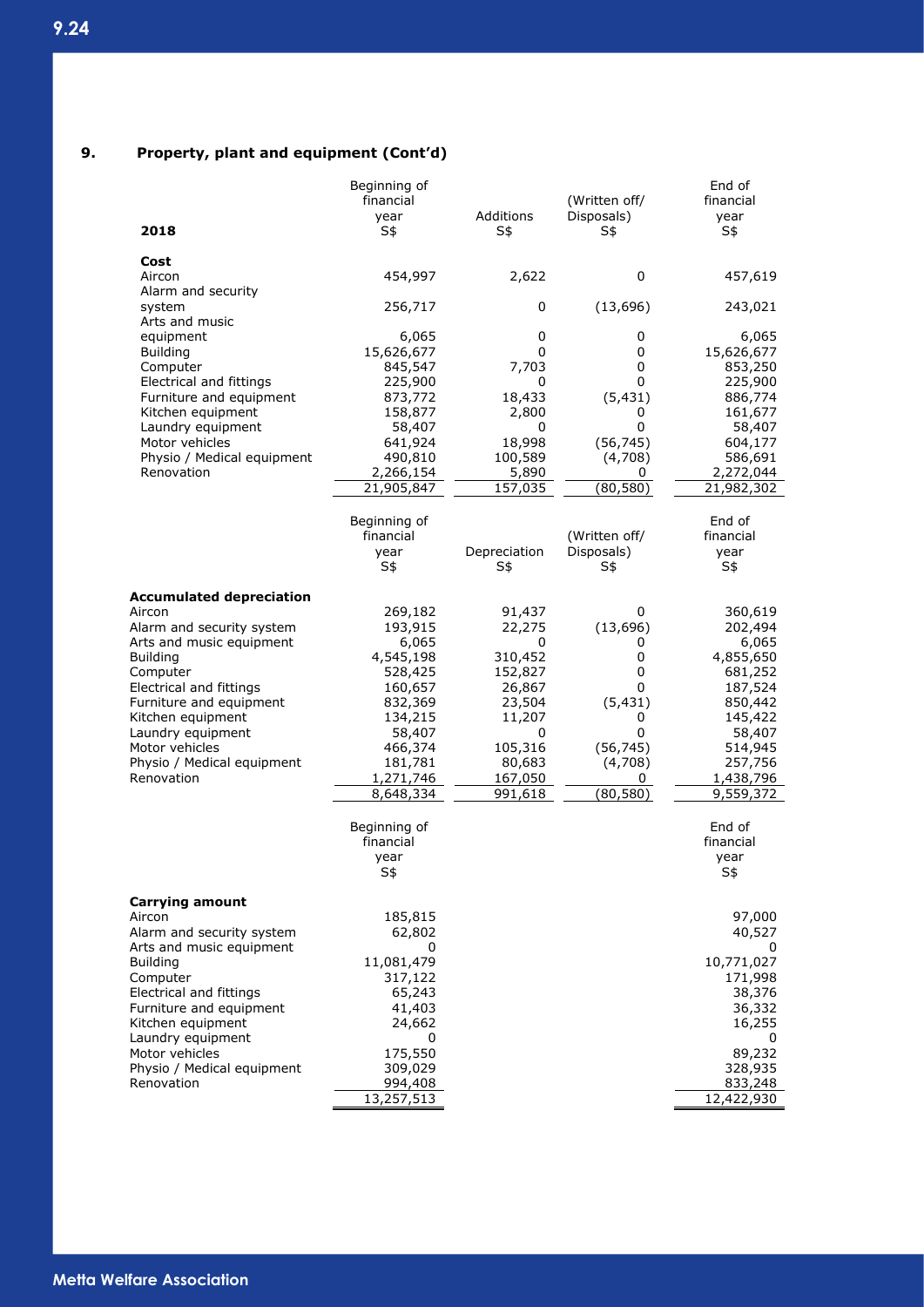|                                                                                                                                                                                                      | 2019<br>S\$                                                                   | 2018<br>S\$                                                             |
|------------------------------------------------------------------------------------------------------------------------------------------------------------------------------------------------------|-------------------------------------------------------------------------------|-------------------------------------------------------------------------|
| Trade payables<br>- Third parties                                                                                                                                                                    | 245,144                                                                       | 207,686                                                                 |
| Other payables<br>- Accruals<br>- Advance receipts<br>- Amounts due to related parties<br>- Deposits received<br>- Grant received in advance<br>- Other creditor<br>- Provision for unutilised leave | 805,573<br>115,959<br>$\mathbf{0}$<br>106,847<br>570,858<br>83,032<br>109,984 | 727,861<br>125,053<br>118,969<br>114,821<br>620,982<br>1,517<br>114,268 |
|                                                                                                                                                                                                      | 2,037,397                                                                     | 2,031,157                                                               |

Amounts due to related parties are unsecured, interest-free, repayable on demand, and to be settled in cash.

### **11. Funds**

 Other than General fund, the other funds balances are represented mainly by cash and cash equivalents.

# **11.1 Unrestricted funds**

#### 11.1.1 General fund

Prior to the adoption of CAS, grants received for the purchase of depreciable assets were taken to deferred capital grant accounts. The deferred grants were recognised in the statement of financial activities over the years necessary to match the depreciation of property, plant and equipment to which the grants relate.

With the adoption of CAS, the balance of deferred capital grant was recognised as General Reserves. This note shows the amount of deferred capital grant that was included in the General Reserves.

|                             | 2019<br>S\$ | 2018<br>S\$ |
|-----------------------------|-------------|-------------|
| Beginning of financial year | 10,861,707  | 11,280,055  |
| Amortised during the year   | (344,631)   | (418,348)   |
| End of financial year       | 10,517,076  | 10,861,707  |

#### 11.1.2 Investment fund

On 28 September 1997, the Executive Management Committee resolved that 20% of the annual surplus should be transferred to this fund.

#### 11.1.3 Project account reserve

This reserve is for setting up new centres and closing existing ones.

#### 11.1.4 Sinking fund

This fund is for maintenance of the building property of Metta Building and all Centres. The 20% of annual surplus shall be transferred to this fund.

*[UEN. S94SS0081K]*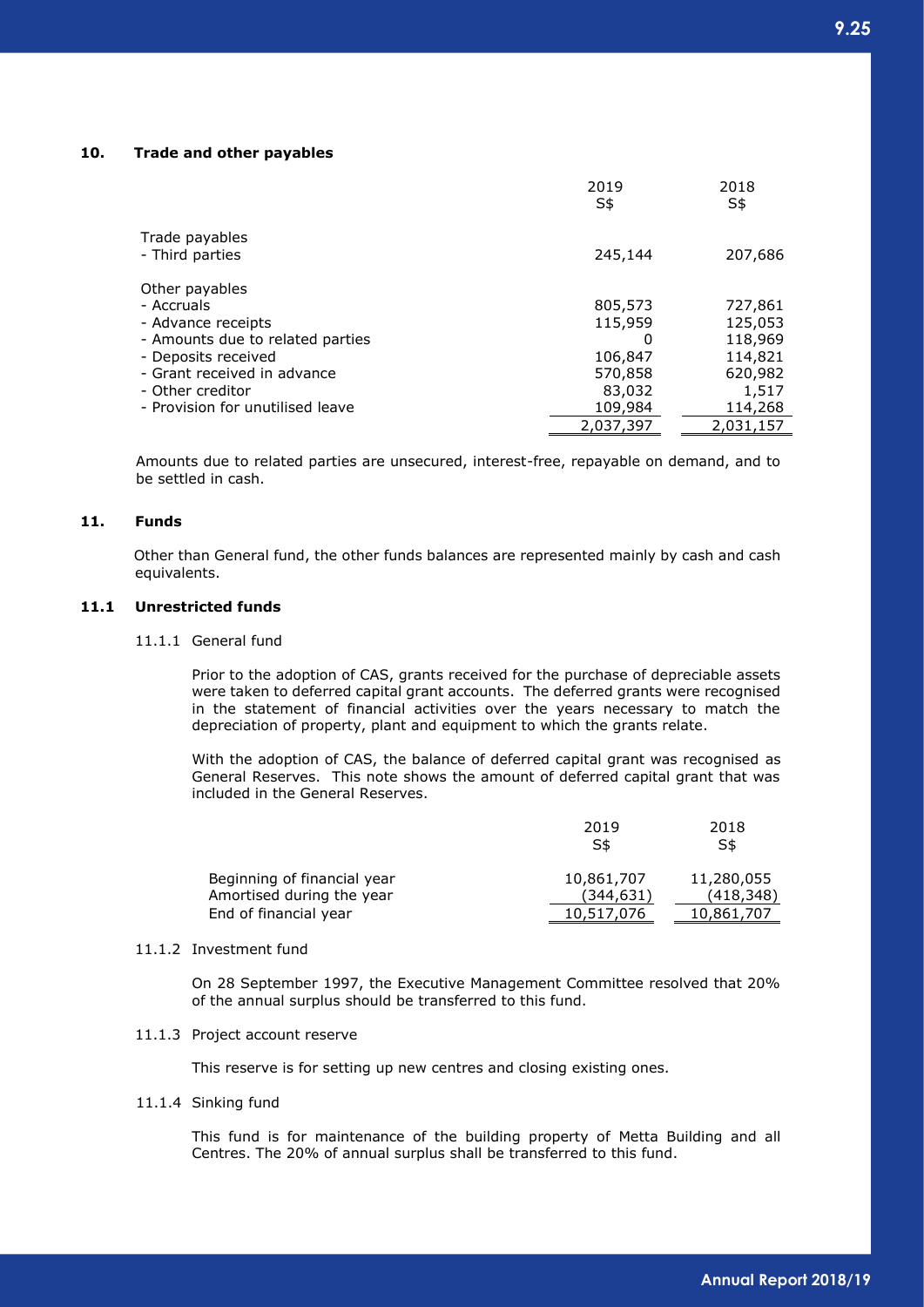# **11. Funds (Cont'd)**

# **11.1 Unrestricted funds (Cont'd)**

# 11.1.5 Designated funds

This fund is composed of the following:

11.1.5.1 Children welfare fund

This fund is used to pay various expenses for the benefit of the Preschool's students.

*[UEN. S94SS0081K]*

11.1.5.2 Client welfare fund

This fund is used to pay various expenses for the benefit of the clients at Metta Day Activity Centre for the Intellectually Disabled and Metta Home Day Activity Centre.

11.1.5.3 Equipment fund

This fund is used to purchase electrical appliances and exercise equipment for the clients of Metta Day Rehabilitation Centre for the Elderly. On 31 May 2018, this fund is combined with Medicine fund as one and this combined fund is renamed as Medical care welfare fund.

# 11.1.5.4 Medicine fund

This fund helps subsidise cost of medication and other pharmaceutical expenses of the clients of Metta Hospice Care Centre. On 31 May 2018, this fund is combined with Equipment fund as one and this combined fund is renamed as Medical care welfare fund.

11.1.5.5 Alumni student welfare fund

This fund was known as the 'Alumni Welfare fund' in the prior years. This fund is to support Metta school's students and Alumni education, training, recreational, financial assistance programmes and other related expenses.

11.1.5.6 Medical care welfare fund

This fund was established on 31 May 2018. This fund will be utilised for purchases of prescribed and/or standby medications and standby medical supplies, serving the needs of clients from Metta HomeCare, Metta Hospice Care Centre and Metta Day Rehabilitation Centre for the Elderly.

# **11.2 Restricted funds**

11.2.1 Education trust fund

This fund is for the benefit of special needs children of Metta School and Alumni youths.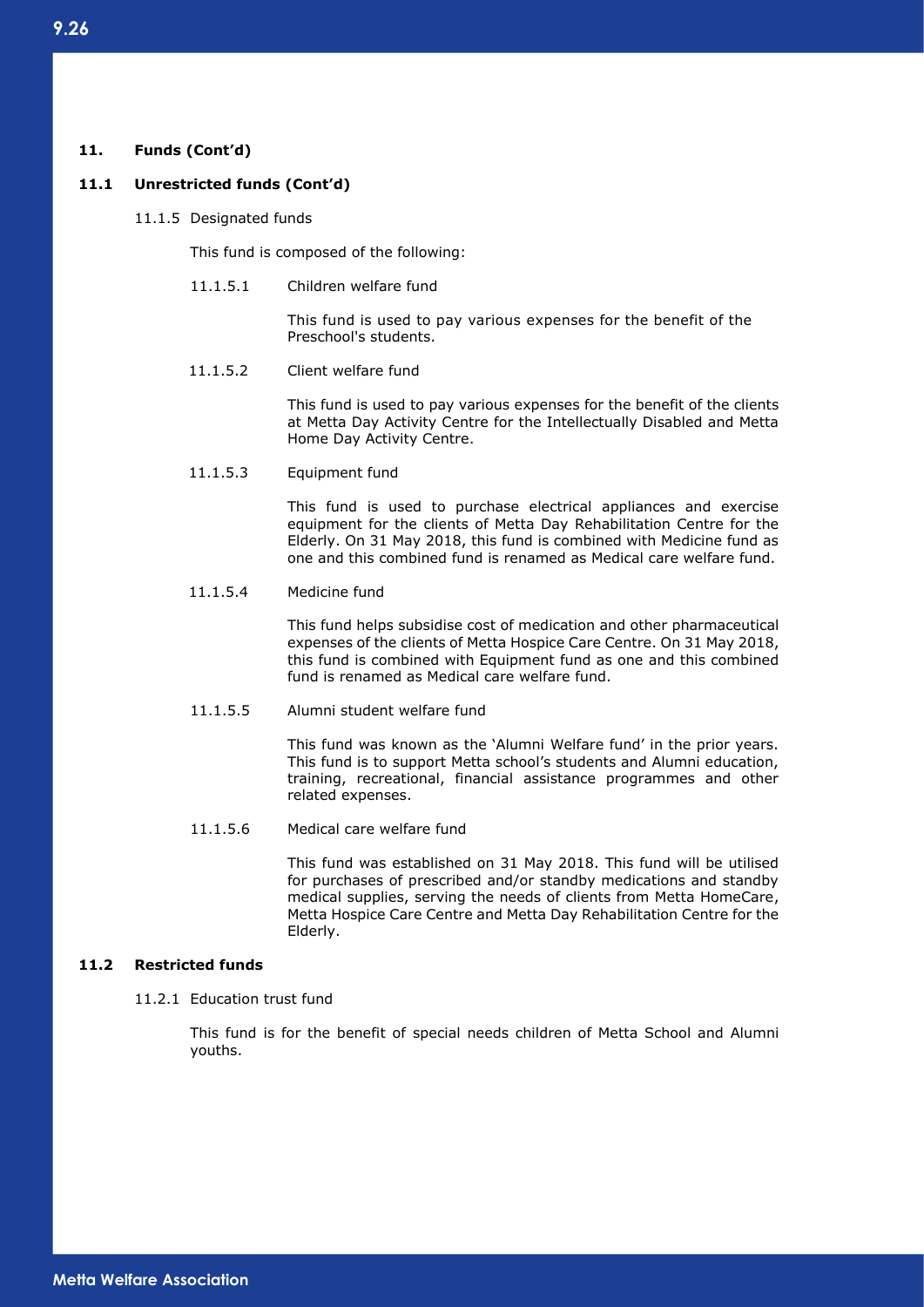# **11. Funds (Cont'd)**

### **11.2 Restricted funds (Cont'd)**

# 11.2.2 Programme fund

The programme fund is recurrent funding received from Ministry of Health, Ministry of Social & Family Development, NCSS ComChest and ToteBoard Social Service Fund. This fund is to defray the operational costs of running the Children Care, Disability Care and Medical Care, Alumni care and Care and share programmes.

Programme fund represents by cash and cash equivalents and other assets.

Funds transfer between unrestricted funds and restricted fund (programmes fund) were approved by the funders and Executive Management Committee.

#### 11.2.3 Community Silver Trust

Community Silver Trust (CST) is a matching grant of one dollar for every donation dollar raised by eligible organisations with proper governance and whose programmes are aligned with the Government's intermediate and long-term vision for the long-term care sector in Singapore, which will be provided by the CST.

The CST is managed by the Ministry of Health ("MOH") and administered by the Agency for Integrated Care (AIC) on behalf of the Trustees, which is a restricted fund.

The Community Silver Trust provides funding for various designated activities organised by the Association.

| Note | 2019<br>S\$ | 2018<br>S\$           |
|------|-------------|-----------------------|
|      | 190,419     | 458,572               |
|      |             | 30,967                |
|      |             | (92, 465)             |
|      | (126,135)   | (206, 655)            |
|      | 84,260      | 190,419               |
|      | 4           | 179,774<br>(159, 798) |

#### 11.2.4 Care and share

Care and Share fund is a matching grant from Ministry of Social and Family Development ("MSF"), where eligible donations raised by the Association are matched dollar-for-dollar by the government, received in advance from National Council of Social Service. The matched fund goes towards building the Association's capabilities and capacity in the provision of social services and programmes for its beneficiaries. The fund is restricted and any unused funds for programmes that are withdrawn or terminated prematurely may be clawed back by MSF.

The Care & Share matching grant provides funding for various designated activities organised by the Association.

*[UEN. S94SS0081K]*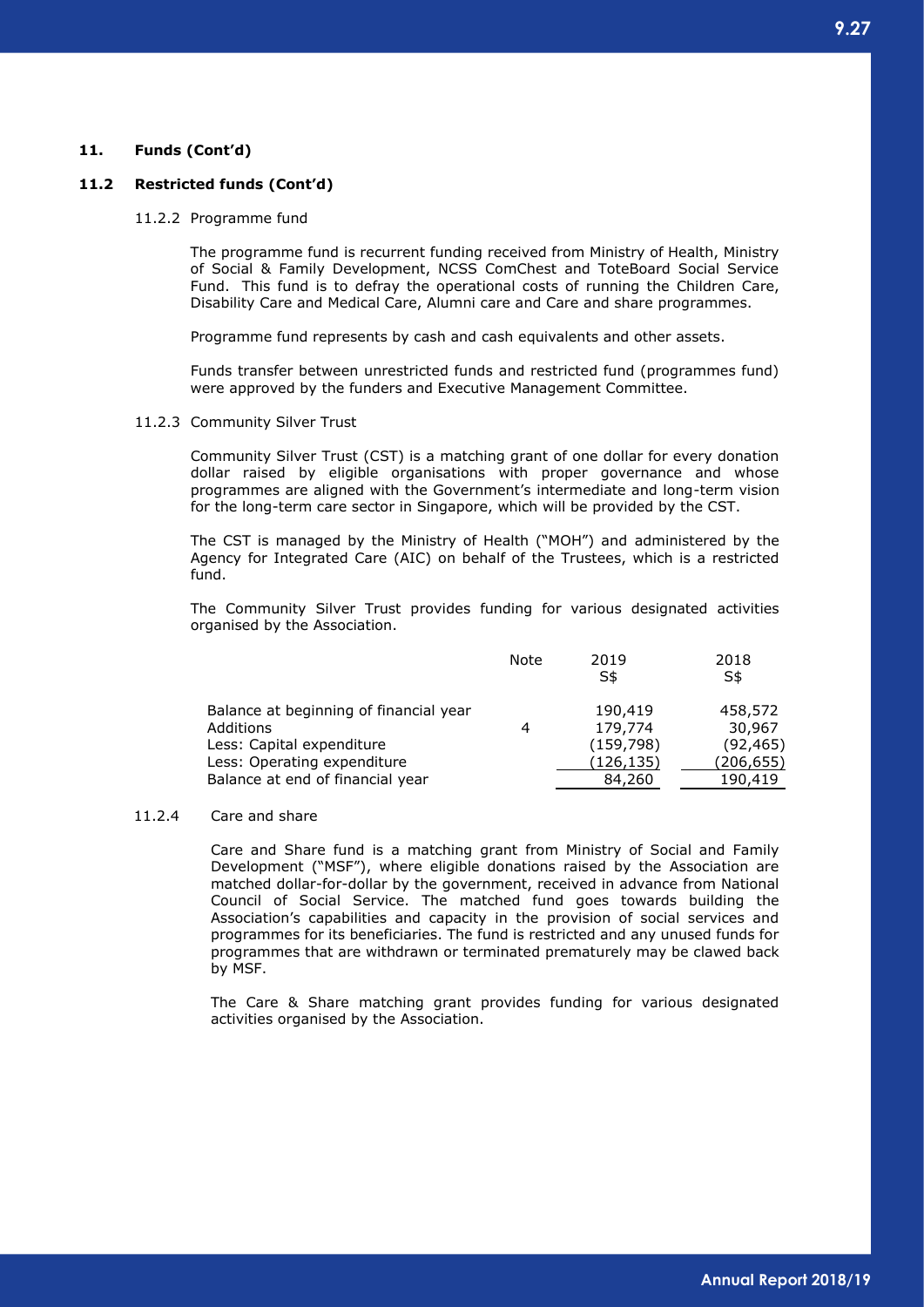# **11. Funds (Cont'd)**

# **11.2 Restricted funds (Cont'd)**

11.2.4 Care and share

|                                        | Note | 2019<br>S\$ | 2018<br>S\$ |
|----------------------------------------|------|-------------|-------------|
| Balance at beginning of financial year |      | 353,073     | 342,996     |
| Additions                              |      |             | 352,444     |
| Less: Capital expenditure              |      | (181, 079)  | (17, 869)   |
| Less: Operating expenditure            |      | (27,679)    | (324,498)   |
| Balance at end of financial year       |      | 144,315     | 353,073     |

*[UEN. S94SS0081K]*

#### **12. Staff costs**

|                                                                                          | Note   | 2019<br>S\$                                             | 2018<br>S\$                                             |
|------------------------------------------------------------------------------------------|--------|---------------------------------------------------------|---------------------------------------------------------|
| CPF/SDL and FWL contributions<br>Salaries and bonuses<br>Staff benefits<br>Staff welfare |        | 971,725<br>6,004,576<br>226,574<br>159,121<br>7,361,996 | 973,690<br>5,940,878<br>253,970<br>122,853<br>7,291,391 |
| The staff costs were allocated as follows:                                               |        |                                                         |                                                         |
| Costs of charitable activities*<br>Governance and administrative costs                   | 5<br>5 | 5,968,676<br>1,393,320<br>7,361,996                     | 6,037,691<br>1,253,700<br>7,291,391                     |

\* Costs of charitable activities consist of staff costs and unutilised leave.

## **13. Operating lease commitments**

As at the reporting date, the Association has commitments for future minimum lease payments in respect of premises and equipment under non-cancellable operating leases as follows:

|                                                   | 2019<br>S\$ | 2018<br>S\$            |
|---------------------------------------------------|-------------|------------------------|
| <b>Rental of land</b><br>Within one year          | 1,357,477   | 1,371,086              |
| Later than one year but not later than five years | 1,357,477   | 1,357,477<br>2,728,563 |
| <b>Rental of equipment</b>                        |             |                        |
| Within one year                                   | 34,989      | 31,445                 |
| Later than one year but not later than five years | 77,721      | 97,662                 |
|                                                   | 112,710     | 129,107                |

The above operating lease commitments are based on known rental rates as at the date of this report and do not include any revision in rates which may be determined by the lessor.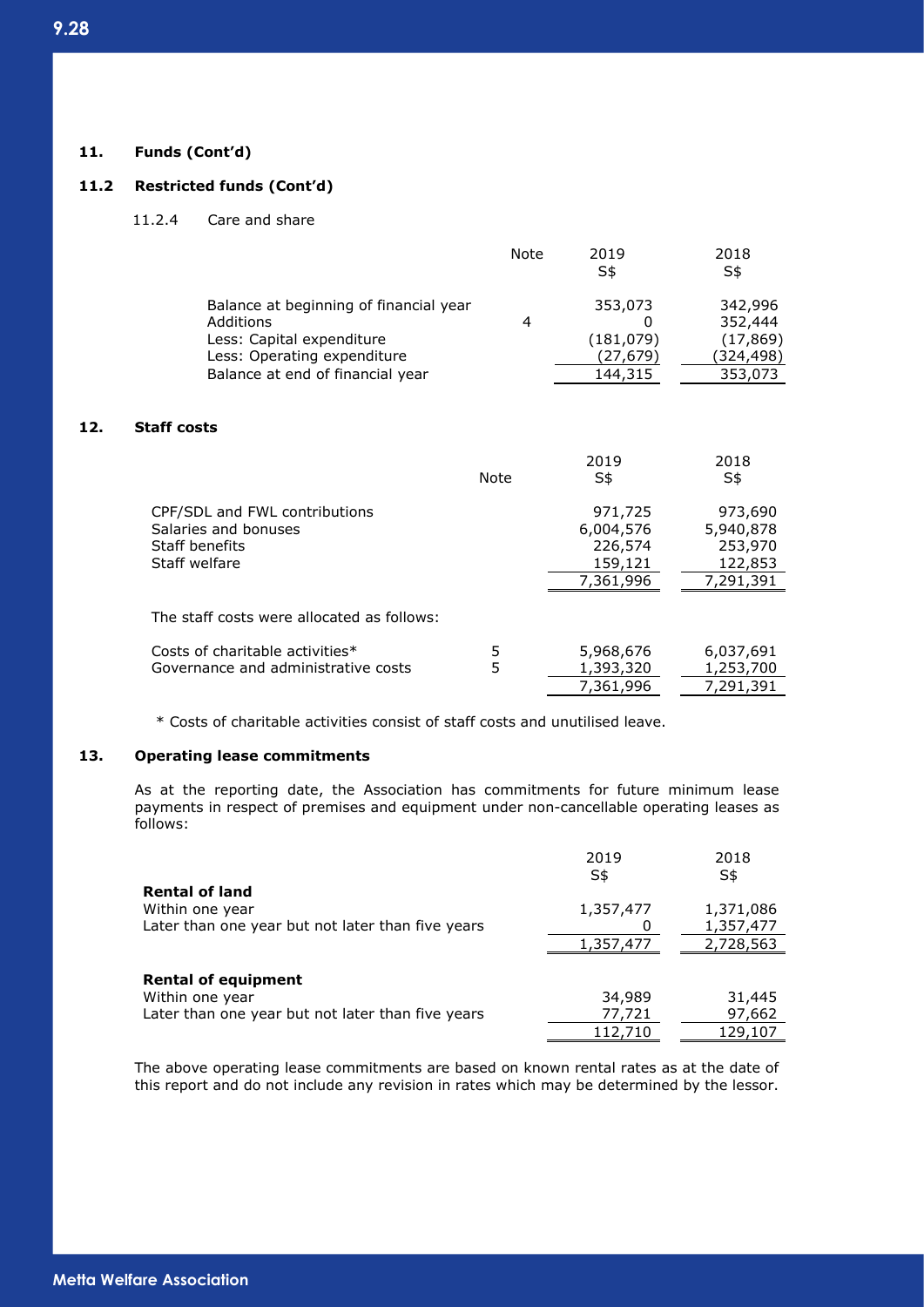# **14. Income tax expense**

The Association is registered as a charity organisation under Charities Act, Chapter 37. As an approved charity, it is exempt from income tax under Section 13(1) (zm) of the Income Tax Act.

# **15. Related party transactions**

The Association had transactions with related parties on terms agreed between the parties as follows:

|                                                                   | 2019    | 2018    |
|-------------------------------------------------------------------|---------|---------|
| Related parties with common key<br>management executive committee | S\$     | S\$     |
| Income received                                                   | 189,906 | 209,486 |
| Expenses paid by Association on behalf of the<br>related party    | 0       | 15,506  |
| Income received by Association on behalf of the<br>related party  | 0       | 164,070 |
| Management fee received                                           | 973,999 |         |

# **Key management personnel compensation**

The key management personnel are those persons having authority and responsibility for planning, directing and controlling the activities of the Association. The Key management personnel for the reporting period are comprise of the Deputy Director, Deputy Executive Director, Senior Managers and Executive Management Committee members.

The remuneration of key management personnel during the financial year was as follows:

|                                                 | 2019<br>S\$ | 2018<br>S\$ |
|-------------------------------------------------|-------------|-------------|
| Salaries and other short-term employee benefits | 720,040     | 681,760     |
| Post-employment benefits - contribution to CPF  | 105,066     | 98,220      |
|                                                 | 825,106     | 779,980     |

The annual remuneration of key management personnel are classified as follows:

|                                 | 2019      | 2018      |
|---------------------------------|-----------|-----------|
|                                 | No. of    | No. of    |
|                                 | personnel | personnel |
| Remuneration band               |           |           |
| Between S\$100,001 to \$200,000 |           |           |

The annual remuneration of paid staff who are close members of the family of the Executive Management Committee members are classified as follows:

|                                                     | 2019<br>No. of<br>personnel | 2018<br>No. of<br>personnel |
|-----------------------------------------------------|-----------------------------|-----------------------------|
| Remuneration band<br>Between S\$50,001 to \$150,000 |                             |                             |
|                                                     |                             |                             |

*[UEN. S94SS0081K]*